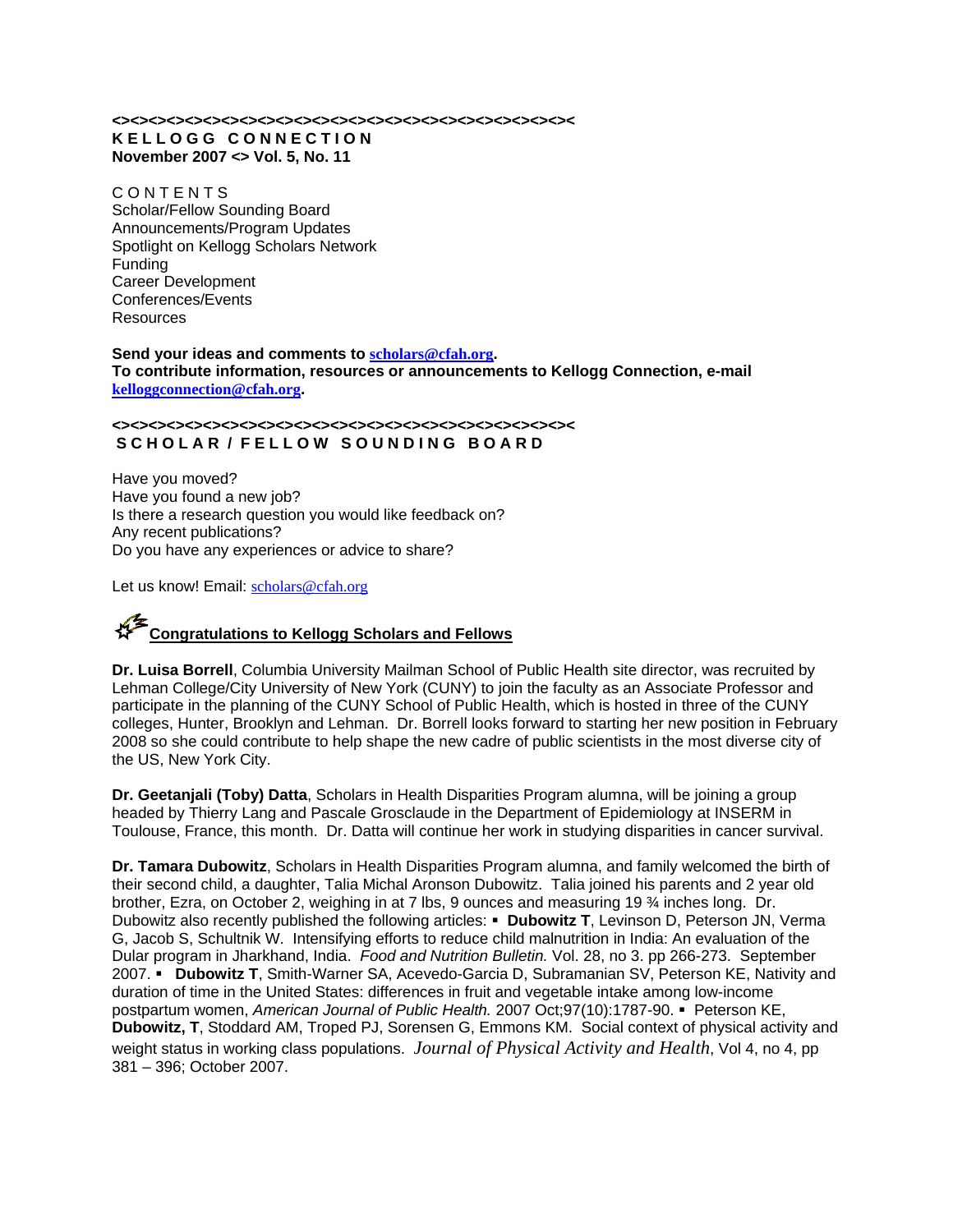**Dr. Natasha Williams**, H. Jack Geiger Congressional Health Policy Fellows Program alumna, recently passed the Maryland bar exam. Dr. Williams scored high marks that she was waived into the District of Columbia.

#### **<><><><><><><><><><><><><><><><><><><><><><><><><><**

# **A N N O U N C E M E N T S**

**Mark Your Calendars! The Kellogg Health Scholars Program** annual meeting will be held May 19-21, 2008, in Washington, DC. Meeting details are forthcoming.

**2008-2010 Cohort of the Kellogg Health Scholars Program.** We are pleased to inform you that we have a reasonable expectation of being able to recruit this year for a 2008-2010 cohort, which will begin in fall 2008. In late November, we hope to be inviting applications for the program (with a deadline early in 2008). Unless we are informed otherwise, you can expect to receive a notice on a 2008-2010 Call for Applications. In the meantime, information is available at: http://www.kellogghealthscholars.org. For information regarding specific tracks: Community Track - Saundra Bailey, voice 734-647-3065, fax: 734- 936-0927, email saundrab@umich.edu; Multidisciplinary Track - Marie Briones-Jones, voice 202-387-2829, fax 202-387-2857, email mbjones@cfah.org. Please feel free to pass along this information to interested individuals.

# *Do We Have Your Most Updated Contact Information?*

*Please update our files if your email or mailing address has changed or will change. We want to keep our Scholars network as up-to-date and well-connected as possible! Please send any changes to dtorresen@cfah.org or mbjones@cfah.org.* 

# **<> <> <> <> <> <> <> <> <> <> S POTLIGHT ON KELLOGG SCHOLARS NETWORK**

Meet Scholars in Health Disparities Program alumna, **Carlotta M. Arthur, Ph.D…** 

Dr. Carlotta M. Arthur is a Program Officer in Higher Education, Liberal Arts Colleges at the Andrew W. Mellon Foundation in New York City. Carlotta's program area includes HBCUs and Appalachian Colleges. She received a B.S. in Metallurgical Engineering from Purdue University, and an M.A. in Psychology and a Ph.D. in Clinical Psychology from the State University of New York at Stony Brook. Carlotta completed a Clinical Health Psychology internship at the University of Texas Medical Branch in Galveston, TX, and is a Licensed Psychologist in the State of New York. Dr. Arthur was a member of the inaugural cohort of the W.K. Kellogg Postdoctoral Scholars in Minority Health Disparities at the Harvard School of Public Health from 2001 to 2003, and is now a member of the National Advisory Committee for the Scholars program. Her early research examined the relationships between psychosocial factors and cardiovascular reactivity to psychological stress among African Americans and Caribbean Americans. Carlotta's current research continues to focus on psychosocial factors/determinants of mental and physical health and health inequities among members of the African Diaspora. Recent projects include a study that examines social and cultural factors in perceptions of mental illness among Jamaicans. Primary goals of this project are to improve mental health service provision to underserved populations in Jamaica, and to provide a leverage point for similar work with growing populations of the African Diaspora in the U.S. Carlotta also has a strong interest in the stress and coping of Black women. Carlotta has been a faculty member at Meharry Medical College, an HBCU in Nashville, TN and was also owner of *Just Relax...* a small business that provided research-based, culturally appropriate stress management seminars to community organizations and corporations. She joined Smith College as an Andrew W. Mellon Fellow in the Department of Afro-American Studies in 2005, and began her current position at the Andrew W. Mellon Foundation in July of 2007.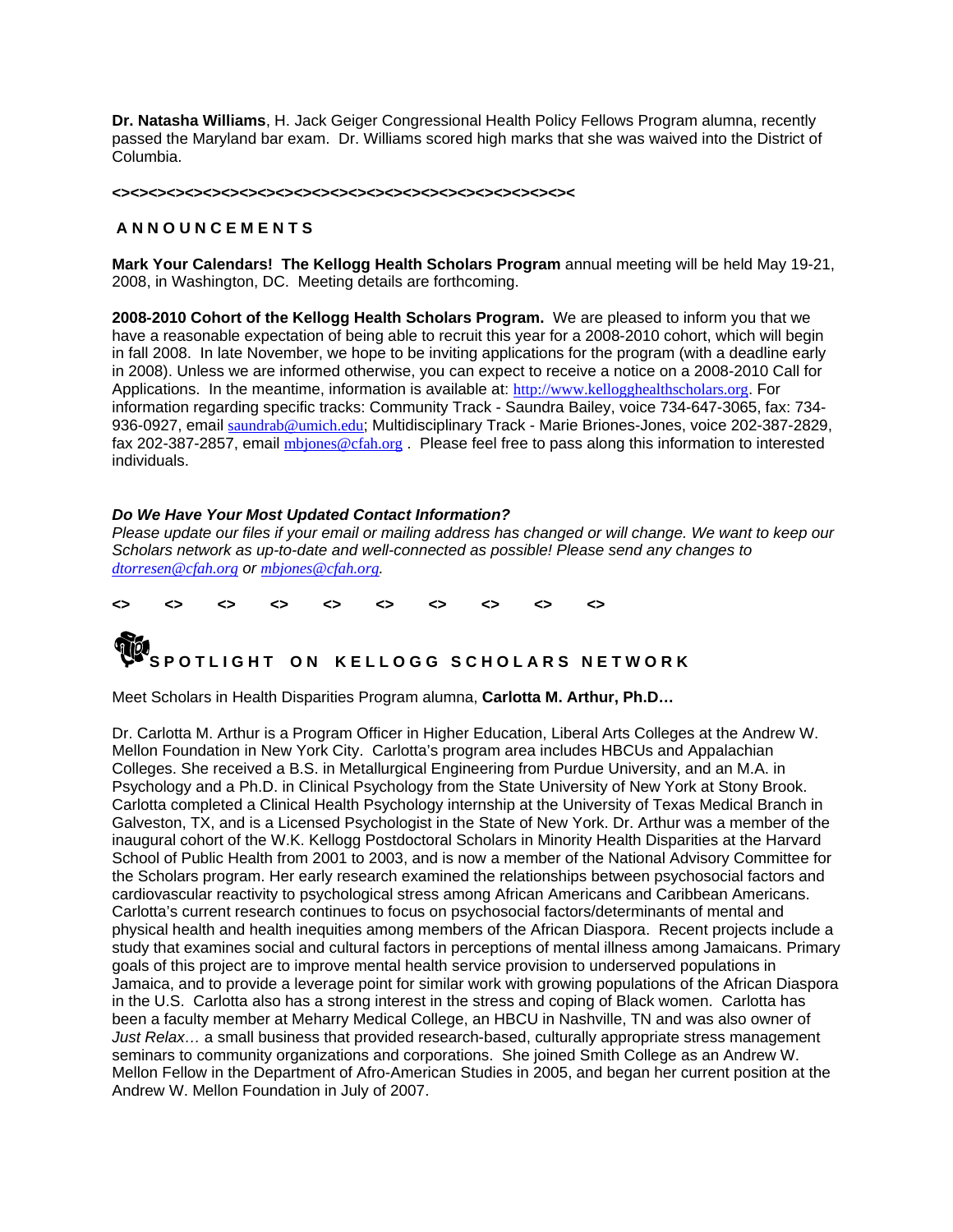#### **<> <> <> <> <> <> <> <> <> <>**

#### **F U N D I N G**

**National Institutes of Health NIH Partners in Research Program (R03) RFA-OD-07-001 Letters of Intent Receipt Date(s): December 12, 2007** 

**NOTE: On time submission requires that applications be successfully submitted to Grants.gov no later than 5:00 p.m. local time (of the applicant institution/organization).** 

**Application Submission/Receipt Date(s): January 11, 2008** 

This funding opportunity announcement (FOA) solicits research grant applications from academic/scientific institutions and community organizations that propose to forge partnerships (1) to study methods and strategies to engage and inform the public regarding health science in order to improve public understanding of the methods and benefits of publicly funded research, and (2) to increase scientists understanding of and outreach to the public in their research efforts. The purpose of the NIH Partners in Research program is to support two-year pilot and/or feasibility research studies of innovative activities designed to improve public understanding of biomedical and behavioral science, develop strategies for promoting collaboration between scientists and the community to improve the health of the public, and to identify the conditions (e.g., settings and approaches) that will enhance the effectiveness of such activities. Announcement details at http://grants.nih.gov/grants/guide/rfa-files/RFA-OD-07-001.html.

# **National Institutes of Health**

**2008 NIH Director's Pioneer Award Program (DP1)**

**RFA-RM-08-013** 

**Opening Date: December 16, 2007 (Earliest date an application may be submitted to Grants.gov)** 

**Letters of Intent Receipt Date(s): Not applicable.** 

**NOTE: On time submission requires that applications be successfully submitted to Grants.gov no later than 5:00 p.m. local time (of the applicant institution/organization).** 

**Application Submission/Receipt Date: January 16, 2008** 

**Reference Letter Submission/Receipt Dates: December 18, 2007 – 5:00 p.m. (EST) January 16, 2008**

The NIH Director's Pioneer Award Program is meant to complement NIH's traditional, investigatorinitiated grant programs by supporting individual scientists of exceptional creativity who propose pioneering and possibly transformative approaches to major contemporary challenges that have the potential to produce a major impact in a broad area of biomedical or behavioral research. To be considered pioneering, the proposed research must reflect ideas substantially different from those already being pursued in the investigator's laboratory or elsewhere. PURPOSE: The National Institutes of Health (NIH) is engaged in a series of initiatives, collectively known as the "NIH Roadmap for Medical Research" http://nihroadmap.nih.gov) to help enable the agency to sustain its historic record of making cutting-edge contributions to biomedical and behavioral sciences. The NIH Director's Pioneer Award Program, is a High-Risk Research initiative of Research Teams of the Future. The term "pioneering" is used to describe highly innovative approaches that have the potential to produce an unusually high impact in a broad area of biomedical and behavioral research, and the term "award" is used to mean a grant for conducting research, rather than a reward for past achievements. Announcement details at http://grants.nih.gov/grants/guide/rfa-files/RFA-RM-08-013.html.

# **National Institutes of Health**

2008 NIH Director s New Innovator Award Program (DP2)

**Current Closing Date for Applications: Mar. 31, 2008** 

Purpose. The NIH Director s New Innovator Award

(http://grants.nih.gov/grants/new\_investigators/innovator\_award/) was created in 2007 to support a small number of new investigators of exceptional creativity who propose bold and highly innovative new research approaches that have the potential to produce a major impact on broad, important problems in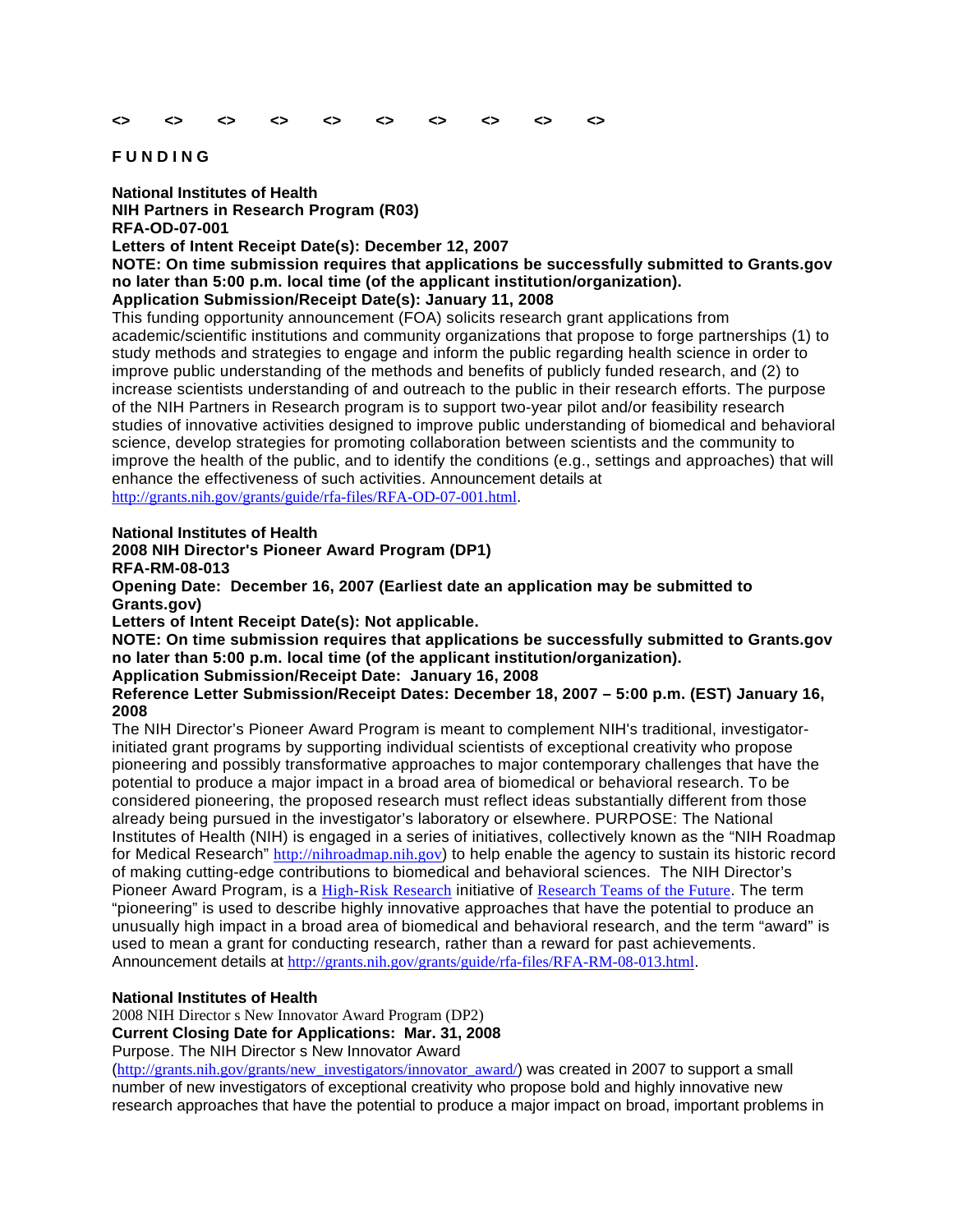biomedical and behavioral research. The research proposed need not be in a conventional biomedical or behavioral discipline but must be relevant to the mission of NIH. The New Innovator Awards complement ongoing efforts by NIH and its institutes and centers to fund new investigators through R01 grants, which continue to be the major sources of NIH support for new investigators. Thirty New Innovator Awards were made in 2007. -Mechanism of Support. This Funding Opportunity Announcement (FOA) will utilize the DP2 grant mechanism -Funds Available and Anticipated Number of Awards. Total funding available is approximately \$55 million for the five-year period. It is anticipated that up to 24 awards will be made in 2008. Announcement details at: http://grants.nih.gov/grants/guide/rfa-files/RFA-RM-08-014.html.

National Institutes of Health

Mentored Research Scientist Development Award (K01) **PA-06-001** 

# **Current Closing Date for Applications: January 7, 2009; Multiple Receipt Dates – See Link to Full Announcement for details.**

The goals of NIH-supported career development programs are to help ensure that diverse pools of highly trained scientists are available in adequate numbers and in appropriate research areas to address the Nation's biomedical, behavioral, and clinical research needs. - The purpose of the Mentored Research Scientist Development Award (K01) is to provide support and protected time (three, four, or five years) for an intensive, supervised career development experience in the biomedical, behavioral, or clinical sciences leading to research independence. Awards are not renewable, nor are they transferable from one principal investigator to another. - The K01 application may be submitted on behalf of the candidate (principal investigator) by any domestic for-profit or non-profit institution/organization, or public or private institutions, such as universities, colleges, hospitals and laboratories. Foreign institutions are not eligible to apply. - Candidates must be U.S. citizens or non-citizen nationals, or an individual lawfully admitted for permanent residence, who hold a research or health-professional doctoral degree or its equivalent and can commit a minimum of 75% of full-time professional effort conducting research and relevant career development activities specified in the application. Receipt of prior support may impact on eligibility. - The candidate must demonstrate and justify the need for a three, four, or five-year period of additional supervised research experience. Planning, direction, and execution of the proposed career development program and research project will be the responsibility of the candidate and his/her mentor. - The proposed career development experience must be in a research area new to the applicant and/or one in which an additional supervised research experience will substantially augment the research capabilities of the applicant. - The candidate should provide a plan and proposed timeline for achieving independent research support by the end of the award period. - The amount funded as salary for a career development award is not uniform throughout the NIH participating Institutes and Centers (ICs); therefore, the applicant is strongly advised to contact the relevant IC for any distinct guidelines, requirements, and allowable funds (see website referenced in Section VII for IC contacts). - The total amount to be awarded and the number of anticipated awards will depend upon the quality, duration, and costs of the applications received as determined by the peer review process, available funds and program priorities. - The candidate for this K01 award may not concurrently apply for or have an award pending for another NIH career development award. Up to two revisions of an application will be accepted. - Applications must be submitted on or before the receipt dates described at

http://grants.nih.gov/grants/funding/submissionschedule.htm. - Special Note: The participating NIH ICs may have distinctive guidelines, requirements, and funding amounts for this announcement in order to accommodate the career development needs of researchers working in fields related to their specific research missions. Candidates are therefore strongly encouraged to contact the staff person in the relevant Institute or Center listed under Section VII prior to preparing an application to discuss issues of eligibility, program relevance, and review the specific provisions of this award. - See Section IV for application and submission information. - Telecommunications for the hearing impaired is available at: TTY 301-451-0088. Announcement details at http://grants.nih.gov/grants/guide/pa-files/PA-06-001.html .

# **National Institutes of Health**

Mentored Quantitative Research Development Award (K25) **PA-06-087** 

**Current Closing Date for Applications; May 7, 2009; Multiple Receipt Dates - See Link to Full Announcement for details.**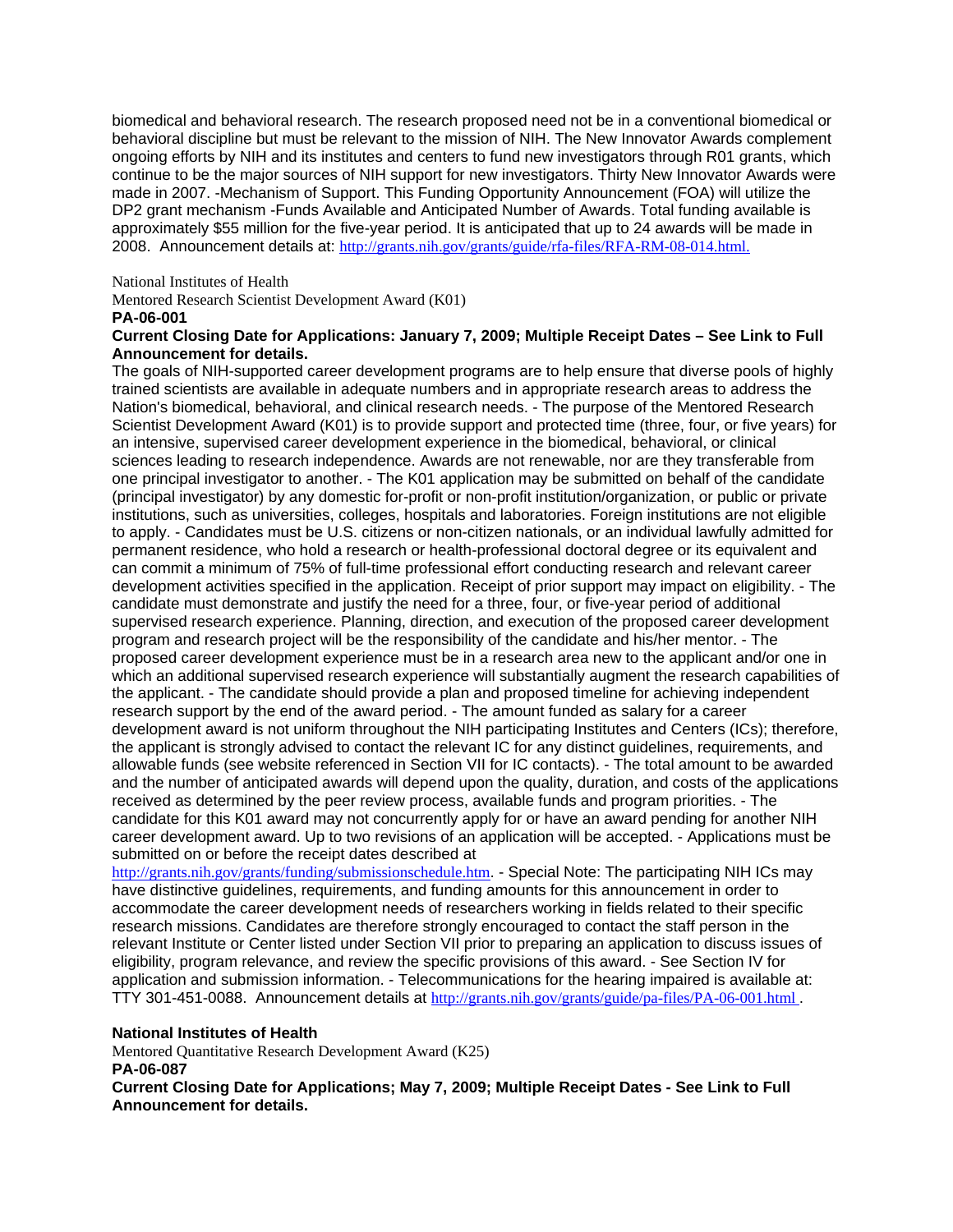The goals of NIH-supported research training and career development programs are to help ensure that diverse pools of highly trained scientists are available in adequate numbers and in appropriate research areas to address the Nation s biomedical, behavioral, and clinical research needs. NIH mentored career development awards provide mentored research experiences to gain additional expertise in a new research area or in an area that will significantly enhance an investigator s research capabilities. It is expected that the mentored research and career development experience will lead to an independent and productive research career. Announcement details at http://grants.nih.gov/grants/guide/pa-files/PA-06- 087.html.

#### **<> <> <> <> <> <> <> <> <> <>**

# CALL FOR SUBMISSIONS

# **The Intercultural Cancer Council and Baylor College of Medicine Biennial Symposium on Minorities, the Medically Underserved & Cancer: Charting A New Course Together: Quality Health Care for All Professional, Student and CERP Abstracts Deadline: November 15, 2007**

The Intercultural Cancer Council and Baylor College of Medicine invite abstracts for papers that address the theme of the *11th Biennial Symposium on Minorities, the Medically Underserved & Cancer: Charting A New Course Together: Quality Health Care for All*. We invite papers that specifically address the following: \*Basic, clinical, and behavioral research; \*Community-based program research and evaluation ; \*Community-based participatory research; \*Health services research ; \*Health policy research. We are interested in papers addressing the disproportionate impact of cancer on racial, ethnic and medically underserved populations. Appropriate topics include: \*Major cancer sites, or cancer sites with disparate rates for specific population groups; \*Cultural competency; \*Community and faith-based health interventions; \*Diet, nutrition and obesity; \*Environmental factors; \*Family history and genetics; \*Health services research (including access and quality of care) and health statistics; \*Public health policy; children and elderly; \*Quality of life and end of life concerns; \*Survivorship and caregivers; \*Tobacco. Cancer Education Resources Program (CERP): You are also invited to submit your cancer education resource(s) for consideration for oral, panel or poster presentation supporting the theme of the conference. Your organization will be responsible for any cost associated with providing and shipping materials or personnel needed to present your workshop. The Cancer Education Resources Program selection committee is especially interested in the following: \*community-based participatory research partnership or collaboration; \*community–based education and screening programs; \*cancer survivor support group strategies; \*faith-based and/or spiritual community health ministries and programs; \*computer-based learning aids, databases or other informative services. See http://iccnetwork.org/symposium to learn more or submit an abstract and forward this message to others

whom you feel would be interested in participating.

# **Request for Information (RFI): To Solicit Input and Ideas on Priorities in Basic Behavioral and Social Sciences Research**

**Notice Number: NOT-OD-08-008** 

**Response Date: November 26, 2007** 

**Issued by National Institutes of Health, Office of the Director, Office of Portfolio Analysis and Strategic Initiatives (OPASI), http://opasi.nih.gov; and the Office of Behavioral and Social Sciences Research (OBSSR), http://obssr.od.nih.gov/.**

The NIH is seeking input from the scientific community, health professionals, patient advocates, nd the general public about current and emerging priorities in basic Behavioral and Social Sciences Research (bBSSR) that may offer potential for improving and accelerating health research and its impact on the health of the Nation. This information will aid OPASI, working with OBSSR expertise, in developing a congressionally-requested strategic plan for bBSSR at the NIH. Relevant text from the House Appropriations Committee request is available at http://www.bBSSRresponse.com/. BACKGROUND: The National Institutes of Health (NIH) is the world leader in funding biomedical and behavioral research to improve health. It consists of 27 Institutes and Centers (ICs) and the Office of the Director, which includes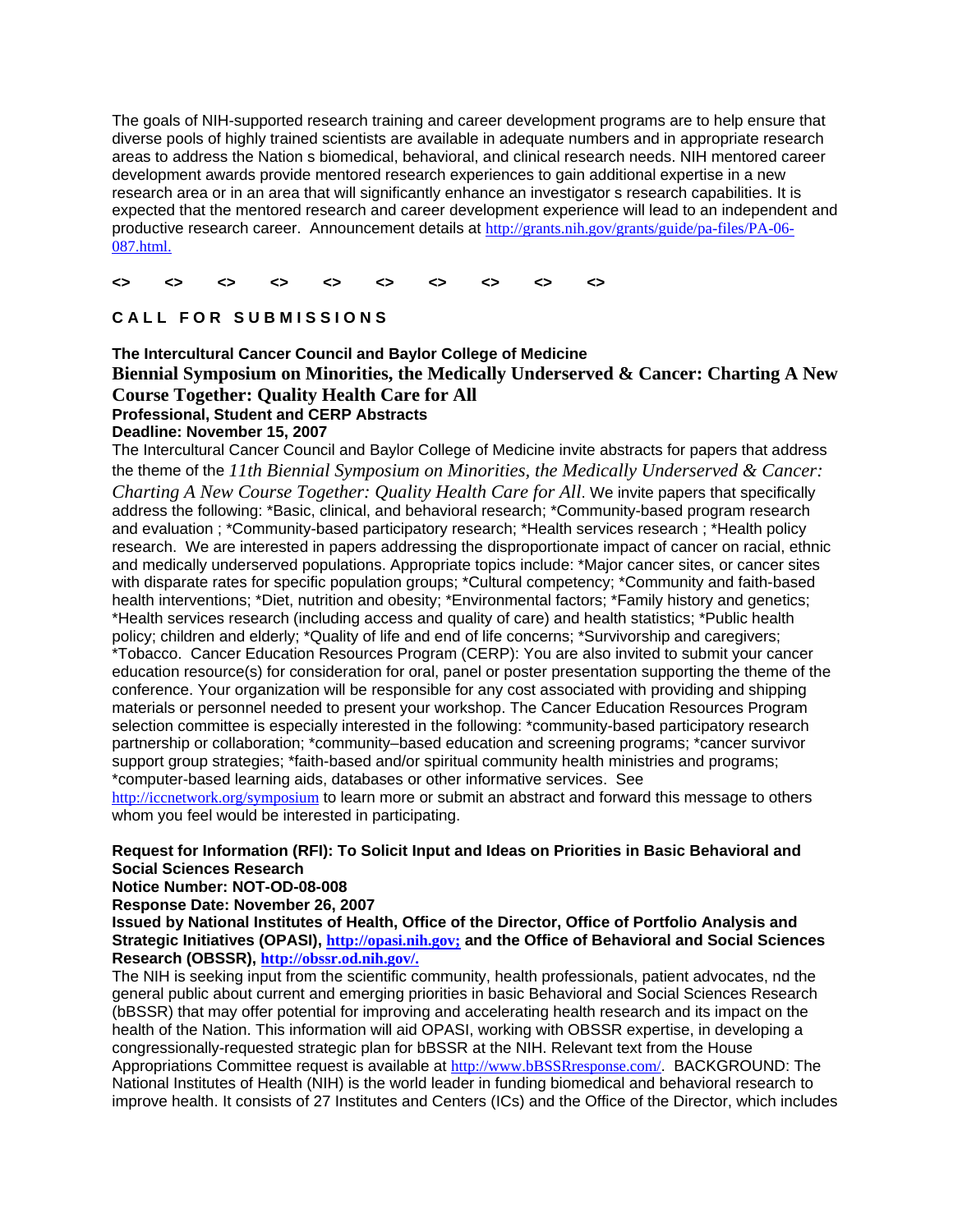several programmatic Offices, each of which coordinates NIH activities in cross-cutting areas that are important to the missions of all the ICs. The Office of Portfolio Analysis and Strategic Initiatives (OPASI) provides NIH and its ICs with the methods and information necessary to manage their large and complex scientific portfolios, identifies – in concert with multiple other inputs – important areas of emerging scientific opportunities or rising public health challenges, and assists in the acceleration of investments in these areas, focusing on those involving multiple ICs. The Office currently has three divisions tasked with coordination, resource development, and evaluation. The Office of Behavioral and Social Sciences Research (OBSSR) serves as the NIH focal point for research on behavioral, social, and lifestyle factors in the causation, treatment, and prevention of diseases. As such, the Office advises and consults on these topics with NIH scientists and others within and outside the federal government, and plays a key role in promoting and enhancing basic and applied behavioral and social sciences research across all of NIH. Basic research in the behavioral and social sciences is designed to further our understanding of fundamental mechanisms and patterns of behavioral and social functioning relevant to the Nation<sup>1</sup>s health and well-being, and as they interact with each other, with biology and the environment. As is the case with basic biomedical research, basic behavioral and social sciences research is designed to elucidate knowledge about underlying mechanisms and processes, knowledge that is fundamental to improving the understanding, explanation, observation, prediction, prevention, and management of illnesses, as well as the promotion of optimal health and well being. The range of focus includes different "granularity" or levels of complexity. Basic behavioral and social sciences research involves both human and animal studies and spans the full range of scientific inquiry, from processes within the intra-individual level ("under the skin"), to mechanisms "outside the skin" that explain inter-individual, group, organizational, community, population, macroeconomic and other systems level patterns of collective behavior. While the primary focus of basic BSSR must ultimately be directly relevant to behavioral and social factors, the domains and units of analysis can include intra-organismic as well as inter-organismic factors ("cells to society"), over varying units of time from nanoseconds to centuries, and including lifespan developmental phases and phenomena that may occur within and across generations. An expanded definition of bBSSR can be found here: http://www.bBSSRresponse.com/. The current request for information supplements previous efforts to identify bBSSR priorities, including reports from the Institute of Medicine and National Research Council of the National Academies of Sciences, and most notably, a report from the Working Group of the NIH Advisory Committee to the Director on Research Opportunities in the Basic Behavioral and Social Sciences (2004), which includes descriptions of ICs' portfolios in bBSSR and identifies future bBSSR opportunities for NIH. These sources and a summary of the Working Group's identified priorities can be viewed at http://www.bBSSRresponse.com/. INFORMATION REQUESTED: This RFI invites the scientific community, health professionals, patient advocates, and the general public to respond to the following questions: 1) What are the existing essential/foundational research topics already being supported and in need of continued support or further development (i.e. core areas of bBSSR)? What existing areas need to be phased out or dropped? 2) What exciting new emergent areas of bBSSR are likely to significantly advance the NIH mission and address pressing biomedical and public health needs? What areas are not being addressed that ought to be addressed because they will likely lead to important or perhaps even breakthrough insights that will ultimately improve the Nations health and well-being? We welcome identification of priority areas that cut across the missions of multiple NIH Institutes and Centers (e.g. understanding fundamental mechanisms in human motivation and goal directed behaviors), as well as specific examples of basic research that fit the mission of a particular IC. RESPONSES: Responses will be accepted through November 26, 2007 and can be entered at the following web site: http://www.bBSSRresponse.com/. Formal acknowledgement of receipt of responses will not be made beyond that provided by the survey utility. This RFI shall not be construed as a solicitation for applications or as an obligation on the part of the government. The government will not pay for the preparation of any information submitted. Responders should be aware that the information provided will be analyzed and may appear in various reports. Additionally, the government cannot guarantee the confidentiality of the information provided. INQUIRIES: Questions about this request for information may be directed to: Deborah H. Olster, Ph.D., Deputy Director, Office of Behavioral and Social Sciences Research, National Institutes of Health, Building 31, Room B1C19, 31 Center Drive, Bethesda, MD 20892-2027, Tel: 301- 402-1147, FAX: 301-402-1150, E-mail: OlsterD@od.nih.gov; or James P. Stansbury, Ph.D., M.P.H., AAAS Fellow, Office of Behavioral and Social Sciences Research, National Institutes of Health, Building 31, Room B1C19, 31 Center Drive, Bethesda, MD 20892-2027, Tel: 301-402-3930, FAX: 301-402- 1150, E-mail: stansburyj@od.nih.gov.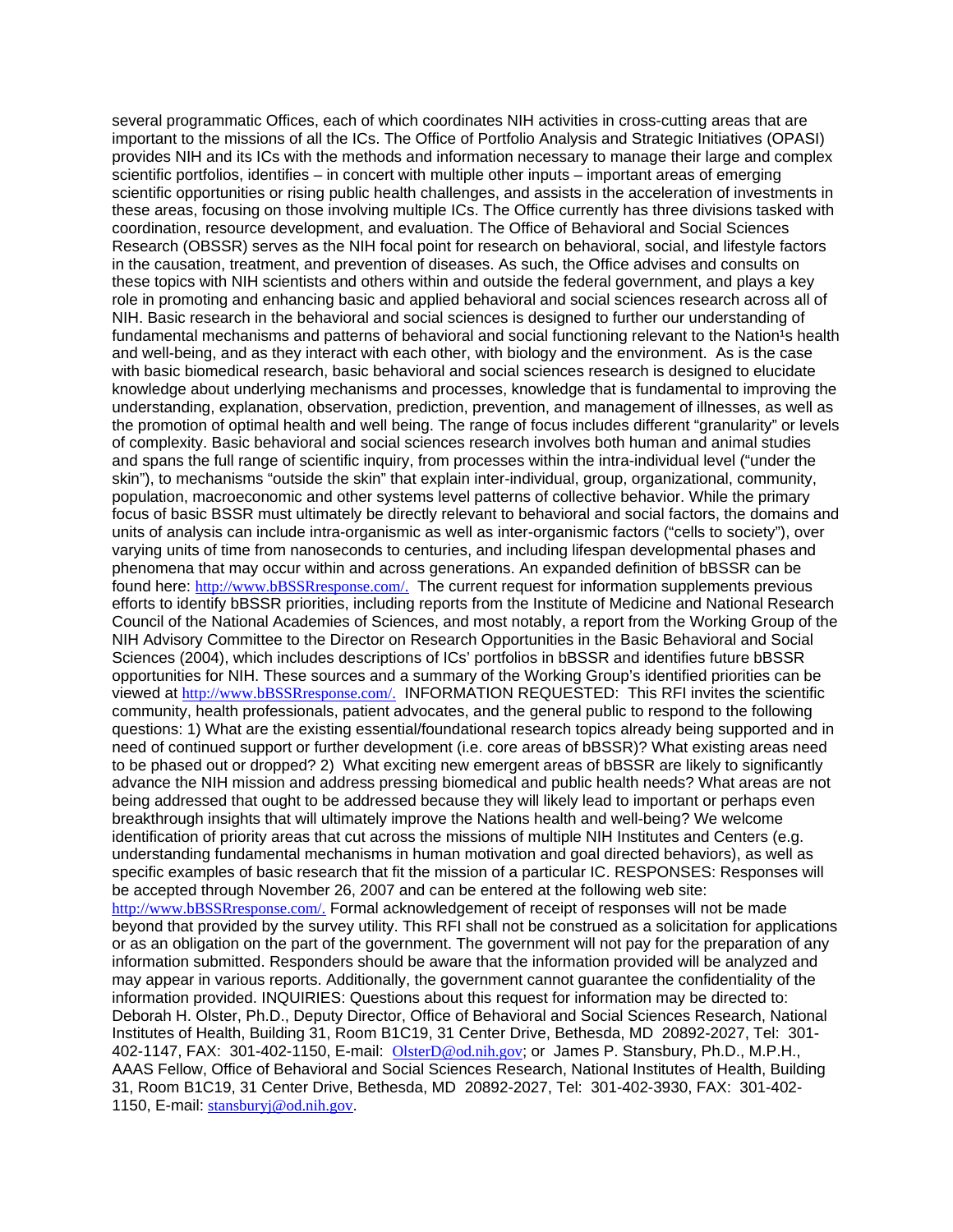#### **Call for Papers: The Eleventh International Conference On Social Stress Research La Fonda Hotel Santa Fe, New Mexico May 31-June 2, 2008 Deadline: December 10, 2007**

The Eleventh International Conference on Social Stress Research will be held May 31 - June 2, 2008 in Santa Fe, New Mexico at the La Fonda Hotel. The International Conference on Social Stress has become an important conference for scholars working in the area of stress and health and a major forum for sharing new research that incorporates components of the stress process. The stress conferences, which are sponsored by the University of New Hampshire, are held approximately every two years and attract the leading scholars in the field. Previous conferences have been held in London, England; Venice, Italy; Honolulu, Hawaii; Budapest, Hungary; Montreal, Canada; and Portsmouth, New Hampshire. The conference is being organized and directed by Professors Heather Turner, Karen Van Gundy, and Catherine Moran in the Department of Sociology at UNH. The 2008 conference keynote speakers will be Dr. Leonard Pearlin and Dr. Jane McLeod. Previous keynote speakers have included Ronald Kessler, Bruce Dohrenwend, Howard Kaplan, George Brown, Robert Weiss, Michael Rutter, Hamilton McCubbin, Peggy Thoits, R. Jay Turner, Carol Aneshensel, Elizabeth Meneghan, Bruce Link, Blair Wheaton, James House, Allan Horwitz, William Avison, and Linda George. The final program for the 2008 conference will be based on the content of submissions. Sessions involving the following themes are likely: childhood/adolescent stress and adversity; stressors across the life course; work and unemployment stressors; stress in family contexts; gender and stress; race, ethnicity and culture; traumatic and catastrophic stressors; and neighborhood contexts of stress. To be considered for presentation, papers (or extended abstracts) must be received by December 10, 2007. Further information regarding the conference and the 2008 registration forms can be found on our website:

http://www.unh.edu/stressconference. Send all papers and abstracts to: Dr. Catherine Moran, Conference Coordinator, Department of Sociology, Horton Social Science Center, University of New Hampshire, Durham, NH 03824, clmoran@cisunix.unh.edu.

# **Conference/Call for Proposals: Center for Race and Ethnicity, Rutgers University, New Brunswick, NJ**

**DNA, Race and History April 18-19, 2008 Deadline: December 15, 2007** 

Organizers:

- Keith Wailoo, Director, Center for Race and Ethnicity/History/Health Policy, Rutgers
- Mia Bay, Associate Director, Center for Race and Ethnicity/History, Rutgers
- Catherine Lee, Sociology, Rutgers

• Alondra Nelson, African-American Studies, American Studies, and Sociology, Yale

Although scholars have long agreed that race is a social rather than genetic or biological reality, recent trends in DNA analysis have blurred this distinction. Today, genetic markers are discussed often as a proxy for race and ethnicity, lending renewed authority to biological conceptions of human difference. Employed for diverse purposes including genealogy, anthropology, evolutionary biology, and public history, genetic evidence promises to reshape understandings of individual and collective ancestry, the histories of particular social groups, and the significance of race in history and in the present. Across societies, genetic evidence is being called upon to perform a kind of racially-charged cultural work – to repair and recast the past, and to reshape identity in the present. This conference brings together scholars from a wide range of disciplines – history, cultural studies, genetics, law, medicine, anthropology, ethnic studies, sociology, and

other fields – to examine the emerging and often contested connections between race, DNA, and history. We welcome papers on a variety of topics, including the historical use of DNA in biomedicine and the social sciences, the implications of the use of DNA in law, epidemiology, and other fields, the historical uses and misuses of genetic information, the way in which genetic testing is reshaping understandings of group identity, both within and across cultural and national boundaries, and the cultural, ethical, social, and philosophical challenges raised by relying upon DNA to resolve questions of history and identity. The DNA, RACE, AND HISTORY conference will consist of a series of intensive panel discussions of short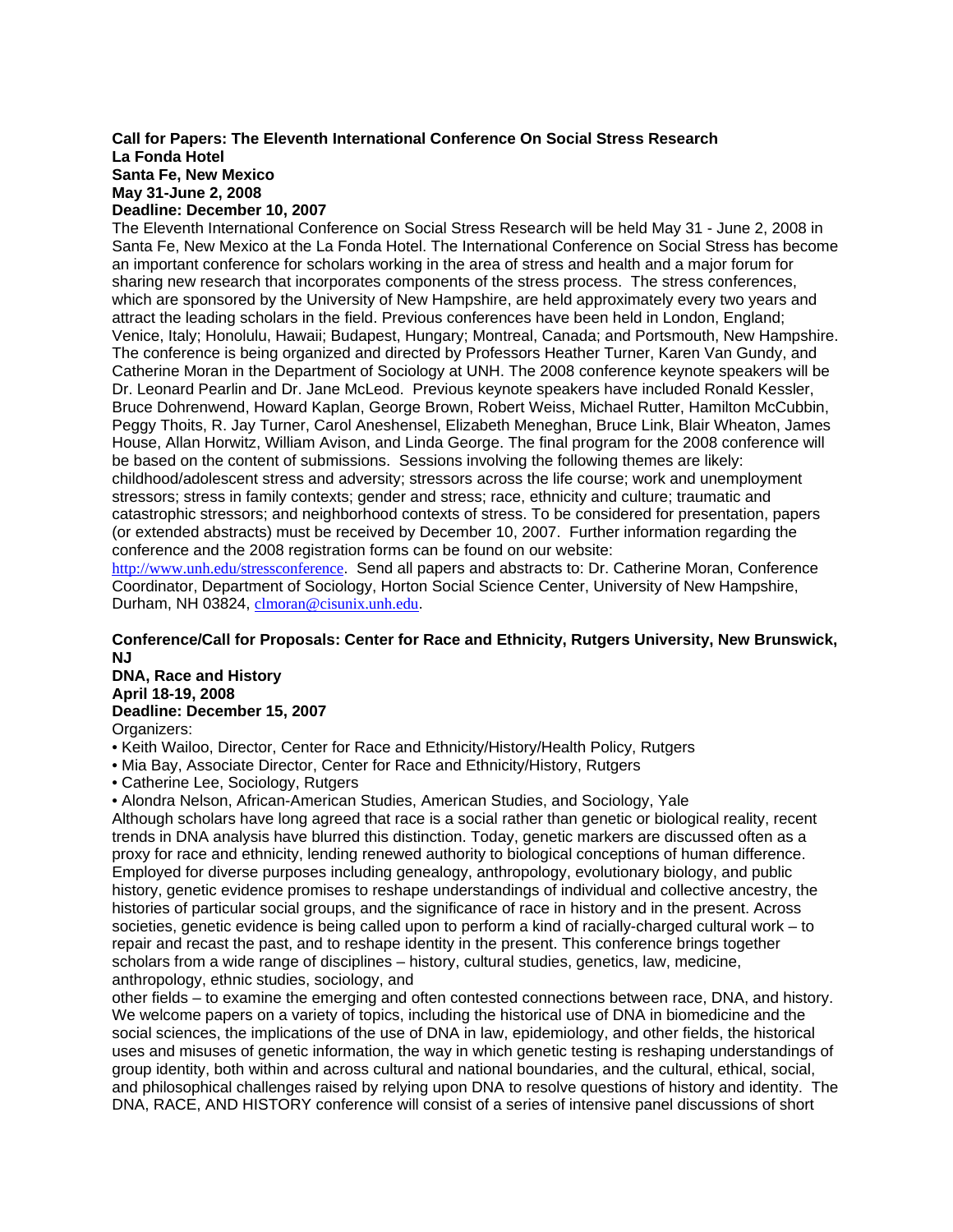pre-circulated papers (15-30 pages). Paper proposals (DUE by DECEMBER 15, 2007) should be no more than 1-2 pages in length, should engage intersections between race, history, and the mapping, testing, analysis, and cultural meanings of DNA in and beyond the United States, and should provide a platform for broad, cross-disciplinary discussion. Travel and accommodation expenses relating to conference will be covered by the Center for Race and Ethnicity. Interested participants are asked to submit their paper proposals to the Center at raceethnicity@sas.rutgers.edu. We expect that an edited volume will be published from the proceedings.

# **Call for Abstracts: The Minority Student Caucus at the University of North Carolina School of Public Health, The 29th Annual Minority Health Conference**

# **"The Impact of Poverty, Culture, and Environment on Minority Health"**

# **February 29, 2008**

# **Deadline: January 11, 2008**

The Minority Student Caucus at the University of North Carolina School of Public Health invites you to submit abstracts for the poster presentations during the 29th Annual Minority Health Conference on February 29, 2008. \*All abstracts must be received by January 11, 2008. Please submit your abstract online by visiting: http://minority.unc.edu/sph/minconf/2008/abstracts/. Presenters will be notified of acceptance by January 25, 2008. All presenters are expected to register for the Conference. If you have any questions, please contact Kristal Raymond at raymon@email.unc.edu. For information about the conference, please visit http://minority.unc.edu/sph/minconf/2008/.

# **Call for Papers: Journal of Prevention and Intervention in the Community Special issue on Community Violence Prevention and Intervention Strategies for Children and Adolescents**

# **Deadline: January 15, 2008**

Journal of Prevention and Intervention in the Community invites papers for a special issue on Community Violence Prevention and Intervention Strategies for Children and Adolescents. Papers are sought that describe effective interventions to prevent or mitigate exposure to community violence and its associated negative effects on psychosocial well-being of youths. Developmentally-informed and empirical papers are encouraged. Examples of relevant topics may include, but are not limited to, 1. Efficacy and effectiveness research on intervention and prevention programs; 2. School-based efforts to identify and treat youths; 3. Culturally adapted interventions; 4. Outcome research on policy collaborations; 5. Empirical research that informs the development of interventions. Editors: Patrick J. Fowler, Jordan M. Braciszewski (Wayne State University). Manuscripts submitted must conform to the formatting and writing style requirements of APA Publication Manual (5th edition). Proposals must be no longer than 20 pages, double-spaced; including references, tables, and figures. Inquires regarding the special issue should be directed to Patrick Fowler (pfowler@wayne.edu). Submit final manuscripts to Patrick Fowler via email.

# **Call for Abstracts: Society for Epidemiologic Research (SER) Annual meeting on race and class inequalities in health**

#### **Chicago, IL June 24-27**

# **Deadline: February 1, 2008 (11:59 p.m. EST)**

We are looking for conceptual and data-based papers for presentation at the annual Society for Epidemiologic Research (SER) meeting in 2008. The overall theme of the SER meetings is the social determinants of health. There will be a contributed paper session on Race and Class Inequalities in Health and we encourage those of you working in this area to submit abstracts of your work. Accepted abstracts will be distributed at the June meeting and will also be published in a Supplement issue of the American Journal of Epidemiology. Abstracts must be submitted online at the following web address: http://epiresearch.org/abstracts/. For inquiries about this specific session on Race and Class Inequalities in Health, contact Irene Yen (irene.yen@ucsf.edu) or Pat O'Campo (pat.ocampo@utoronto.ca). For information about the

conference, please visit the SER website www.epiresearch.org.

# **Call for Nominations: Community-Campus Partnerships for Health (CCPH) Annual Award**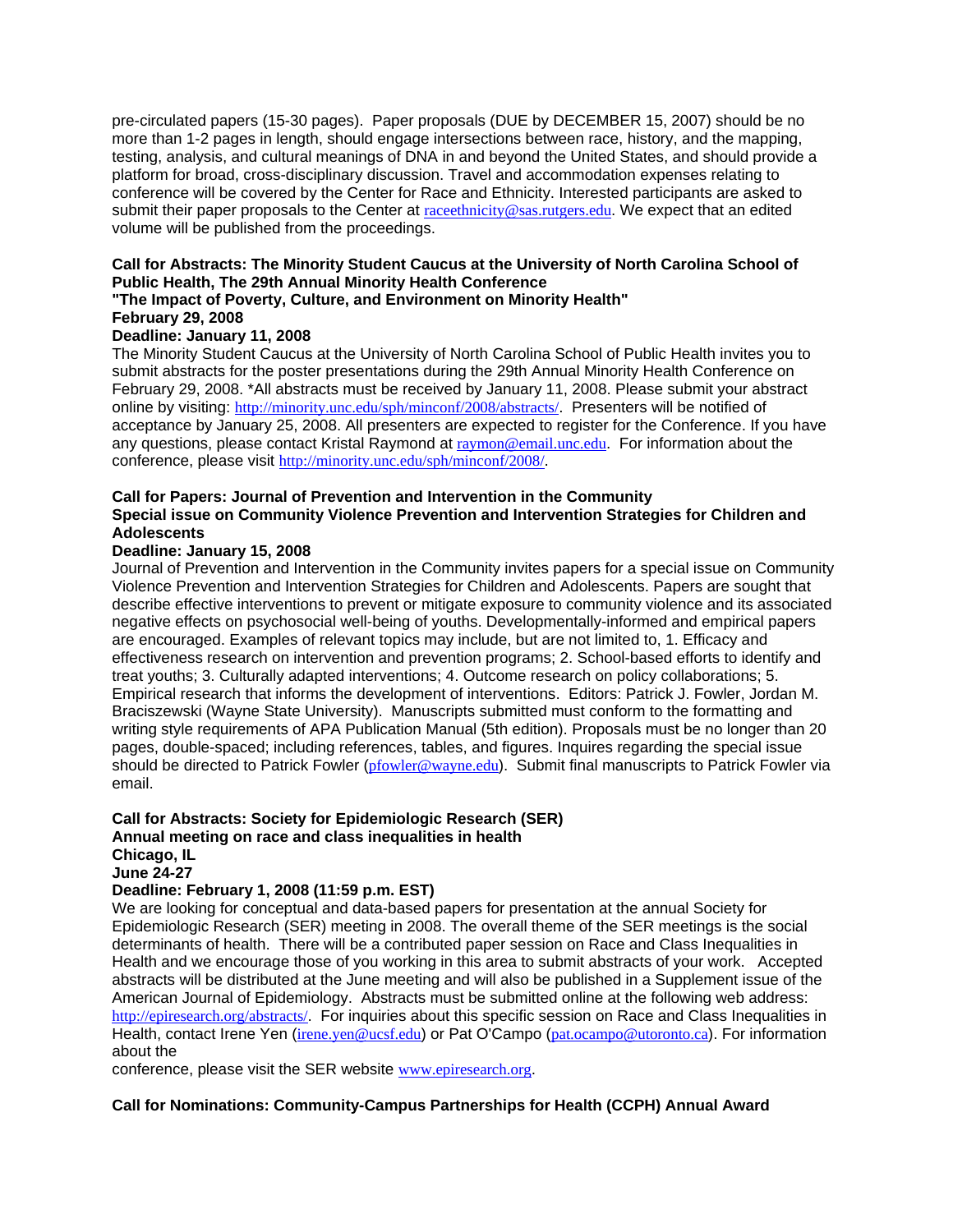#### **Deadline: February 12, 2008**

#### http://depts.washington.edu/ccph/awards.html

The CCPH Annual Award recognizes exemplary partnerships between communities and higher educational institutions that build on each other's strengths to improve higher education, civic engagement, and the overall health of communities. The intent of the award is to highlight the power and potential of community-campus partnerships as a strategy for social justice. The award recognizes partnerships that are striving to achieve the systems and policy changes needed to overcome the root causes of health, social and economic inequalities. Award-winning partnerships embody the CCPH principles of partnership (see http://depts.washington.edu/ccph/principles.html#principles). Partnerships must nominate themselves and need not be members of CCPH. We welcome nominations in English from any country or nation. Public recognition of the award-winning partnership's achievements will be made at an award presentation ceremony at the 3rd Community-University Exposition (CUexpo) Conference, May 4- 7, 2008 in Victoria, British Columbia, Canada. In lieu of our own major conference in 2008, we are delighted to be a core sponsor of CUexpo and thrilled that conference organizers have graciously agreed to provide the ideal venue for presenting the award. We hope you will plan to join us for the conference whether you submit an award nomination or not! Session proposals are due November 15, 2007 - details at http://www.cuexpo08.ca/. Learn more about the CCPH Annual Award - including instructions for submitting a nomination, information on past award recipients and honorable mentions, and answers to frequently asked questions - at http://depts.washington.edu/ccph/awards.html. Questions about the CCPH Annual Award should be sent to award06@u.washington.edu.

# **Call for Papers -- Race and Disparities: A Research Forum**

# **Cape Town, South Africa**

# **July 14-16, 2008**

# **Deadline for abstract submission: December 1, 2007**

This will be an interdisciplinary forum exploring various facets of inequity along lines of race, lass, gender, and other differences between people. Details at http://www.learningcirclenetwork.com.

# **Call for Papers – Department of History at the University of Texas at Austin Making Race, Making Health: Historical Approaches to Race, Medicine, and Public Health November 13-15, 2008**

**Texas** 

#### **Deadline for submission: January 15, 2008**

Announcement ID: 158946

http://www.h-net.org/announce/geography.cgi?geography=United%20States&location=Texas http://www.h-net.org/announce/geography.cgi?geography=United%20States

The Department of History at the University of Texas at Austin announces an upcoming conference, "Making Race, Making Health: Historical Approaches to Race, Medicine, and Public Health," to be held November 13-15, 2008. Paper topics are not limited to national field or geographic area and proposals that explore a particular topic within a diasporic, imperial, or transnational framework are welcome. We are interested in generating a dynamic conversation among scholars around the following themes: the interconnectedness between medical knowledge, medical practice, and processes of racialization; race, difference, and power within public health discourse and policy; inequality, activism, and health; and diagnostic and therapeutic regimes as sites of contestation. We invite proposals for individual papers on topics including, but not limited to: \*Health and medical care in slave and/or post-emancipation societies; \*Medicine and public health in colonial settings; \*Racial politics of the production of medical knowledge; \*Racial disparities in health care; \*Encounters between professional and popular medicine; \*Race and mental health; \*Medicalization of racial difference; \*Medicine, health and European-indigenous contact; \*Medicine and American expansion/conquest/empire; \*Racial politics of medical and public health responses to epidemics and disasters; \*Diasporic dimensions of healing practices; \*Race and reproductive freedom/control. Please send an abstract (of no more than 250 words) and a CV, by January 15, 2008, to: University of Texas at Austin, Department of History ? Making Race, Making Health Conference 1, University Station B7000, Austin, TX 78712-0220. For more information, e-mail msummers@mail.utexas.edu.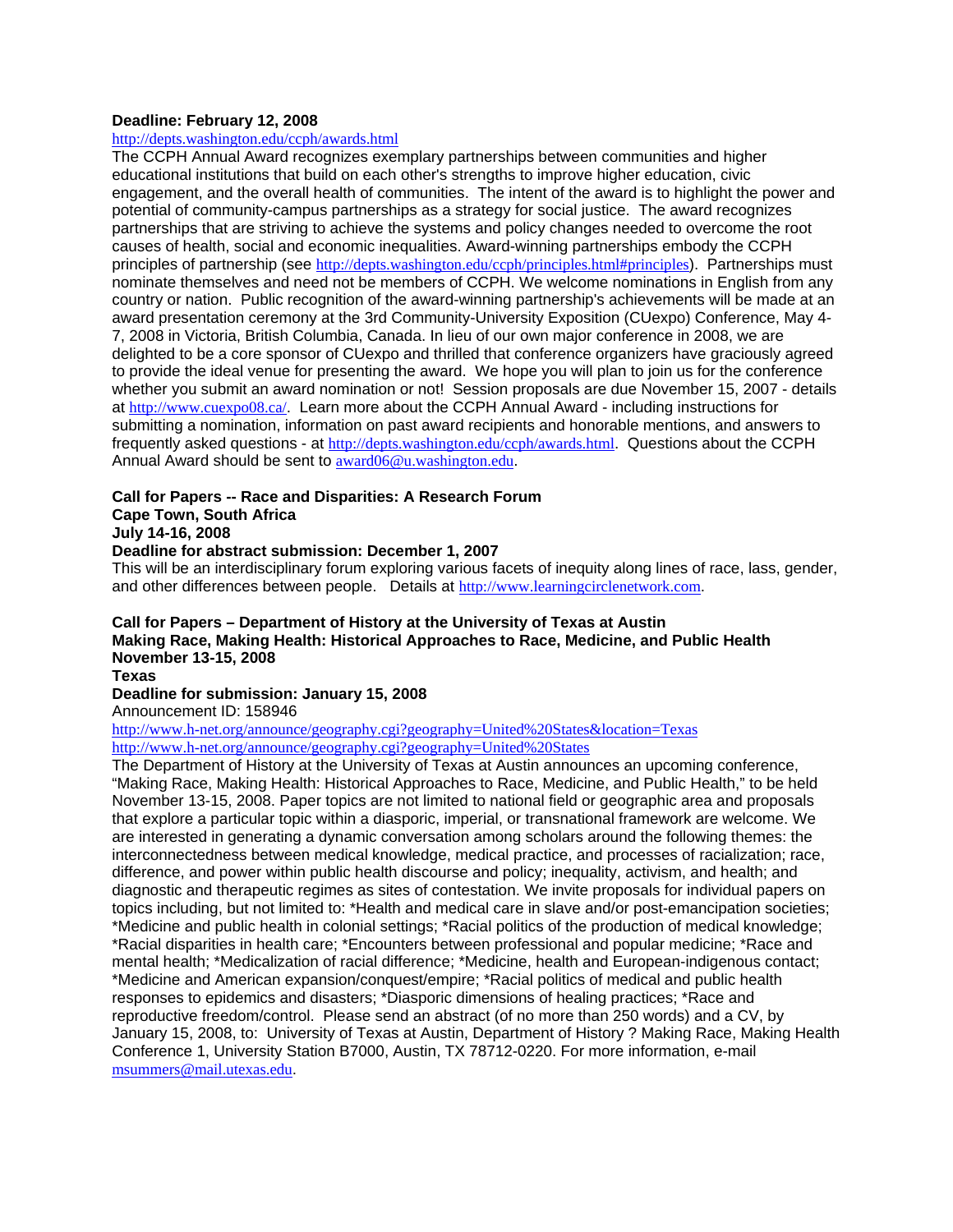**Call for Abstracts – XVIII IEA World Congress of Epidemiology Epidemiology in the Construction of Health for All: Tools for a Changing World Porto Alegre - Brazil September 20-24, 2008 Deadline for abstract submission: February 15, 2008**  IEA International Epidemiological Association ABRASCO, the Brazilian Association of Collective Health Website: http://www.epi2008.com.br/ingles/index.php Call for abstracts: http://www.epi2008.com.br/ingles/trabalhos/index.php Construction: Epidemiology is one of several disciplines, and epidemiologists one of several categories of social actors involved in improving population health. The word construction emphasizes the key role of epidemiology, a discipline which integrates those around it, in this multi- and trans-disciplinarity task. Health for All: In reemphasizing this now traditional motto, we highlight epidemiology's role at national and local levels in developing, maintaining and renovating systems offering health care to whole populations. Within this context, issues related to equity and to inclusion of disadvantaged population groups are essential. The recent Brazilian experience with a universal health system will be highlighted. Tools: Epidemiology is largely about tools for studying disease frequency, for establishing exposure-disease relationships, for testing health interventions and for evaluating health systems. The idea of tools also extends to the construction and evaluation of preventive and curative health services, so as to permit health workers at all levels to provide evidence-based care. Changing World: The Congress will highlight the many changes occurring in the early 21st Century: demographic and epidemiological transitions; environmental alterations; the growth in research capacity for addressing health problems around the world; and the widening gap in health status between the rich and poor found both between and within nations and accompanied by a global divide in access to the benefits of scientific progress. Possible topics are: \* Collaboration between epidemiology and other research disciplines; \* Epidemiologists and policy-makers: how to work together; \* Access to scientific information; \* Epidemiology and the Millennium Development Goals; \* Epidemiology and primary health care; \* International and intra-national inequalities in health; \* What can other countries learn from the successes and failures of the Brazilian experience? \* Epidemiology in health systems and policy research; \* Epidemiology in the development, implementation and evaluation of clinical and public health guidelines ; \* Epidemiological methods for decentralized health management; \* Translation of research findings into practice; \* Health promotion, disease prevention and surveillance for non-communicable diseases; \* New paradigms for disease causation: from the molecule to the population; \* Life course epidemiology; \* Global trends in health and in its determinants; \* New exposures and new diseases; \* Terrorism and violence: threats to public health; \* The eminence of new pandemics; \* Environmental change and public health; \* Managing noncommunicable diseases in low and middle-income countries.

#### **Call for Papers –** *Humanity & Society*  **Special issue: Social Inequalities and Health Deadline for submission: May 1, 2008**

*Humanity & Society,* the Journal of the Association for Humanist Sociology, plans a special issue devoted to Social Inequalities and Health*.* In many nations the economic and political changes associated with increasing economic globalization have been seen as heightening social iequalities with potential negative effects on health outcomes. This has led to a flurry of research and policy activity concerned with reducing these social and health inequalities. Such activity has taken two separate but related forms.

 The first is an increased interest in what is termed the social determinants of health. These factors are identified as the economic and social factors that shape health. Much of this work has been concerned with specifying the parameters by which these social determinants of health come to shape health. It has been less concerned with identifying the political, economic, and social forces that shape the quality of these social determinants of health. The second form of work specifies the political, economic, and social forces that shape these social determinants of health and how these forces represent systematic inequalities in power and influence within a society. This work is explicitly concerned with the political economy of health and devotes attention to issues of public policy and its development, the sources of public policy development, and the means by which these forces can be influenced in the service of health. Papers are invited that will draw upon these two areas of research activity and should focus on various aspects of how social inequalities come about and how they are linked to health outcomes. These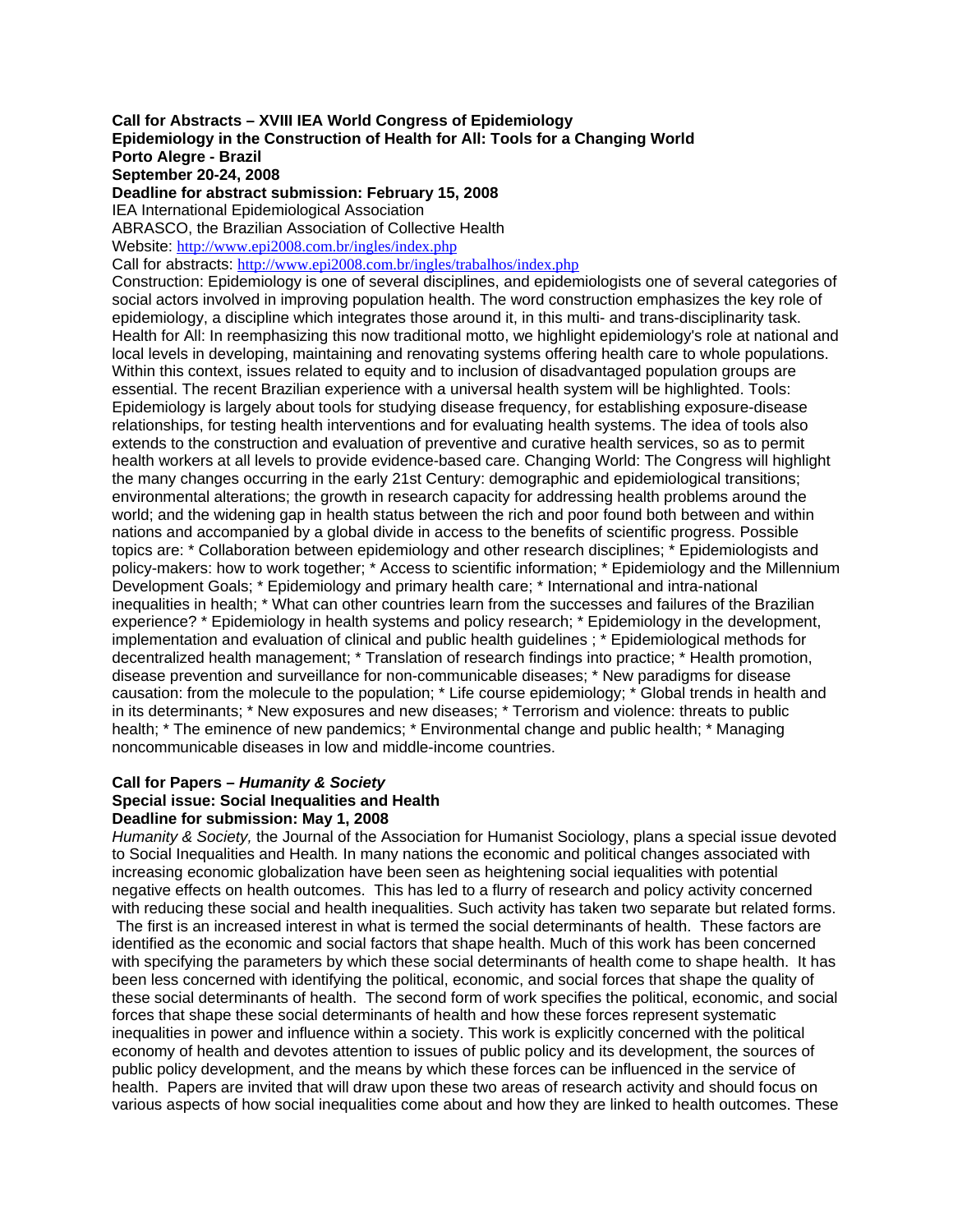papers must incorporate a concern with each of the following: - social inequalities and differing living conditions and how these result in health inequalities (a social determinants of health perspective); public policies and how these shape the presence of social inequalities and health inequalities (a public policy point of view); - the roles the State, market economy, and civil society play in shaping the distribution of political, economic, and social resources (a political economy analysis); and - an examination of these issues within a framework that considers the political, economic, and social forces that lead to jurisdictional differences in health outcomes (a comparative perspective). Manuscripts should not exceed 30 double-spaced pages of text plus notes and should follow the "Notes to Contributors" guidelines supplied at http://www.humanistsociology.org. Papers should be submitted via email to Ann Goetting, the Executive Editor, at **humanityandsociety@wku.edu.** Identify submissions with keyword: Health Inequality. Address queries to Dennis Raphael at draphael@yorku.ca. Deadline for submission is May 1, 2008. Estimated Publication Date: February 2009.

**<> <> <> <> <> <> <> <> <> <>** 

# **C A R E E R D E V E L O P M E N T**

# **American Heart Association, Dallas, TX Deputy Chief Science Officer**

Immediate Supervisor: Chief Science Officer

FUNCTION: Reporting to the Chief Science Officer (CSO), this position is responsible for assisting the CSO with staff oversight of cardiovascular and stroke science. This includes: examination and development of medical and scientific issues; preparation of scientific positions; strategic science management of the scientific, medical, and healthcare initiatives of the ssociation through interaction with science leadership, Council and Interdisciplinary Working Group (IWG) leadership, and appropriate staff; supporting strategic partnerships and serving as the liaison to other identified organizations; and acting as an AHA spokesperson for scientific, medical, and healthcare issues as needed, in conjunction with the President, CEO and CSO. MAJOR DUTIES: 1. Participates in the formulation of association policy, science direction, and strategic goals in conjunction with the CSO, COO, and the Administrative Cabinet. Final policy determinations are made by SACC and the Board of Directors. 2. Performs analysis and monitoring of the state of CV science knowledge with the CSO, sets priorities, and makes judgment calls on when to recommend that information move into needed positions, statements, specific programs, and communications activities. 3. Develops and executes, in conjunction with the Chief Science Officer, the COO, the EVP of Advocacy and the EVP of Healthcare Markets, the AHA strategy for improving the quality of care delivered in the US healthcare system. Provides internal science leadership to implementation of AHA Quality initiatives, supports relationship with partners in Quality, and represents the AHA at meetings with external and Federal partners. 4. Maintains close liaison with science volunteer leadership in Quality and Outcomes and other areas as appropriate, especially the science committees and council/IWG chairpersons, collaborates fully with the CSO and the VP of Science Operations and ensures a seamless partnership with staff scientists on a routine basis. 5. Evaluates strategic partnerships with other key healthcare and science organizations and implements and supports these partnerships as the AHA's liaison to those organizations as assigned. 6. In partnership with the CSO and Advocacy staff, plays a role in advocacy issues involving quality, biomedical research and science policy. 7. Provides regular ongoing guidance to staff scientists, healthcare markets staff, research staff and other National Center staff regarding medical, science and healthcare issues. 8. Serves as a member of specific volunteer and staff teams as identified by the CSO and COO. 9. Participates as a partner with the CSO, COO and Chief Executive Officer in development of strategic alliances and major gifts supporting research and science programs. MINIMUM QUALIFICATIONS: Position requires science/medical credentials at the doctoral level (M.D. degree); extensive science and clinical experience; a recognized reputation in medical and scientific circles; and a knowledge of the AHA and of external science, healthcare, government, and quality agencies. ESSENTIAL COMPETENCIES: Interpersonal Skills…ability to provide information, listen openly, send convincing messages to build support for ideas and objectives and to diplomatically negotiate and resolve disagreements; successfully fulfills the staff role by working through volunteer leadership. Credibility…capacity to inspire confidence in his/her professional abilities and in the AHA; known to be knowledgeable in both the scientific and clinical fields. Integrity…known to be intellectually honest and to hold him/herself to very high standards. Conceptual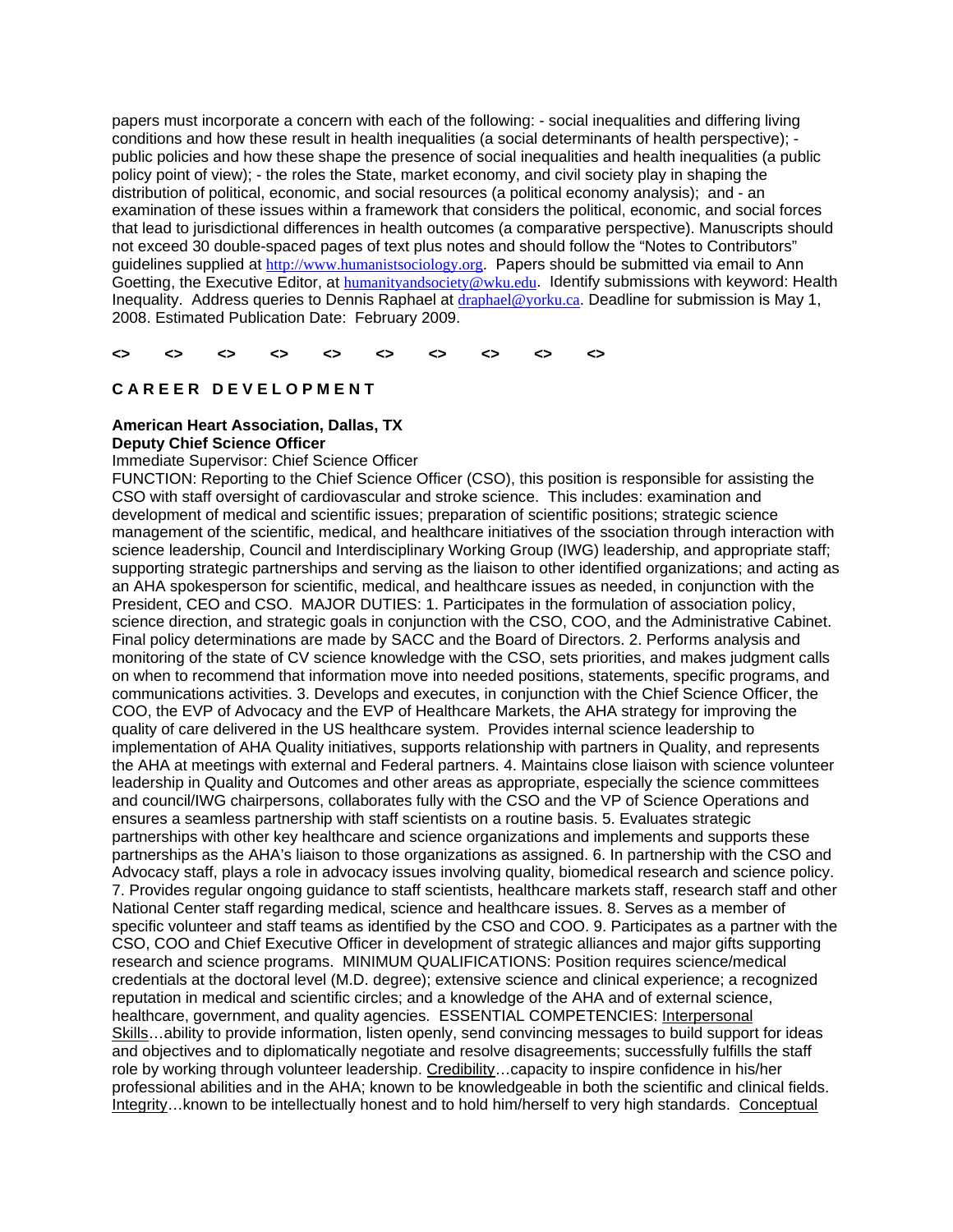thinking…identifies the broader significance of trends and events for the whole organization and remains focused on the big picture when addressing the details of specific issues and situations. Team Builder…ability to build cohesive and effective teams in a climate of openness and honesty. Team Player…capacity to establish collaborative relationships with multiple types of individuals. Politically Astute…ability to assemble the appropriate mix of constituents to accomplish objectives and to build formal and informal networks to influence outcomes. For more information and to apply for the position please contact: Gloria Blassingille, SPHR, National Center Staffing Director, Staffing and Employment Human Resources, American Heart Association, National Center, 7272 Greenville Avenue, Dallas, TX 75231-4596, gloria.blassingille@heart.org.

# **American Heart Association, Dallas, TX Director, Global Strategies**

FUNCTION – SCOPE STATEMENT: Plans, coordinates and manages coordination of strategies to accomplish Association goals related to AHA global initiatives. Leads the development of the integrated strategy for AHA's activities in the international marketplace. Oversees the development of plans and timelines and monitors integrated international activities. Provides staff leadership to staff international project team to assure strategy coordination and integration. Coordinates strategy with Market Leaders and other staff who have responsibility for functional area strategy. Staffs the AHA International Committee. MAJOR RESPONSIBILITIES: With AHA staff international team, the Market Leaders and the International Committee, develops overall strategic direction for global strategies. In conjunction with the staff international team, manages the overall strategy and forecasts future resource requirements for global strategies. Works collaboratively with internal departments and external agencies retained to support global strategy development. Staffs the International Committee, providing guidance to volunteers charged with overseeing AHA's international activities. Assures integration of global strategies with appropriate American Heart Association staff and business units. Oversees cross-functional project teams to ensure strategic goals are being met. Manages the International Committee and Paul Dudley White Endowment budgets. Oversees utilization of initiative resources and costs to ensure adherence to project budget. Works with departments that are implementing various aspects of activities to assure budget adherence. Maintains effective communications with Chief Operating Officer, Market Leaders, internal groups, internal departments, and all facets of the American Heart Association, including Affiliate staff, board members and volunteers. Directs internal communication plans and tools to assure volunteers and staff are informed about key aspects of global initiatives. Anticipates and avoids or minimizes potential problems by maintaining current knowledge of overall project status. Serves as a knowledge resource on external news, trends, and activities in the global arena and shares information as appropriate with key stakeholders within AHA. Works collaboratively with Strategic Planning staff. Oversees global strategies documentation and deliverables in accordance with American Heart Association project management methodology and ensures audit trails are in place for each project. Provides regular report updates on movement toward project goals and objectives. Serves as Liaison with World Heart Federation, Interamerican Heart Foundation and Interamerican Society of Cardiology. ENVIRONMENTAL AND WORKING CONDITIONS: Normal Internal office environment. This position requires the ability to travel within assigned territory and travel outside territory to attend outdoor eventrelated activities and training sessions, which may involve overnight stays and/or weekends. PHYSICAL AND MENTAL REQUIREMENTS: Physical requirements include: sight, hearing, sitting, standing, bending, or squatting for most of the day; skills essential for successful communications include: speaking over the phone and writing. Ability to interact and communicate with customers, and to clearly and concisely exchange ideas, facts and information. Ability to effectively plan and manage workflow, work on multiple projects simultaneously and manage project details with limited supervision. Must be able to lift up to 20 pounds with the expectation that items in excess of 20 pounds would be broken down into smaller components or additional assistance is required before lifting. Ability to conceptualize, reason through problems, make effective decisions and develop alternative solution and provide excellent customer service while ensuring compliance with the American Heart Association's policies and procedures. MINIMUM QUALIFICATIONS: Bachelor's degree in business administration or related field; Eight or more years experience involving structured corporate level project management of similar size organization; Eight or more years experience involving corporate level strategic planning of similar size organization; Familiarity with general business principles and practices; Demonstrated experience working with cross-functional team on a corporate level; Possesses strong consultation and negotiation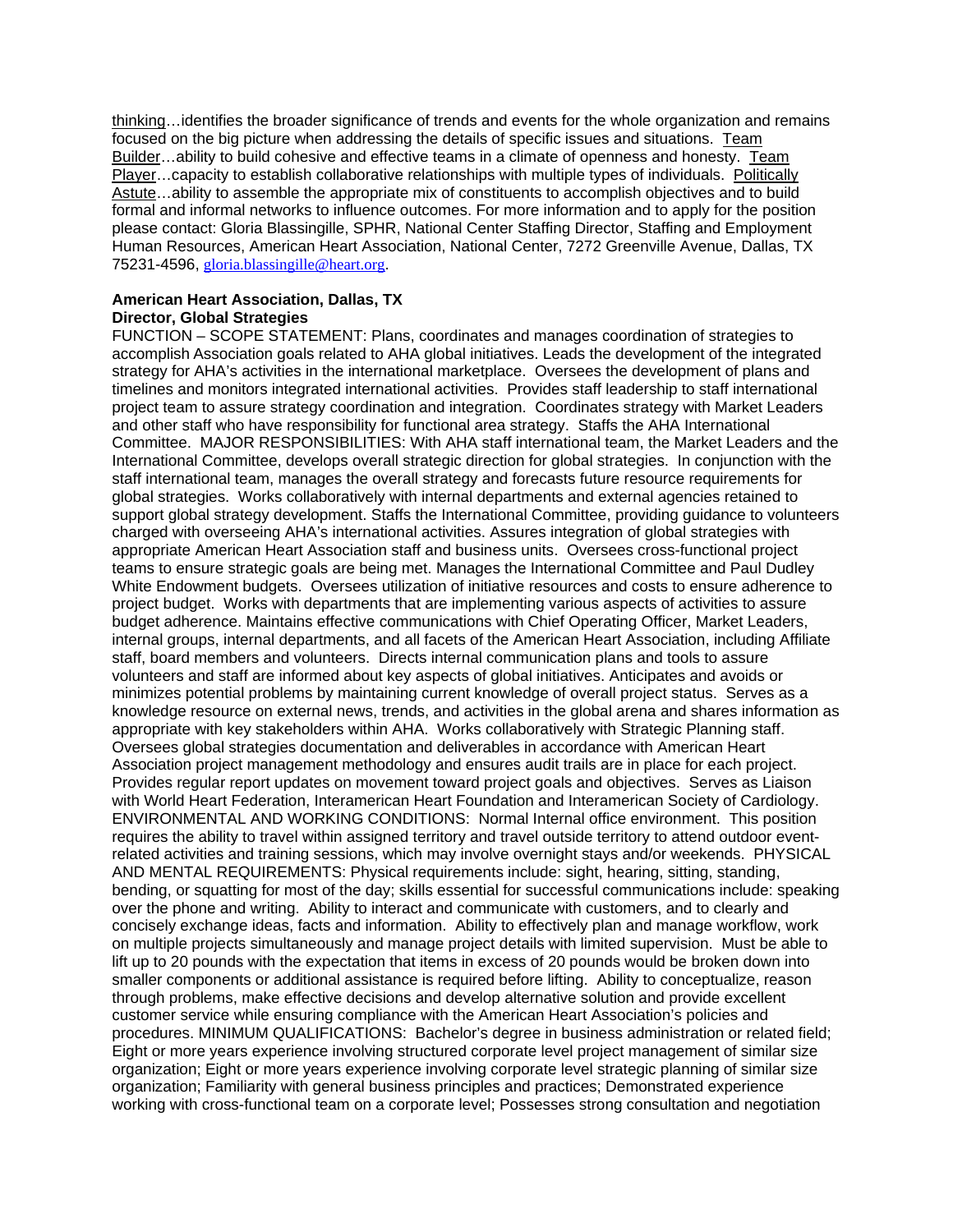skills; Demonstrated ability to manage multiple major projects simultaneously and meet deadlines; Possesses strong teambuilding and facilitation skills; Skilled in written and oral communications; Able to interact professionally with all levels of staff, volunteers, professionals and the general public; Demonstrated ability to plan and conduct meetings, producing necessary outcomes through a thorough, collaborative group process; Ability to work independently and make appropriate, effective decisions related to project management responsibilities; Possesses strong consensus-building skills International experience desired; Experience with PC office automation tools, including the advanced features of MS Office Professional Suite; Willingness and ability to travel throughout the United States and internationally on commercial airlines as needed. COMPETENCIES: Core Competencies – All Positions **Judgment/Decision Making:** Demonstrates consistent logic, rationality, and objectivity in decision making. Achieves balance between quick decisiveness and slower, more thorough approaches, i.e., is neither indecisive nor a hip-shooter. Shows common sense. Anticipates consequences of decisions. **Communication – Oral:** Communicates effectively one to one, in small groups and in public speaking contexts. Demonstrates fluency, "quickness on one's feet," clear organization of thought processes, and command of the language. Easily articulates vision and standards. Keeps people informed. **Organization/Planning:** Plans, organizes, schedules, and budgets in an efficient, productive manner. Focuses on key priorities. Effectively juggles multiple projects. Anticipates reasonable contingencies. Pays appropriate attention to detail. Manages personal time well. **Intelligence:** Understands and absorbs new information. Stays current with developments in our field. Expects others to stay current with developments in the field. Frequently shares new knowledge with others. Integrates new information to enhance existing models or create new ones. Helps others translate new information into practical application in our area. **Customer Focus**: Regularly monitors customer satisfaction. Meets internal and external customer needs in ways that provide satisfaction and excellent results for the customer. Establishes "partner" relationships with customers. Regarded as visible and accessible by customers. **Integrity:** "Ironclad." Does not cut corners, ethically. Remains consistent in terms of what one says and does and in terms of behavior toward others. Earns trust of coworkers. Maintains confidences. Puts organization's interests above self. Does what is right, not what is politically expedient. "Fights fair." Intellectually honest; does not "play games" with facts to win a point. **Initiative:**  Seeks out and seizes opportunities, goes beyond the "call of duty," finds ways to surmount barriers. Resourceful action-oriented "doer," achieving results despite lack of resources. Restimulates languishing projects. Shows bias for action ("do it *now").* **Collaboration/Teamwork***:* Cooperates with staff at all levels of the organization*.* Willingly reaches out to staff, volunteers and customers to proactively share information, knowledge, expertise, and time with others to achieve common goals. Works to overcome geographic, departmental, and/or Affiliate boundaries and establishes cohesive, effective relationships with peers. Enthusiastically supports the common goals and mission of the organization. Shares credit. Additional Core Competencies – Managerial Positions **Strategic Skills:** Determines opportunities and threats through comprehensive analysis of current and future trends. Accurately assesses own organization's competitive strengths and vulnerabilities. Make tactical and strategic adjustments, incorporating new data. Comprehends the "big picture." Reads latest books and articles on strategy. (This competency will be evaluated for selected executive level positions). **Selecting "A" Players (Topgrading/Staff Development):** Top-grading through effectively recruiting and selecting not less than 90% "A Players" (not more than 10% mis-hires). **Coaching/Training:** Actively and successfully trains and coaches people for current assignments, and develops them for promotion into positions in which they succeed. Provides challenging assignments. A people builder. **Performance Management:** Fosters high levels of accountability through fair, hard-hitting performance management system. Measures performance thoroughly. Reinforces integrity in the system by personally monitoring performance of subordinates (without "over-supervising"), and rating/ranking people honestly (no "gifts," no taking the easy way out"). Ties in reward systems (\*pay, promotion, removal). Free with deserved praise and recognition. Constructive in criticism. Provides frequent feedback. Other Competencies (Specific To This Position) **Pragmatism:** Generates sensible, realistic, practical solutions to problems. **Self-Awareness:** Recognizes own strengths, weaker points and areas for improvement. Is not defensive, does not rationalize mistakes or blame others for own failures. Learns from mistakes. **Adaptability/Mature Response:** Adjusts quickly to changing priorities. Copes effectively with complexity. **Listening:** Understands impact of one's behavior on others. Empathetic and patient. Active listener. **Communication – Written:** Writes clear, precise, well-organized e-mails, memos, letters and proposals while using appropriate vocabulary, grammar, and word usage, and creating the appropriate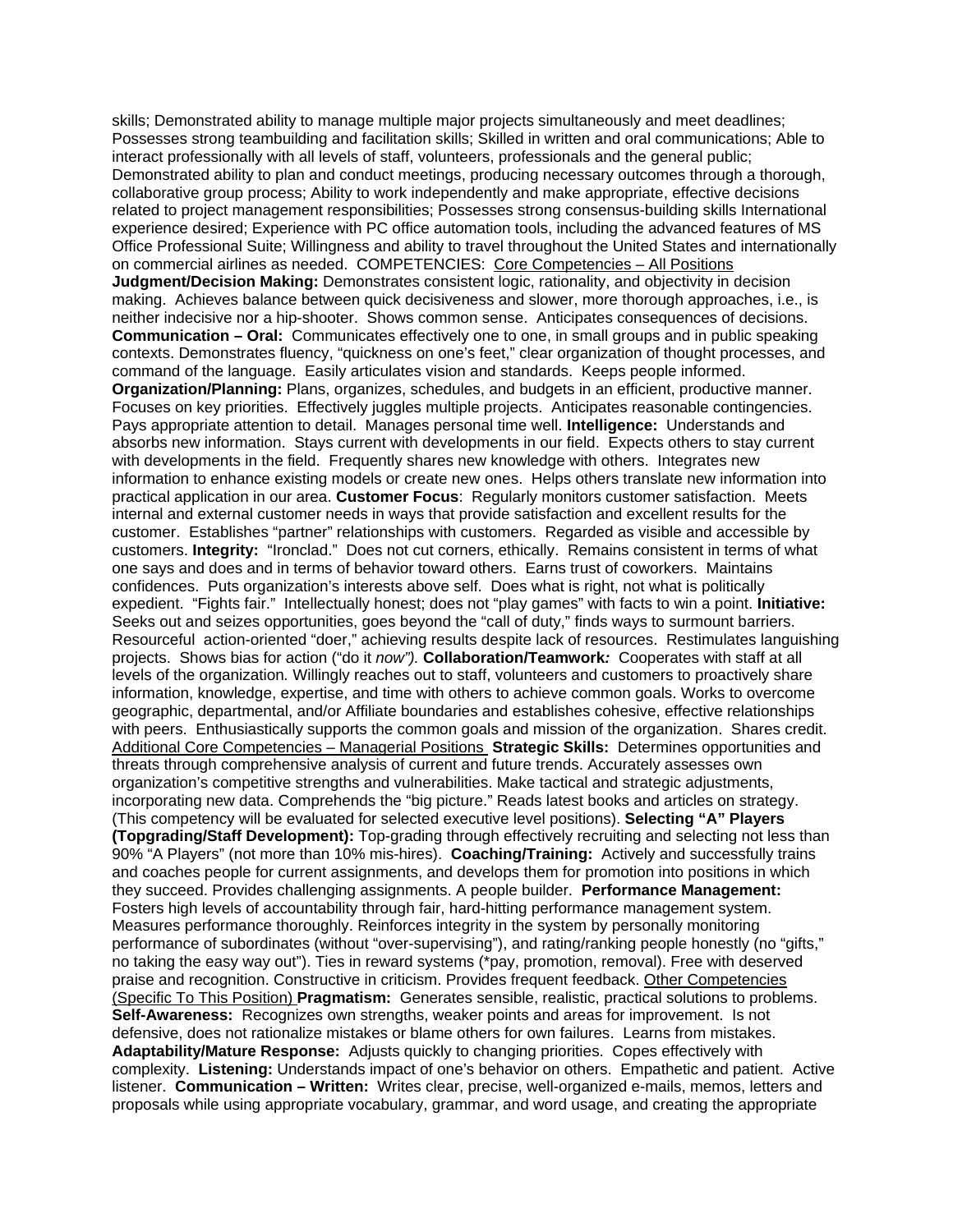"flavor". **Analysis Skills:** Identifies significant problems and opportunities. Analyzes problems in depth. Relates and compares data from different sources. Sorts the "wheat from the chaff," determining root causes and subtle relationships among data form various sources. Exhibits a probing mind. Achieves penetrating insights. For more information and to apply for the position please contact: Gloria Blassingille, SPHR, National Center Staffing Director, Staffing and Employment, Human Resources, American Heart Association, National Center, 7272 Greenville Avenue, Dallas, TX 75231-4596, gloria.blassingille@heart.org.

# **Brookdale Center for Healthy Aging and Longevity, Hunter College, City University of New York Associate Director for Research (Associate or Full Professor)**

POSITION DESCRIPTION: Brookdale Center for Healthy Aging and Longevity (BCHAL) is a multidisciplinary center of excellence dedicated to the advancement of successful aging and longevity through research, education and evaluation of evidence-based models of practice and policy. BCHAL seeks an Associate Director for Research to lead significant new initiatives in applied research, evaluation and demonstration projects to advance its mission. The Associate Director of Research will have a joint faculty appointment in the Urban Public Health Program and will have teaching responsibilities. Responsibilities include but are not limited to: • Partner with the Executive Director in the development of significant multidisciplinary research grants and educational initiatives leading to new research projects in healthy aging and longevity. • Develop a research agenda and grant development plan for evidencebased programs focusing on healthy aging in the urban environment in consultation with the Executive and Associate Directors, Senior Research Fellows, Faculty Associates, and consultants. • Design, initiate, undertake and manage externally-funded research projects, responding to federal, state and local research opportunities and priorities. • Facilitate interdisciplinary research collaborations by developing ongoing relationships with senior fellows, faculty associates, faculty and BCHAL staff within Hunter College, policy and service organizations and other academic and research institutions. • Play lead role in identifying appropriate funding opportunities via governmental foundation grants and contracts. • Oversee the proposal development and submission process by working with the Manager of External Projects. • Coordinate the evaluation of funded projects and contract programs. • Develop and implement programs for staff development in research and evaluation, including staff mentoring, consulting and in-house workshops. • Work with the Executive Director, Brookdale and Hunter College staff to advance the research mission through research dissemination including position papers, newsletters, and press releases. • Supervise research and administrative assistants. QUALIFICATION REQUIREMENTS: • A candidate must possess an earned doctorate within fields such as health policy, public health, gerontology, or other social, behavioral, health science, or related field preferred. • Broad knowledge of the field of gerontology and a related disciplinary field. • Track record of relevant publications and research in aging and health in urban settings: areas of interest should include aging and disparities in health; development and evaluation of community health interventions for older people; or chronic disease management. • At least 5 years of increasingly responsible experience as a researcher, including substantial project management experience and successful grant development experience. • Strong applied research and evaluation skills with working knowledge of computerized statistical, data management, and research packages; interest and knowledge of Geographical Information Systems (GIS) a plus. • Independent initiative and superior administrative, communications, writing and interpersonal skills. • Ability to lead and work as member of a university research team. • Demonstrated research track record. • Success in applying for external funding. TO APPLY: Send resume, cover letter and three references to: Marianne C. Fahs, PhD, MPH, Professor of Urban Public Health, Rose Dobrof Acting Executive Director, Brookdale Center for Healthy Aging & Longevity, Hunter College, City University of New York, 425 East 25th Street, Room 1312 North, New York, NY 10010- 2590, Tel: 212 481-5420, Fax: 212 481-3791, 212 481-3780 Edith Henry, Receptionist.

# **California Departments of Health Care Services and Public Health, Office of Women's Health (OWH)**

# **Research Scientist III (Women's Health Specialist)**

#### Salary: \$5797 - \$7044 monthly

The Office of Women's Health (OWH) of the California Departments of Health Care Services and Public Health is recruiting for a researcher who will develop and implement projects to increase the quality and quantity of scientific data related to women's health in California. The Research Scientist is responsible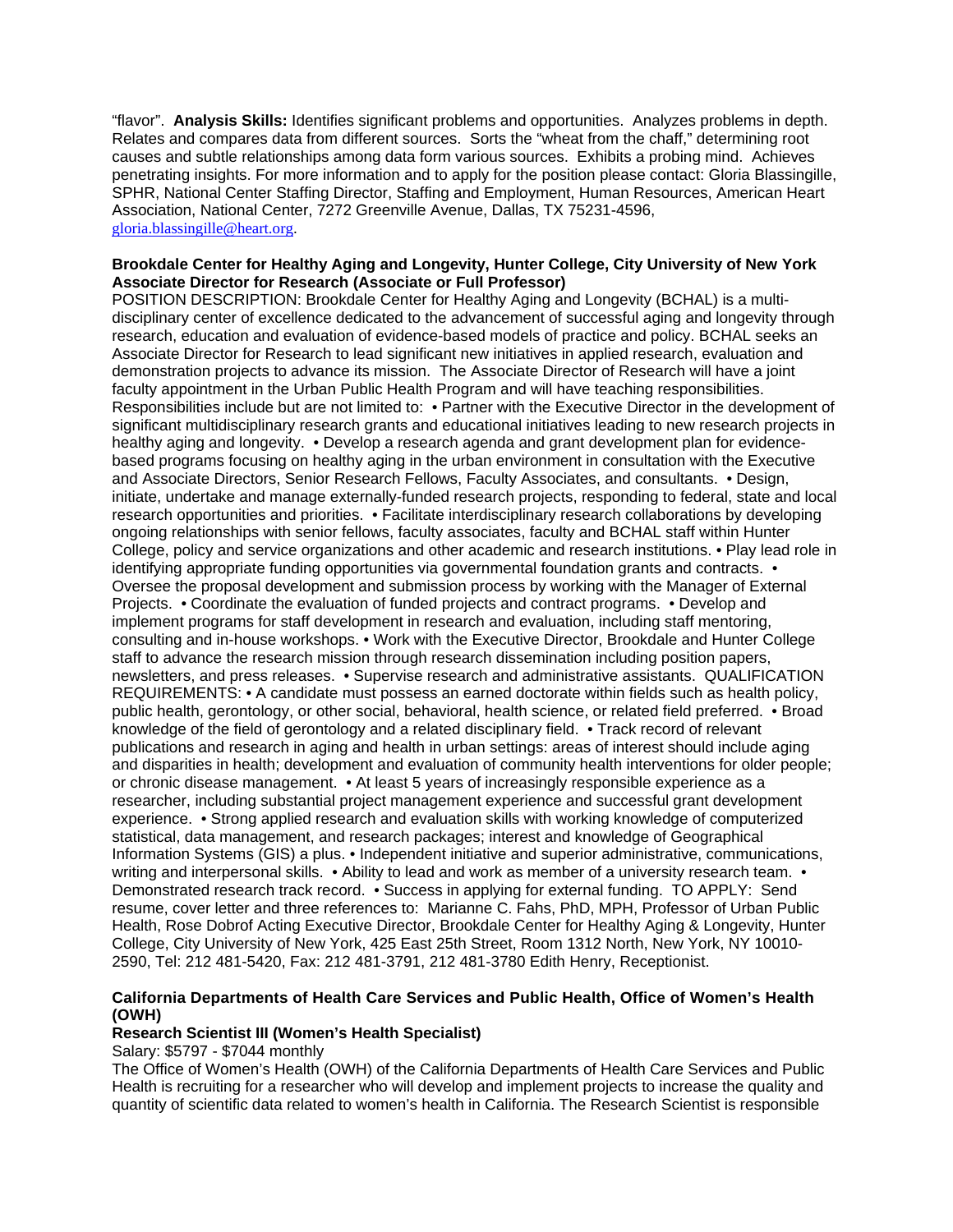for identifying data analyses opportunities, conducting analyses, and making recommendations based on these analyses all with the goal of identifying emerging issues in women's health important to California's diverse population. S/he coordinates the multi-disciplinary interdepartmental California Women's Health Survey group: a collaboration of the departments of Health Care Services, Public Health, Social Services as well as other state departments and private entities. The Research Scientist is responsible for the analysis and writing of OWH publications. Recent OWH publications include the California Women's Health Report 2007 and the Data Points 2003-2004. For additional information on the Office of Women's Health, see our website at http://www.dhs.ca.gov/director/owh. Interested applicants should send a cover letter and resume/CV, in a single word or pdf file, to Tinah.Concepcion@dhcs.ca.gov. No phone calls, please. Successful candidates will be required to take a California Departments of Health Care Services and Public Health exam for the Research Scientist III classification. For specifics on minimum qualifications for the exam, see http://jobs.spb.ca.gov/openxrd.cfm?exc=4HA1F.

#### **Center for AIDS Prevention Studies (CAPS) and the UCSF AIDS Research Institute (ARI) Traineeships in AIDS Prevention Studies (TAPS) Program Postdoctoral Fellowships Deadline: December 1, 2007**

The Center for AIDS Prevention Studies (CAPS) and the UCSF AIDS Research Institute (ARI) are offering an exciting fellowship to MD- and PhD-level scholars wishing to engage in HIV-related research. The Traineeships in AIDS Prevention Studies (TAPS) Program is inviting applications for two- and threeyear postdoctoral fellowships in studies relating to the prevention of AIDS. Offered through the UCSF Department of Medicine with funding from the National Institute of Mental Health (NIMH), the TAPS fellowship is located at the Center for AIDS Prevention Studies (CAPS). CAPS represents a unique collaboration between university, government, community-based and private local agencies. It is part of the UCSF AIDS Research Institute (ARI, http://ari.ucsf.edu/), and houses the AIDS Research Policy Center (ARPC). CAPS' numerous partnerships include the following: \*The University of California, San Francisco\*\* (UCSF)\*, trains investigators and conducts research in behavioral sciences, clinical epidemiology, biostatistics, medical ethics, and health policy. \*The AIDS Policy Research Center (APRC)\* conducts policy research, evaluates policy interventions, and facilitates progressive interaction between UCSF research and policy at the international, national, state and local level. \*The Institute for Global Health (IGH)\* conducts multidisciplinary international research and develops and evaluates policies aimed at improving health and increasing access to effective and affordable health services worldwide. \*The Women's Global Health Imperative (WGHI)\* studies HIV and sexually transmitted infections in the context of reproductive health, emphasizing microbicides and female-controlled prevention methods, economic opportunity as part of HIV prevention, promotion of human rights and prevention of maternal mortality. \*The San Francisco Department of Public Health\*\* (SFDPH)\* provides expertise in applied epidemiology and HIV prevention research, HIV/AIDS and STD surveillance, AIDS prevention education, and HIV health services, as well as offering sites for research, access to surveillance data, and target populations. \*The Positive Health Program (PHP) at San Francisco General Hospital (SFGH) \*leads clinical studies on new HIV treatments, drug resistance, regimen design, treatment interruption, long-term non-progression, therapeutic vaccines, HIV/TB co-infection and HIV/malaria co-infection. AIDS PREVENTION STUDIES FELLOWSHIP PROGRAM The Traineeships in AIDS Prevention Studies (TAPS) program trains scientists for academic and public health careers. Candidates must have a PhD, MD, or equivalent doctorate degree. The program is suitable for those who have recently completed their training, and for those who are already faculty members of academic or clinical departments. The Center for AIDS Prevention Studies, with its unique combination of institutional resources situated in a region with a high prevalence of HIV infection, provides an excellent environment for postdoctoral training. To accomplish its goal, the Center offers Fellows supplementary academic preparation in research methods, public health, AIDS, and other specific learning objectives, and gives them several closely supervised experiences in AIDS prevention research. Fellows who already have a Master of Public Health [MPH] degree or its equivalent may complete the program in two years; those who do not will be required to complete the MPH degree at UC Berkeley in the first year, followed by two years of research training. The option of completing a 2-year Master's in Clinical Research at UCSF is also available as an alternative to the MPH. All incoming fellows are encouraged to take the 10-week TICR postdoctoral training course in clinical research. http://www.epibiostat.ucsf.edu/courses/summerworkshop.html. At the end of the training program each Fellow will have: \*completed the MPH degree or its equivalent; \*taken advanced courses in research methods, statistics and other topics relevant to his or her major fields of interest; \*participated in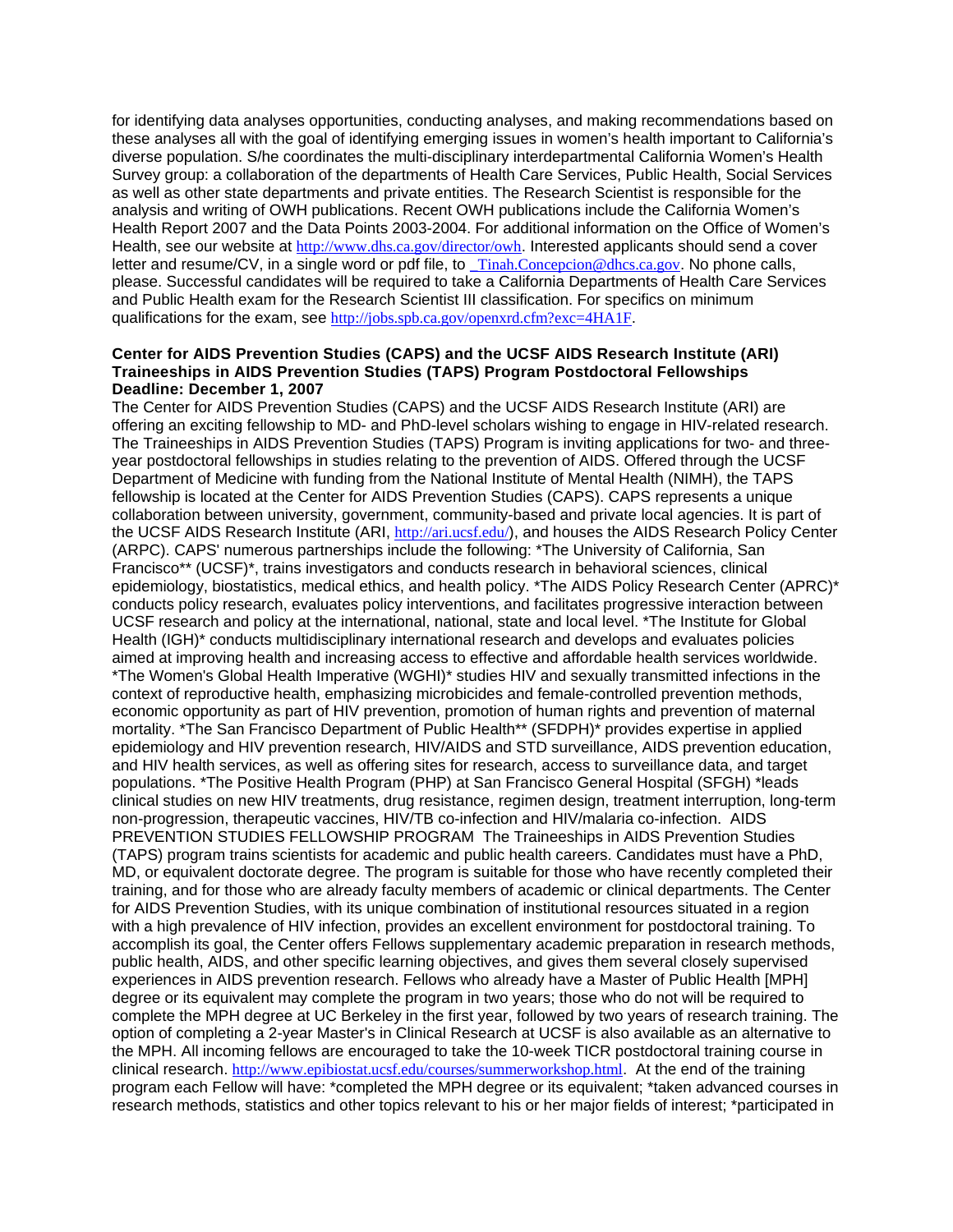and led numerous seminars on research topics within CAPS, as well as in the formal teaching programs of the University; \*designed several research protocols and completed at least one significant research project under the direction of a faculty mentor; and \*made presentations at national or international meetings, and submitted several papers for publication. All recipients of NIH research fellowships must sign an agreement with the NIH that they will fulfill a "service payback" commitment in return for their postdoctoral support. Under the provisions of this commitment, postdoctoral fellows in the first 12 months of their training program will incur an obligation which can be satisfied by an additional 12 months of NIHsupported research training or an equal number of months of health-related research or teaching. Individuals completing two years of postdoctoral support have no further service obligations stemming from postdoctoral support. Trainees who complete less than two years of training may be liable for a financial payback obligation for part or all NIH-funded training. FELLOWSHIP SUPPORT: Each Fellow will be provided with logistic support including a computer, travel to at least one annual professional meeting, health insurance, and other support as required to make the training experience productive. Federal stipends range from \$36,996 annually for persons with no relevant postdoctoral experience through \$43,428 for those with three years of experience up to a maximum of \$51,036 for seven or more years of experience. The costs of the Master's degree, if required, will also be covered by the fellowship. Unless other arrangements are more suitable, all Fellows will use the modern and fully equipped office facilities occupied by CAPS in downtown San Francisco. ELIGIBILITY: To be eligible for the fellowship, applicants must have a PhD, MD, or equivalent degree, and must be an American citizen, a non-citizen national of the U.S. (e.g., American Samoa), or have been lawfully admitted to the U.S. for permanent residence and have an Alien Registration Receipt Card (I-151 or I-551). The most important selection criteria will be evidence of superior qualifications and productivity, demonstrated interest in AIDS prevention research, and career goals that can clearly benefit from the fellowship program. Candidates who are members of a minority ethnic group are strongly encouraged to apply. APPLICATION PROCESS: The fellowship program starts on July 1st of each year. Applications for 2008 should be submitted, at the latest, by December 1, 2007; an application decision will be announced by March, 2008. The Master of Public Health degree program requires a separate application, due December 1, 2007. You may obtain information regarding the MPH Program at the Berkeley campus of the University of California by calling the School of Public Health at 510/643-0881, or sending your name and address to sphinfo@socrates.berkeley.edu. You can also find information about UCB School of Public Health admissions on the Internet at the following web site: http://sph.berkeley.edu/. Information about the UCSF Master's in Clinical Research is available at http://www.epibiostat.ucsf.edu/courses/masters.html. Further questions about the Center for AIDS Prevention Studies research training program and requests for applications should be directed to: Rochelle Blanco, UCSF - TAPS Fellowship Program, Rochelle.blanco@ucsf.edu, 415-597-9260.

#### **Charlotte Ellertson Social Science Postdoctoral Fellowship in Abortion and Reproductive Health Deadline: December 3, 2007**

We are delighted to share the call for applications for the 2008-2010 cohort of the Charlotte Ellertson Social Science Postdoctoral Fellowship in Abortion and Reproductive Health - and would like to ask for your help in recruiting strong candidates. Support for research in this area of great policy significance is largely absent, and trained researchers who focus in it are scarce. The fellowship aims to support promising social science and public health researchers who can study abortion and reproductive health from the perspective of their own disciplines and who can bridge the divide between research, policy and practice. Fellows engage in independent and guided research, tap into the network of researchers, service providers and advocates at each fellowship site, and interact with policy organizations. We seek applicants who are committed to working on abortion and to developing careers that include a focus on abortion research and policy. We are recruiting five fellows for the 2008-2010 fellowship cohort; one at each of the fellowship sites: : Columbia University <http://www.mailman.hs.columbia.edu/popfam/>, the Guttmacher Institute <http://www.guttmacher.org/>. Ibis Reproductive Health

 $\text{th}(y)/\text{www.ibisreproductive}$  , Johns Hopkins University  $\text{th}(y)/\text{www.ibsph.edu/depth/s}$ , and the University of California, San Francisco <http://crhrp.ucsf.edu/>. Fellowships begin no later than September 30, 2008 and are awarded for two years, with the second year contingent upon successful completion of the first. Applications for the fellowship are accepted on line (at

http://www.ibisreproductivehealth.org/projects/fellowship/) and must be received by 11:59 p.m. PST, Monday, December 3rd, 2007. We will announce fellowship awards on March 3rd, 2008.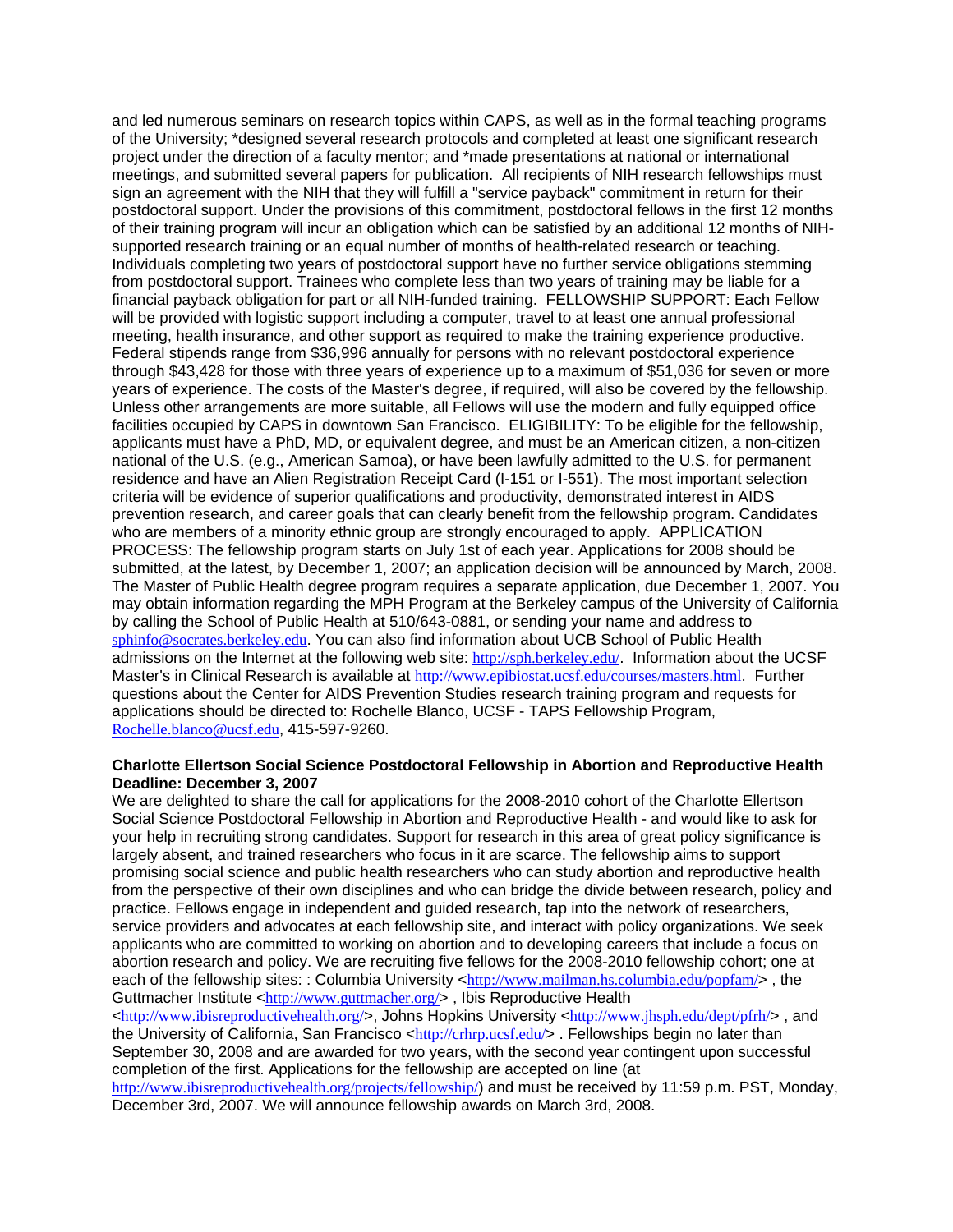# **The City University Of New York Career Opportunity Assistant, Associate or Full Professor, Medical (Clinical) Location/Department Sophie Davis School of Biomedical Education - Community Health and Social Medicine (CHASM) College Web Site www.ccny.cuny.edu Notice Number FY13731**

# **Closing Date Open until filled**

Compensation Commensurate with qualifications and experience.

POSITION DESCRIPTION AND DUTIES: The CUNY Medical School is a seven-year integrated curriculum that leads to Bachelor of Science and Doctor of Medicine degrees. Founded in 1973 and located on the City College Campus, the School's primary mission is to expand access to medical careers for under represented minorities and economically disadvantaged inner city youth and to encourage and prepare students to provide primary care in under served communities of New York. Community Health and Social Medicine (CHASM) is responsible for delivering education and training in epidemiology, community and primary care medicine, health policy, and medical decision making. Responsibilities include: \*Work with affiliated community health centers in delivering a practice-based educational experience that introduces students to the practice of community-based primary care. \*Coordinate the curriculum, deliver lectures, and oversee the delivery of this course. \*Develop scholarship and grant making appropriate to the Department's focus on primary care health service research and or population health. \*Participate in the administrative work of the Department and the School. QUALIFICATION EQUIREMENTS: Board certified primary care M.D. with strong and multifaceted background of academic endeavor/scholarship; MPH or academic fellowship training is highly desirable. Demonstrated abilities in conducting population-based and/or primary care oriented health services research. Established record of scholarship and grant-funding commensurate with level appointment in this tenure track position. Evidence of commitment to the School and Departmental educational mission. TO APPLY: Send a curriculum vitae, a supporting letter identifying research and teaching experience and a list of four references to: Chair Faculty Search Committee Department of Community Health and Social Medicine 138th Street and Convent Avenue, Harris Suite 400 New York, N.Y. 10031.

# **The City University of New York, Doctor of Public Health (DPH) Program Recruiting Students for Fall 2008**

#### **Deadline for Fall 2008: March 1, 2008**

The new Doctor of Public Health (DPH) program at City University of New York is recruiting students. In Fall 2008, they'll be accepting a second class of students into DPH tracks in (1) Community, Health and Society and (2) Epidemiology. In coming years, they'll also be enrolling students in tracks in Environmental and Occupational Health, and Health Policy and Management. The DPH has several distinct themes. Its topical focus is on urban health and our program is designed to prepare public health researchers and leaders who can study, plan and evaluate complex urban health problems and design multi-level interventions and policies to promote urban health. The curriculum is interdisciplinary and they are especially interested in the links between public health and social justice. The faculty is drawn from several CUNY campuses and housed at the Graduate Center, CUNY's doctoral unit. They work closely with community organizations, municipal agencies and other partners in their research, service and teaching. The DPH program accepts full and part time students and classes are offered in the late afternoon and evenings to accommodate students who work. Tuition is \$325 per credit for NY State and \$560 per credit for out-of state residents and we offer some financial support to most students. Applicants are expected to have already earned an MPH or equivalent degree and the DPH is 60 additional credits. The deadline for applications for Fall 2008 is March 1, 2008. For more information, visit http://web.gc.cuny.edu/ClinicalDoctoral/ph/about\_doctor\_of\_public\_health.htm or contact the program's interim director, Nicholas Freudenberg at nfreuden@hunter.cuny.edu or 212-481-4363.

#### **City University of New York, Hunter College**

#### **Four Tenure Track Faculty Job Openings in Public Health, Fall 2008**

Hunter College of the City University of New York seeks four new tenure track faculty members for Fall 2008. These positions are part of the CUNY Chancellor's Initiative to create a CUNY School of Public Health at Hunter College by 2010. The School will focus on improving the health of urban populations,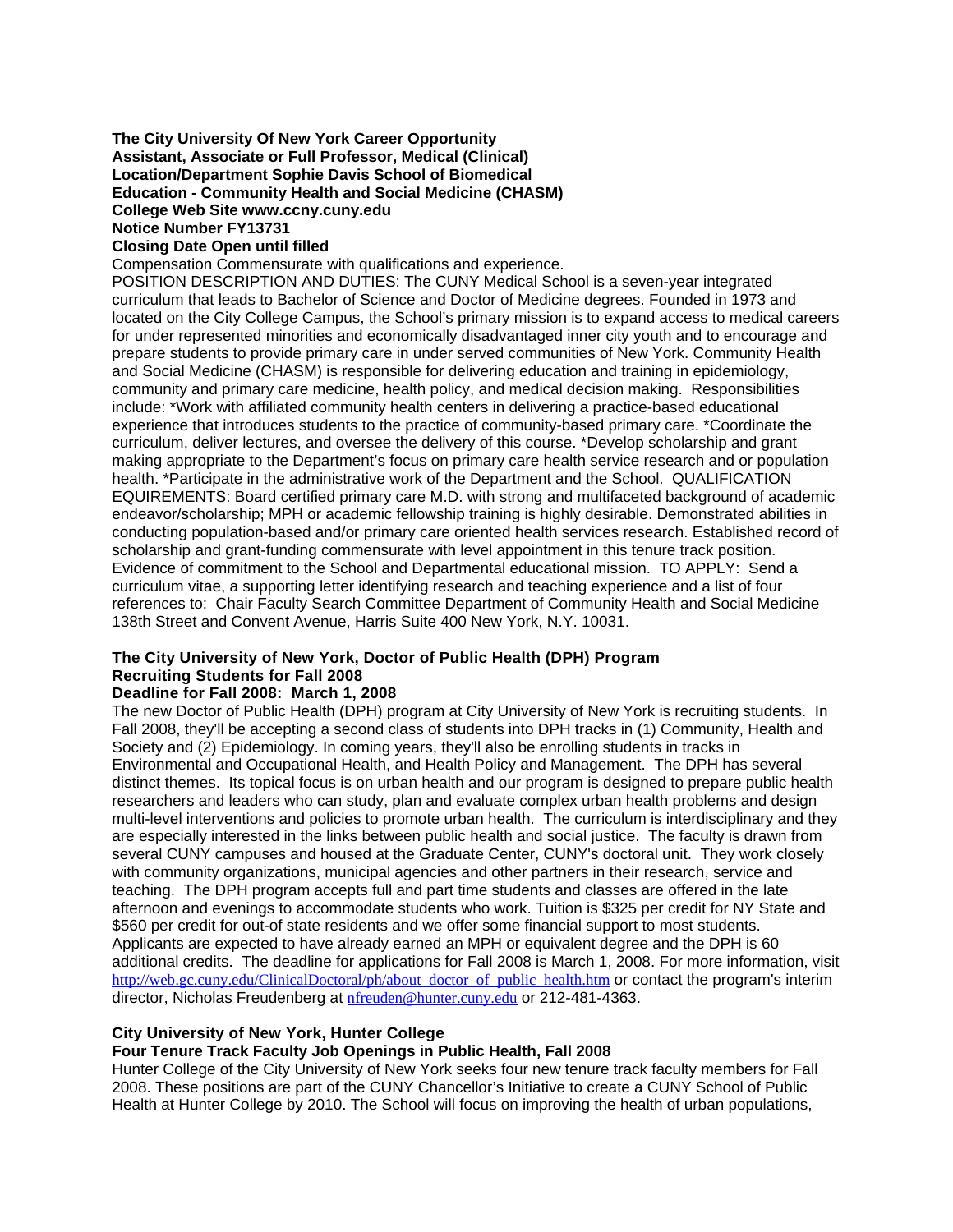emphasize multilevel and intersectoral investigations of complex urban health problems, work closely with city agencies and community organizations and integrate public health and social justice perspectives. The School will bring together existing public health programs at Brooklyn, Hunter and Lehman Colleges and faculty with interests in public health from the Graduate Center and other CUNY campuses. In Fall 2007, the CUNY Graduate Center launched a Doctor of Public Health program that will also be part of the new School of Public Health. With more than 240,000 students, 5,000 faculty and 23 campuses, City University of New York is the largest urban public university in the nation.

#### **1. Demographer/epidemiologist Assistant/Associate Professor, tenure track**

Responsibilities: Teach courses in public health and demography; participate in or lead interdisciplinary research teams that will develop and obtain funding for investigations on topics at the intersection of public health and demography; and assist in the development and implementation of Masters and doctoral training in public health and demography. For more information see

<http://hr.hunter.cuny.edu/jobs/facultyjobs.html#FY13977>. Requirements: Preference to candidates with degrees and formal training in demography and epidemiology; doctorate in either public health, demography, or a related discipline; demonstrated record of demographically-oriented grants and publication, and ability to teach core epidemiology and demography courses. Topics of interest include health disparities, life course influences on fertility and mortality, and the use of biomarkers in epidemiological and demographic research.

# **2. Epidemiologist Assistant/Associate/Full Professor, tenure track**

Responsibilities: Help to develop new MPH and DPH degree programs in Epidemiology and Biostatistics, with a focus on urban populations; teach graduate courses in epidemiology and help to develop new courses, as needed; lead, participate in and seek funding for interdisciplinary research teams that will conduct epidemiological studies of urban health. For more information see

<http://hr.hunter.cuny.edu/jobs/facultyjobs.html#FY14119>. Requirements: Doctorate in epidemiology or closely related field; graduate teaching experience in epidemiology; experience supervising graduate students; record of grants and publications (commensurate with experience) on chronic or infectious diseases, violence, substance use, reproductive health, mental health, physical environment or other urban health issues. Research experience in community, public health or other non-academic settings desirable.

#### **3. Biostatistician Assistant/Associate/Full Professor tenure track**

Responsibilities: Help develop a new master of public health (MPH) degree program in Epidemiology and Biostatistics, with focus on urban populations, teach graduate courses in biostatistics, and develop new courses, as needed, participate in and seek funding for interdisciplinary urban health research teams. For more information see <http://hr.hunter.cuny.edu/jobs/facultyjobs.html#FY14120>. Requirements: Doctorate in biostatistics, statistics or closely related field; graduate teaching experience in biostatistics, statistics or related field; experience supervising graduate students; and a record of grants and publications (commensurate with experience). Research experience in applying and developing statistical methods relevant to the study of urban populations and applicants with experience in public health practice settings such as health departments, voluntary health organizations or federal agencies are desirable. Interested candidates should submit – in electronic form -- a CV, cover letter including a description of their research accomplishments and goals and which position they seek, three recent articles or manuscripts, and the names and contact information of three references via e-mail to: Susan Klitzman, MPH, DrPH, Search Committee Chair, Urban Public Health Program, Hunter College, CUNY, 425 East 25th Street, New York, NY 10010 Email: sklitzma@hunter.cuny.edu.

**4. Health Policy and Management, Assistant/Associate or Full professor tenure track** 

Responsibilities: Help develop new MPH and DPH programs in Public Health Policy and Management, with a focus on urban settings; teach MPH and DPH courses in health policy and management and help to develop new courses, as needed; lead, participate in and seek funding for interdisciplinary research teams that will conduct health services, health policy and related studies in urban settings The Public Health Policy and Management track will focus on public health policy and prepare public health managers, policy analysts and policy advocates who can work in urban settings and lead and analyze intersectoral approaches to improving the health of urban populations. For more information, see http://hr.hunter.cuny.edu/jobs/facultyjobs.html#FY14285. Requirements: Doctorate in public health, public policy, health services administration or a related field; graduate teaching experience; experience supervising graduate students; and a record of grants and publications (commensurate with experience) on such issues as: urban health care systems, health impact assessment, urban public health policy, or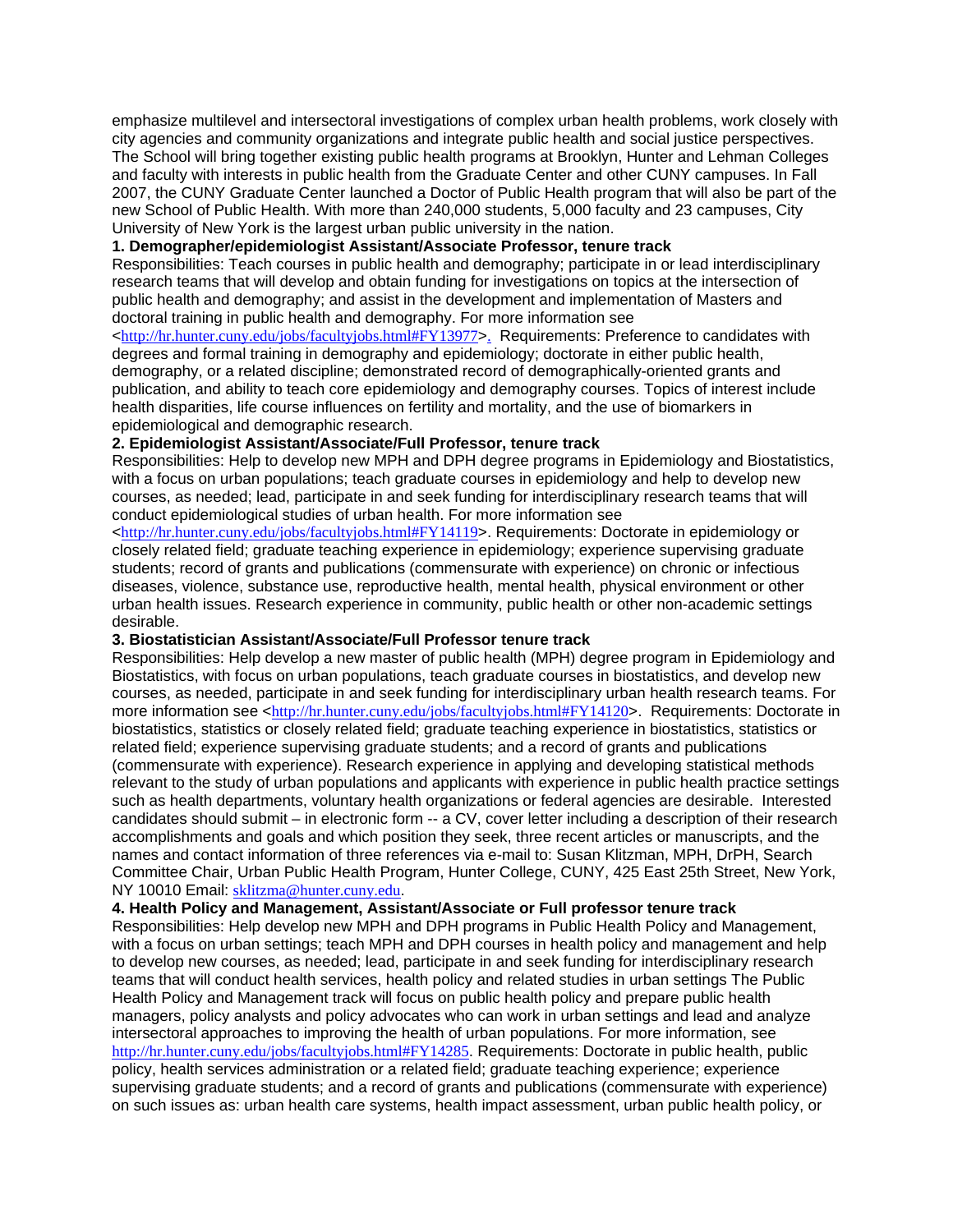intersectoral approaches to municipal services. At least five years professional experience in public health management or policy analysis highly desirable. Interested candidates should submit – in electronic form -- a CV, cover letter including a description of their research accomplishments and goals and which position they seek, three recent articles or manuscripts, and the names and contact information of three references via e-mail to: Nicholas Freudenberg, DrPH, HPM Search Committee Chair, Urban Public Health Program, Hunter College, CUNY, 425 East 25th Street, New York, NY 10010 Email: mailto:nfreuden@hunter.cuny.edu.

# **Concordia University, Montreal, Quebec, Canada Tenure Track Position**

# **Applications will be reviewed beginning November 1, 2007.**

The graduate program in Human Systems Intervention at Concordia University in Montreal, Quebec, Canada is inviting applications for a tenure track position. Our program takes an action research and systems approach to communities and organizations. For more information on the program go to: http://artsandscience1.concordia.ca/ahsc/Goals.shtml. For the job announcement, go to http://artsandscience1.concordia.ca/ahsc/FT\_Faculty\_Positions.shtml. If you have any questions, please contact Warren Linds at w.linds@sasktel.net.

#### **Dana-Farber Cancer Institute, Boston, MA Director, Health Disparities Program**

The Dana Farber Cancer Institute (DFCI), a federally designated Comprehensive Cancer Center and a principal teaching affiliate of Harvard Medical School, seeks an exceptional public health researcher/academician and entrepreneurial leader to serve as Director of the Health Disparities Program. DFCI has been actively working to diversify its patient population by introducing programs into the organization's continuum of care that address disparities in information, access and understanding of cancer prevention, as well as treatment outcomes that are experienced by high-risk and underserved communities. The Institute is making strides to increase awareness and understanding of research and clinical trials that can lead to improvements in cancer care. The Director of the Health Disparities Program will report jointly to the Deputy Director of the Center for Community-Based Research (CCBR) and to the Vice President for External Affairs. The CCBR conducts research aimed at cancer prevention and control has a particular focus on the development and evaluation of effective interventions to modify behaviors, policies and practices that will reduce cancer risk and to provide increased access to and comprehension of cancer risk information. The Health Disparities Program will function as the key organizing unit that supports efforts at DFCI to decrease health disparities. The Director will lead the DFCI efforts to both amass and provide information needed to reduce health disparities in cancer, as well as to evaluate existing efforts at the Institute. S/he will also be responsible for developing a research program in collaboration with the CCBR and the disease programs. The Director will collaborate closely with his/her colleagues working on similar initiatives at the Dana Farber/Harvard Cancer Center (DFHCC). The DFHCC, the largest comprehensive cancer center in the world, is a consortium of seven Harvard affiliated medical centers. S/he will also be expected to work with individuals working on these issues at the city, state and federal level. A key role for this position will be to develop a plan for the sustainability of the Program. In 1947, the late Sidney Farber, MD, founded a Children's Cancer Research Foundation dedicated to providing children with cancer with compassionate, state-of-the-art treatment and simultaneously developing the cancer preventatives, treatments, and cures of the future. The Institute officially expanded its programs to include patients of all ages in 1969, and in 1974 became known as the Sidney Farber Cancer Center in honor of its founder. The long-term support of the Charles A. Dana Foundation was acknowledged by incorporating the Institute under its present name in 1983. The mission of the Dana-Farber Cancer Institute is "to provide expert, compassionate care to children and adults with cancer while advancing the understanding, diagnosis, treatment, cure, and prevention of cancer and related diseases." The Institute also provides training for new generations of physicians and scientists, designs programs that promote public health particularly among high-risk and underserved populations, and disseminates innovative patient therapies and scientific discoveries to its target community across the United States and throughout the world. Today, the Institute employs more than 3,200 people supporting more than 200,000 patient visits a year, and some 600 clinical trials. DFCI is internationally renowned for its blending of research and clinical excellence which uniquely positions it to bring novel therapies that prove beneficial and safe in the laboratory setting into clinical use. **GOALS and**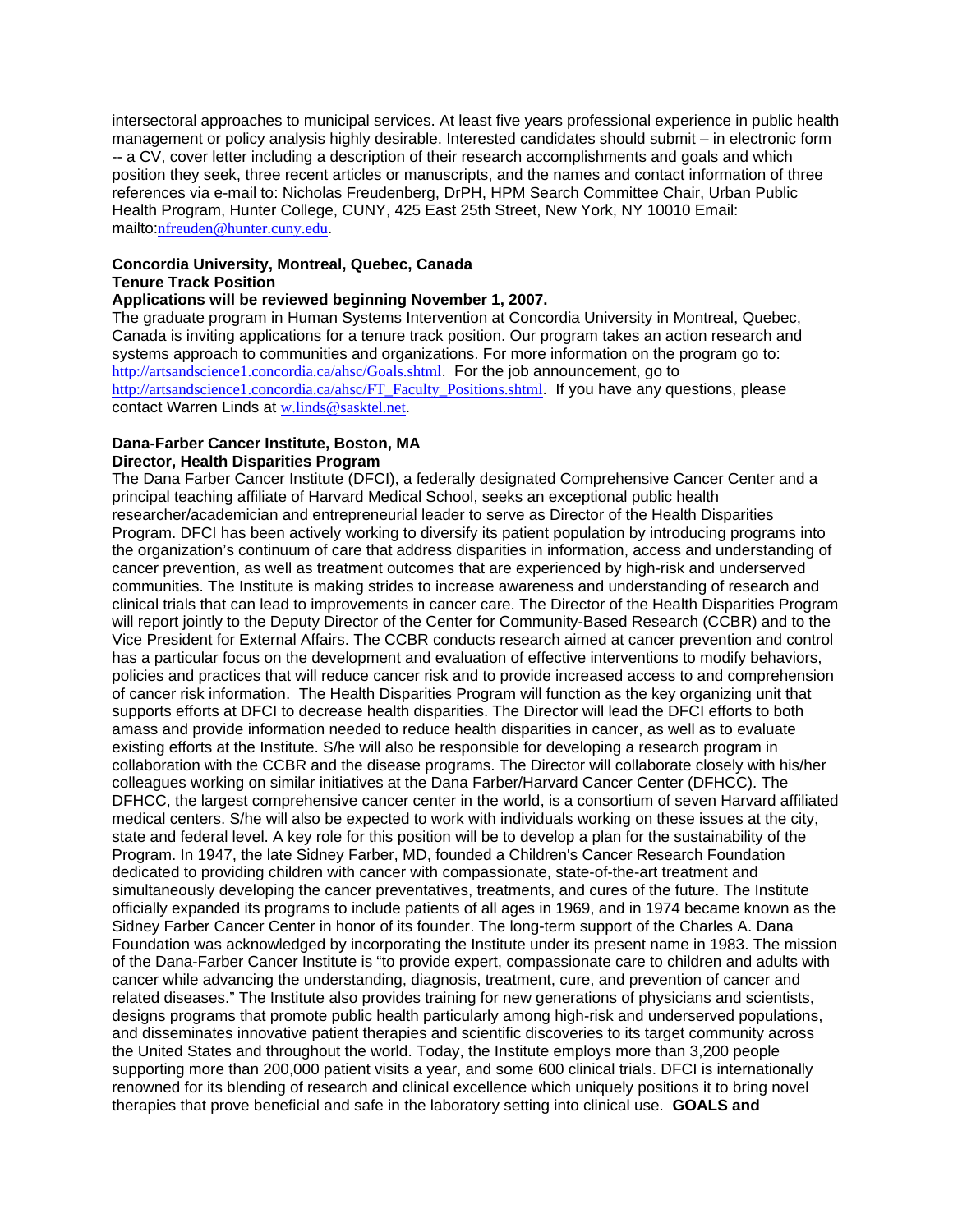**OBJECTIVES for the DFCI HEALTH DISPARITIES PROGRAM Health disparities are found in all** aspects of the cancer continuum (cancer prevention to palliative care) and are not simply an area of academic inquiry. On both a conceptual and practical level, the issue of health disparities cuts across many service areas within the DFCI and as such, health disparities are addressed in a variety of ways throughout the Institute. The Health Disparities Program will focus on identification and facilitation of activities throughout the Institute that may have an effect on disparities. The vision for DFCI's Health Disparities Program is to enhance and expand the DFCI's role as a national leader in the effort to eliminate cancer disparities. To achieve this, DFCI has as a goal to leverage the world-class research and patient care resources available throughout DFCI, its affiliates and collaborators, to help provide optimal care and state-of-the-art treatment for those facing disparities related to race/ethnicity or socioeconomic position. The DFCI Health Disparities Program will become an evaluation/research resource that will facilitate DFCI's effort to become a best-practice model for amassing the institutional commitment, knowledge and resources needed to eliminate racial/ethnic and socioeconomic disparities in cancer. To achieve the vision and goals outlined above, the Health Disparities Program will be developed as an indepth resource center to support Institute-wide initiatives and research on racial and ethnic disparities and track progress on new evidence-based initiatives. The Health Disparities Program will be responsible for developing a customer-friendly health disparities research information resource center to facilitate researcher efforts to access national, state and local databases on racial and ethnic disparities in cancer. The program will also convene a DFCI working group to develop community and clinical indicators that can be used to monitor racial and ethnic disparities in cancer prevention, screening, occurrence and clinical care. A central contribution of the Program will be to develop a large and vibrant Community-Based Cancer Education Registry, that will provide continuity and continued affiliation with DFCI to the thousands of participants in our community-based research studies following study completion. It will also create a recruitment resource that other DFCI researchers can utilize to increase the diversity of their study populations and to answer questions related to cancer disparities. The Registry has great potential to add significant economy of scale for investigators who would like to add new components to their studies that will help to identify factors that impact on cancer prevention and screening behaviors. In addition, the Registry will be an educational resource for community members who are enrolled in DFCI studies. The Program will also be responsible for maintaining Institute-wide knowledge of disparities initiatives, tracking their progress, and reporting on them through periodic updates to the Executive Committee on Health Disparities and submission of an annual written report to the Trustees Community Program Committee. **CHALLENGES FOR THE NEW DIRECTOR OF THE DFCI HEALTH DISPARITIES PROGRAM:** • **Lead the Development of a Program which will Serve as an Information Resource**  Serve as a clearinghouse on initiatives, policies and programs to reduce racial and ethnic disparities in cancer, within DFCI and externally. Develop a culturally appropriate library/repository of information and/or website on cancer prevention, care, treatment options, alternative therapies, innovative treatments etc. that may be of particular interest to diverse populations. Assist DFCI researchers to design study protocols that foster participation by minority and lower income populations. Support DFCI researchers' access to diverse databases from within the Institute, and local, state and national sources on racial/ethnic and socioeconomic disparities in cancer research, treatment, and outcomes. Assist in DFCIwide efforts to comply with the Boston Public Health Commission's regulations pertaining to data collection requirements, quality improvement efforts, and patient satisfaction, as requested by the Office of External Affairs. Develop and implement a coordinated, comprehensive and multi-faceted marketing and communications work plan that could include, but is not limited to speeches, presentations and media placement. • **Evaluate DFCI Programs that have been Developed to Address Disparities** Develop indicators to measure community-level and clinical cancer disparities, and assess changes in these indicators over time. Tasks related to this goal include: Developing Institute-wide benchmarks on health disparities and track changes at DFCI. Tracking changes in breast, cervical and prostate cancer rates and other disease areas that occur in Boston, and nationally, for racial and ethnic minority populations, and in relation to whites, and the population as a whole. Examining access to care, quality of care and continuity of care obtained by minority patients compared to others to determine whether or not differences exist and identify mechanisms for ameliorating these disparities. Evaluate DFCI initiatives that aim to eliminate disparities in cancer education, screening, diagnosis, quality of care, continuity of care and outcomes. Programs to be evaluated initially include, but are not limited to, the Patient Navigator Program and Prostate Cancer Screening Program. Provide an evaluation resource for any unit within DFCI (e.g. HR, Office of Diversity, Nursing and Patient Care Services) that has developed disparities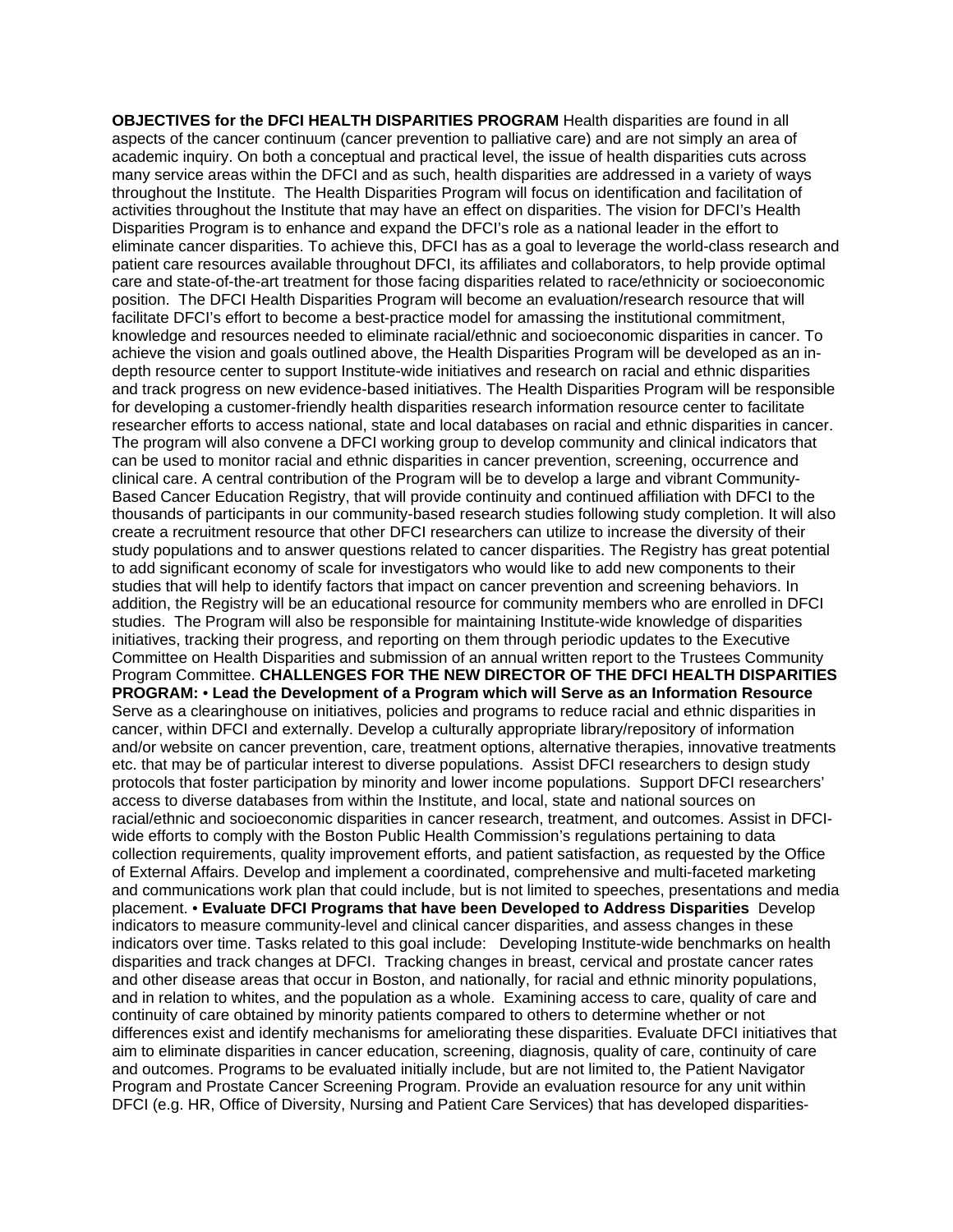related programs. Determine best practices in health disparities evaluation research and design appropriate evaluation models for DFCI disparities program evaluation initiatives. Evaluate the extent to which DFCI patients from all racial and ethnic backgrounds and socio-economic strata have access to information, education and support that

allows them to make informed decisions about participation in clinical treatment trials. • **Develop a Comprehensive Data Repository and Research Agenda on Health Disparities** Develop and maintain a Health Disparities Community-Based Cancer Education Registry, consisting of individuals who have participated in community-based research and are willing to be contacted for future studies. Members of the registry will provide consent to be invited to participate in other studies at DFCI, and will receive ongoing educational mailings, resource materials, and invitations to community events sponsored by DFCI. The Registry can be accessed by DFCI researchers who are interested in studying issues related to disparities. Oversee the development of a database characterizing participants in the Community-Based Cancer Education Registry, so that investigators can: (1) identify and approach different population groups for relevant studies; (2) develop new, translational study ideas that may directly address health disparities; and (3) identify opportunities to collaborate with investigators on funded community-based studies to add new components that will help to identify factors that impact on cancer prevention and screening behaviors and provide opportunities for biomarker collection. **PERFORMANCE MEASURES** In order to ensure that the Health Disparities Program will achieve its goals, the following indicators will be used to monitor performance: • Establishment and utilization levels of Health Disparities Program Information Resource Center;• Number of evaluations of DFCI disparities programs conducted;• Number of collaborative studies formed with community-based investigators;• Number of research publications and grants resulting from use of the Registry; • Number of research publications and grants related to health disparities; • Number of people enrolled in the Community Cancer Education Registry; • Dollar amount (or % increase) of new sources of funding related to disparities secured from federal, corporate and/or foundation sources; • Improved data collection allowing for better measurement and tracking of health disparities. **Qualifications:** • Strong academic credentials (Ph.D. required); • Expertise in health disparities and/or health policy research; • Demonstrated leadership and management skills; • Strong facilitation, coalition-building and communication skills (oral, writing); • Experience in securing external research funding. **TO APPLY** All inquiries, nominations, and applications should be directed in confidence to: Denise Gaffney, Vice President *or* Stephanie Fidel, Senior Associate, Isaacson, Miller, 334 Boylston Street, Suite 500, Boston, Massachusetts 02116, 617-262-6500. Please submit application materials to 3371@imsearch.com.

#### **General Preventive Medicine Residency Program, University of Colorado Health Sciences Center Visit Scholar Openings (2) for 2008-09 and 2009-20**

# **http://pmb.uchsc.edu/PMResidency/index.html**

The General Preventive Medicine Residency Program, University of Colorado Health Sciences Center seeks two visiting scholars, for the academic years of 2008-09 and 2009-10. Visiting scholars will teach courses and seminars and mentor student research relevant to health disparities, teach and model cultural competency, and provide consultation on enhancing the cultural, ethnic, and racial diversity of the faculty, residents, and curriculum. Topics for the course and the presentation related to health disparities, minority health issues, rural health disparities, migrant health issues, cultural competency, or disparities among aging populations are all welcome. Salary commensurate with time commitment and qualifications. We seek scholars with training in preventive medicine or an advanced degree in public health or a related field, teaching experience at a graduate level, and scholarship in an area relevant to health disparities. Visiting scholars will come to Denver during the 2008-09 and 2009-10 academic years for 1 to 4 months. If you are interested, please send us a CV and a note about your availability and interests. We would also be happy to receive ideas you might have for others who might serve.

# **Harvard School of Public Health, Department of Epidemiology**

# **Assistant or Associate Professor of Reproductive and Perinatal Epidemiology**

The Department of Epidemiology at the Harvard School of Public Health (HSPH) seeks candidates for the tenure-ladder position of assistant or associate professor. The successful candidate will conduct research in the area of reproductive and/or perinatal epidemiology. General emphasis in research will be on the design, implementation, and analysis of population-based studies to establish the causes and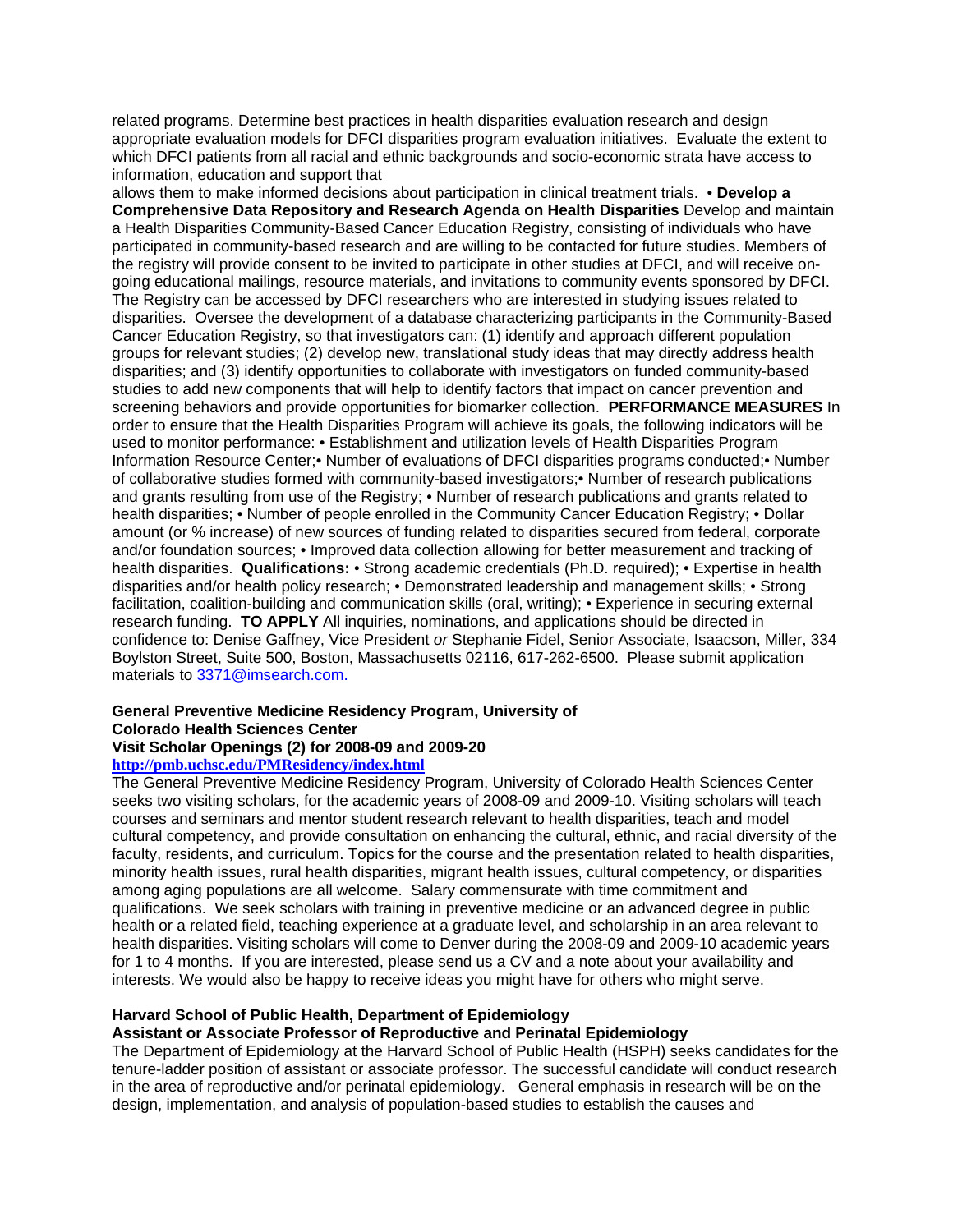preventability of unfavorable reproductive and perinatal outcomes, as well as long-term consequences, both for the mother and the offspring of reproductive and perinatal events. Interest and experience in conducting such studies in developing countries is a particular strength. In addition to developing an independent program of research, the successful candidate will be expected to participate in collaborative research activities within the department. The successful candidate will be responsible for teaching and for student supervision, which will encompass the direction of doctoral students in their dissertation research and student advising at the master's and doctoral levels. The successful applicant will hold a doctoral degree in epidemiology or in another relevant area of public health, or a medical degree and formal training in epidemiology. Please send a letter of application, including a statement of current and future research interests, curriculum vitae, sample publications, and the names of three referees to the following address. Applicants should ask their three referees to write independently to this address: Chair, Search Committee for Assistant or Associate Professor of Reproductive and Perinatal Epidemiology, c/o Michelle Coleman, Department of Epidemiology, Harvard School of Public Health, 677 Huntington Avenue, Boston, MA 02115.

# **Health Resources and Services Administration Minority Faculty Fellowships HRSA-08-060**

# **Deadline: Dec 14, 2007**

Minority Faculty Fellowship Program grants increase the number of under represented minority individuals who are members of the faculty in a health profession school. The grants enable schools to provide a stipend and a training allowance to the faculty fellow. Grantees must: (1) Identify, recruit and select individuals who are underrepresented racial minorities in the health professions for teaching, administration, or research positions at a health professions institution; (2) Provide such individuals with the skills necessary for tenured faculty positions, which may include training in pedagogy, program administration, design and conduct of research, grant writing, and the preparation of articles suitable for publication in peer review journals;(3) Assist individuals in preparation for an academic career by providing services such as counseling; and (4) Provide health services to rural or medically underserved populations. \*This program is not included in the President's budget for 2008. Potential applicants for funds should consider this announcement provisional until final Congressional action is taken. Updated information will be available on the HRSA website. Announcement details at https://grants.hrsa.gov/webExternal/SFO.asp?ID=74576F12-84ED-4702-A2D6-9C3C43EAC7B1.

# **InterAction, Washington, DC**

# **Pandemic Coordinator**

The incumbent will lead InterAction's efforts to improve the capacity of the non-governmental organisation (NGO) community to respond to a highly pathogenic influenza pandemic. S/he should have a minimum of 10 years experience (including four years in the field) in international relief work. Announcement details at http://www.comminit.com/en/node/265040.

# **International Partnership for Microbicides (IPM), Silver Spring, MD Director of Communications**

The incumbent will be responsible for managing the daily operations of the organisation's global communications team and for implementing the global communications and advocacy strategy. S/he will be a superior writer, an exceptional manager, and a skilled diplomat with outstanding experience in media relations. Announcement details at http://www.comminit.com/en/node/264984.

# **International Resources Group (IRG)/USAID, Washington, DC Writer/Editor and Research Analyst**

The post holder will be responsible for writing, editing, and coordinating documentation and presentation materials for senior officials. S/he should have two to four years research, writing, and editorial experience. Announcement details at http://www.comminit.com/en/node/264304.

**The Johns Hopkins Bloomberg School of Public Health, Department of Epidemiology Assistant Professor (Cancer Health Disparities Research Program) Deadline: February 1, 2008**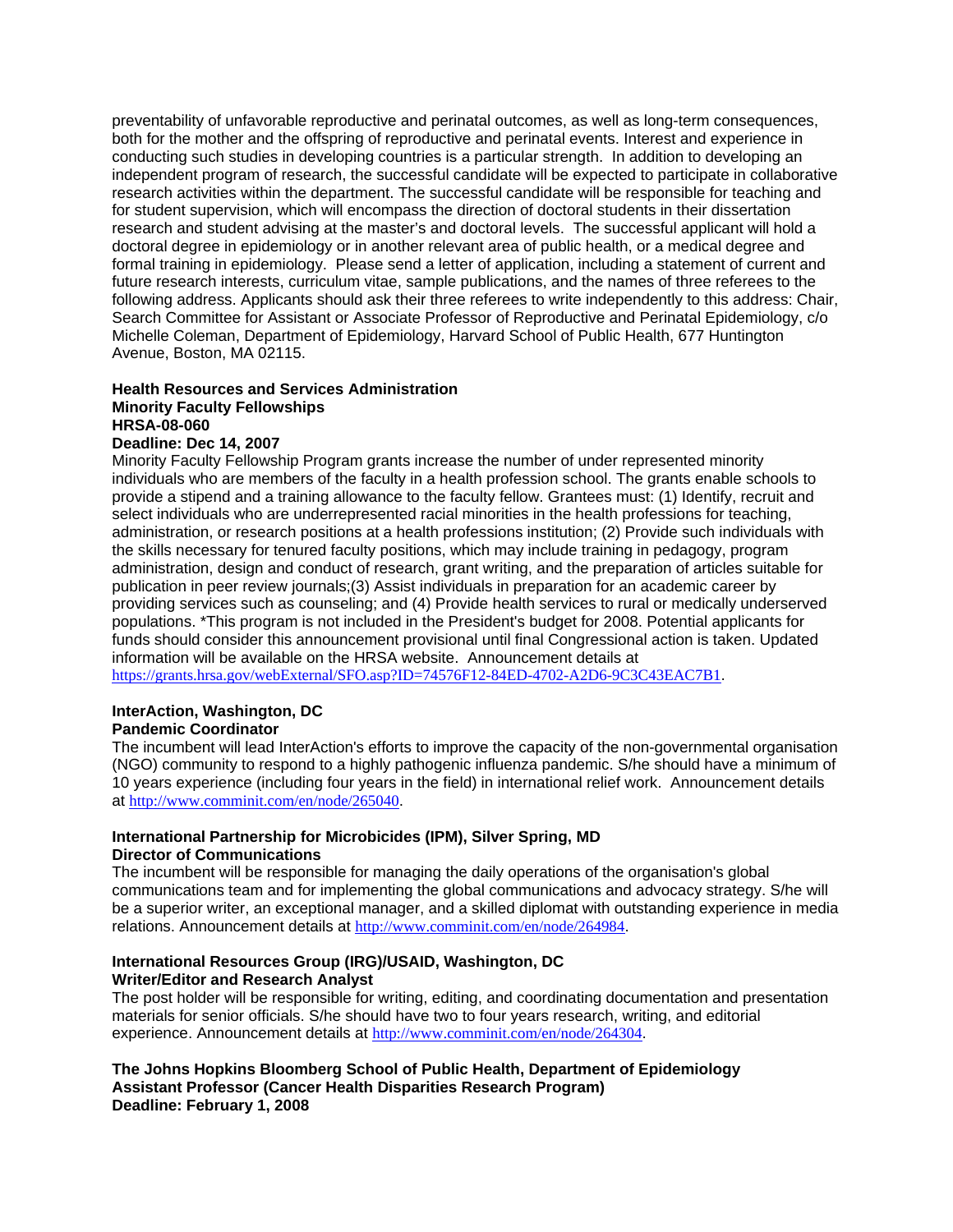The Department of Epidemiology at the Johns Hopkins Bloomberg School of Public Health seeks candidates for a tenure track Assistant Professor in the Cancer Health Disparities Research Program. The mission of the program is to advance the knowledge base toward eliminating disparities in the prevention and treatment of cancer. We endeavor to understand determinants of racial/ethnic disparities in cancer incidence and mortality, and to rigorously evaluate interventions directed to "disparities populations". The Department of Epidemiology is one of the oldest and largest departments of epidemiology in the world. It has over 200 doctoral and masters students and a diverse research program directed by 80+ faculty members. Applicants should demonstrate experience in the application and teaching of epidemiological methods in community-oriented cancer control research as well as a commitment to multi-disciplinary, collaborative work. Applicants should also demonstrate experience in the examination of the effect(s) of relevant exposures (physical and social environment, genetics, etc.) on health disparities. Preference will be given to candidates with a strong record of peer-reviewed publications and competitive funding. Applicants should have a doctorate in epidemiology or a related discipline such as social and behavioral sciences, medicine, nursing, genetics or human biology. Interested applicants should send their curriculum vitae and the names of three references by February 1, 2008 to: Jonathan M. Samet, M.D., M.S., Professor and Chair, Department of Epidemiology, Johns Hopkins Bloomberg School of Public Health, 615 N. Wolfe Street, Suite W6041, Baltimore, Maryland 21205.

# **Keele University, Staffordshire, UK**

PhD Research Studentships

#### **New Dynamics of Ageing (NDA)**

# **Promoting Independence and Social Engagement among Older People in Disadvantaged Communities project**

# **Deadline: November 19, 2008**

Arising from a successful grant application, an exciting opportunity exists to join a multidisciplinary team of researchers at Keele University. The project forms part of the New Dynamics of Ageing (NDA) programme - a five-year multidisciplinary research initiative with the ultimate aim of improving quality of life of older people. The programme is a unique collaboration between five UK Research Councils - ESRC, EPSRC, BBSRC, MRC and AHRC - and is the largest and most ambitious research programme on ageing ever mounted in the UK (further details at http://newdynamics.group.shef.ac.uk/). PROJECT SUMMARY: Three PhD studentships are available to support a research project, which aims to increase understanding of the social, health and psychological processes involved in promoting independence and social engagement among older people in disadvantaged urban communities. The participatory research design will examine four different forms of community initiative in deprived neighbourhoods of Manchester. It connects with the NDA programme themes of 'active ageing', 'autonomy and independence' and 'locality, place and participation'. The research will be interdisciplinary (informed by theoretical work in social and environmental gerontology, social/community psychology, health technology and community health) and collaborative (with partners from statutory and voluntary agencies). It aims to advance theoretical understanding of the social and community basis of active ageing and to develop policy guidelines for its promotion. The research seeks to clarify the issues older people identify as important and the particular processes involved in promoting active ageing through different community initiatives. A longer project summary and further details of potential PhD projects can be accessed at: http://www.keele.ac.uk/gradschool/fundingkeele.htm. However, the precise themes to be addressed in the projects are a matter for negotiation between supervisory teams and successful applicants. Applications are invited from highly motivated graduates who have, or expect to gain, at least an MA/MSc or upper second class degree, who have a background in Healthcare, Sociology, Social Policy, Psychology or in another related subject. Candidates with a relevant Masters degree from an ESRC-recognised programme are strongly encouraged to apply. The studentships will commence in January 2008, for three years leading to the award of a PhD. You will be joining a thriving community of around 40 postgraduate research students within the Research Institute for Life Course Studies, which aims to support and stimulate high quality research and enterprise by bringing together a multidisciplinary group of researchers working on a range of health and social concerns across the life course, from childhood through to old age. It draws on existing strengths at Keele in the fields of ageing (with one of the largest groups of researchers working in the field of gerontology in the UK), health, rehabilitation and well-being, children and families, and psychology. The studentships cover a bursary (**£12,600**) and tuition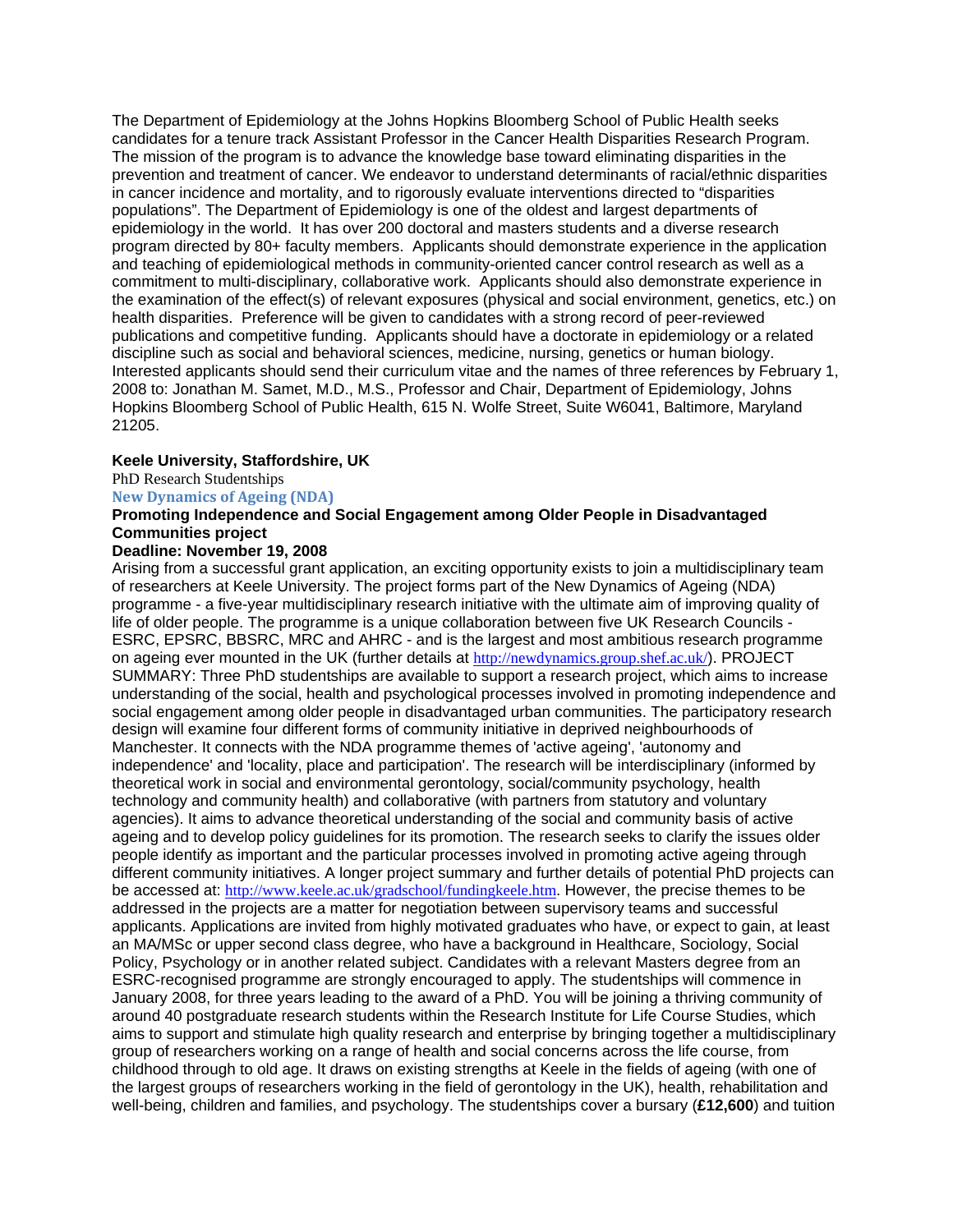fees at the UK/EU rate for 3 years. Informal enquiries and additional information may be directed by email to Professor Michael Murray: m.murray@keele.ac.uk. Please send a completed Application for a Research Studentship (found here:

http://www.keele.ac.uk/gradschool/documents/research%20studentship%20application%20form.doc), and a completed application form (found here: http://www.keele.ac.uk/gradschool/prospectus/appform.htm) with a detailed CV and the names and addresses of two academic referees to: The Graduate School, Keele University, Staffordshire ST5 5AZ. Closing date for applications: Monday 19th November 2007. Interview date for shortlisted applicants: Date or dates in December 2007 (tbc). Start date for studentships: Monday 21st January 2008, or as soon after this date as possible.

**Keele University, Staffordshire, UK Research Institute for Life Course Studies Faculty of Humanities and Social Sciences**  Research Fellow **Starting salary: Grade 7 £27,466 (3 Year Fixed-Term)**

# **Deadline: November 14, 2007**

The Research Institute for Life Course Studies requires a Research Fellow to compliment the research activities of the "Promoting independence and social engagement among older people in disadvantaged communities" project recently awarded as part of the UK research councils' New Dynamics of Ageing programme which will commence in January 2008. The research team is led by Professor Michael Murray, and includes an interdisciplinary group of researchers on ageing located within the University's Research Institute for Life Course Studies. You will be involved in all stages of the project, and will carry out a range of duties connected with producing the deliverables specified in this project, including data collection, and a range of reporting and dissemination activities. For further information about the Institute for Life Course Studies please refer to the following wesite: http://www.keele.ac.uk/research/lcs/. Full job packs are available from the Human Resources Department, Keele University, Keele, Staffordshire, ST5 5BG. Fax: 01782 583471 or e-mail vacancies@keele.ac.uk or http://www.keele.ac.uk/depts/uso/hr/cwisvacs.htm. Please quote post reference: RE07/20.

# **La Clinica del Pueblo, Washington, DC**

# **Executive Director**

La Clínica del Pueblo, located in Washington, DC, was founded in 1983 as a direct response to the health care needs of Latino immigrants (predominately Central American refugees), many of whom had suffered greatly from human rights violations, war violence, and a treacherous journey to the US. La Clínica began as a one-doctor, one-room clinic operating one night per week and has become known in Latino communities, both locally and abroad, as a place for hope and healing. Today, La Clínica has over 80 culturally competent staff members, around 100 volunteers, and operates six days a week. In 2006, La Clínica provided more than 55,000 services to over 7,500 individuals with annual budget of \$6 million. All direct service staff are bilingual and culturally competent, as are the majority of the board, management, administrative and support staff members. The clinic was awarded Federally Qualified Health Center (FQHC) status by federal CMS in Summer 2007 and will be adding a second clinic site and doubling patients served in the next two years. www.lcdp.org. The prospective Executive Director must be an engaging leader and experienced manager who excels at balancing internal management with external impact and visibility; a track record of effective leadership in social justice, human rights, and health equity issues is desirable. She/he will be replacing La Clínica's first and only Executive Director, Dr. Juan Romagoza, and must help guide/lead the organization through the final phases of that transition. As the CEO of an FQHC and steward of a beloved community-based institution, the Executive Director must be an outstanding community leader, health equity visionary, seasoned fundraiser, and bilingual communicator who is able to convey effectively the mission and activities of La Clínica to many diverse audiences. The ED must have the fiscal and management skills necessary to ensure La Clinica's successful transition to an FQHC with multiple sites. MD is not required. Fluently bilingual in Spanish and English is required. Send all inquiries to kathleenamaloy@gmail.com.

# **Medical College of Wisconsin, Graduate School of Biomedical Sciences, Department of Population Health**

**PhD Program in Public and Community Health**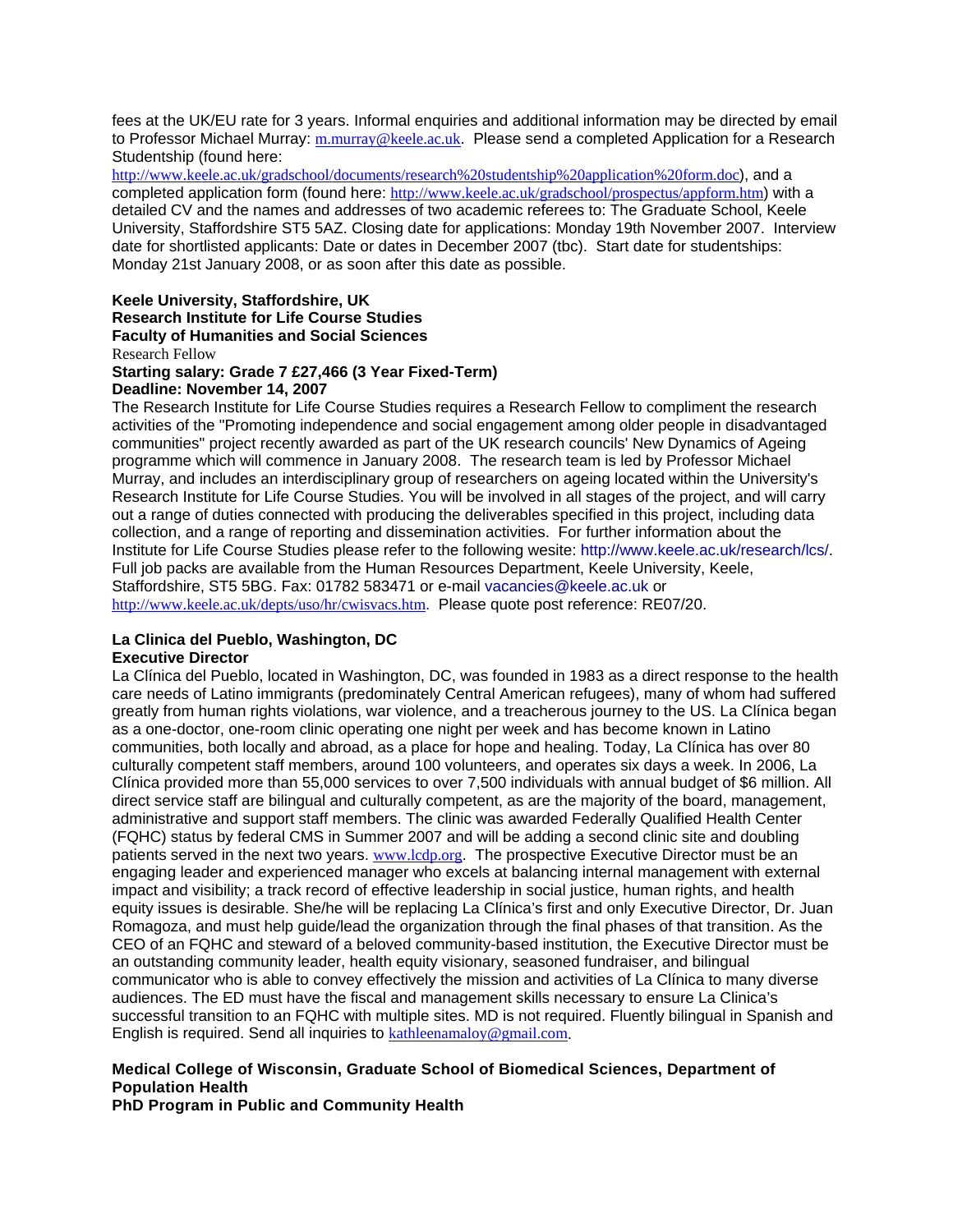#### **Applications now being accepted for Fall 2008.**

We are pleased to announce that an innovative, new PhD Program in Public and Community Health is being offered by the Medical College of Wisconsin, Graduate School of Biomedical Sciences, Department of Population Health. The purpose of the program is to transform the research paradigm in public and community health by educating a new generation of researchers who will integrate the rigors of the traditional public health sciences with the essential components of community health improvement through participation and partnership. The program offers financial support to candidates in good academic standing that includes a complete tuition scholarship, a stipend for living expenses and health insurance. Applications are now being accepted for Fall 2008 at www.mcw.edu/gradschool. Please contact us for additional information. Cheryl A. Maurana, PhD, Program Director and Professor of Population Health, PhD Program in Public and Community Health, 8701 Watertown Plank Road, P.O. Box 26509, Milwaukee, WI 53226-0509, P: (414) 456-4517, E: phdpch@mcw.edu, W: www.mcw.edu/phdpch.

# **National Indian Child Welfare Association (NICWA), Portland, Oregon Director of Research (PhD)**

Salary range: \$63,000-\$75,000-Level III

Supervisor: Senior Program Director

The National Indian Child Welfare Association (NICWA) is looking for a Director of Research. See details below and at http://www.nicwa.org/careers/director\_of\_research/. NICWA is a private, non-profit, membership organization based in Portland, Oregon. NICWA is a national voice for American Indian children and families. They are the only national American Indian organization focused specifically on the tribal capacity to prevent child abuse and neglect. Their members include tribes, individualsboth Indian and non-Indian and private organizations from around the United States concerned with American Indian child and family issues. Their board of directors is made up of 26 American Indians, and they have a staff of 24, most of whom are American Indians. RESPONSIBILITIES: The Director of Research for the National Indian Child Welfare Association acts as principle investigator for NICWA research and evaluation projects and is responsible for guiding research design, methodology, data analysis, and reporting for NICWA research and evaluation activities. This position has overall responsibility for the management, control, and delivery of all aspects of this program and must carry out the following specific responsibilities: **Research --** Ensures that all contracted and NICWA performed research activities are 1) developed according to methods that are academically rigorous and conducted in an ethical and professional manner, including protocols related to IRB approval; 2) include academically rigorous and culturally appropriate evaluation designs for NICWA projects and contracted services; 3) staffed with qualified researchers whether its NICWA staff or contracted researchers; and 4) conducted so that all NICWA partners understand NICWAs expectations for the respective research project and how this impacts the development and implementation of the project 5) inclusive of community based participation. Ensures that NICWA keeps abreast of emerging research that best supports existing work or development of new projects. **Management --** Ensures sound management of the programs services and administrative duties, including implementation of all contracted and NICWA performed research activities in accordance with organizational goals and objectives, grants and contracts requirements, financial issues, and interagency planning and relationships. **Supervision --** Directly supervises personnel activities for research program staff. **Duties --** Assists the Executive Director, Senior Program Director and research staff in establishing research priorities. Develops timelines and deliverables for NICWA research and evaluation projects in coordination with NICWA program directors, partner agencies, funders and researchers. Schedules meetings, develops agendas and other information needed to conduct effective work meetings with NICWA staff, researchers, funders and partner agencies. Develops and manages research project budgets, reviews expenditures at least monthly, and reports variances to the senior program director. Manages and plans for the effective use of NICWA and contracted research staff, including support to NICWA researchers in their efforts to conduct research projects, such as helping them with questions about research methodology, clarification on NICWA expectations, addressing barriers to the successful completion of NICWA research projects, and guiding them in designing and implementing research projects that reflect NICWA priorities and expectations. Maintains effective and timely communication with NICWA staff, partner agencies, funders and researchers regarding NICWA research activities. Prepares reports and other written information as required by any contract or grant. Coordinates the dissemination of information on NICWA research projects to tribal leaders, Indian programs, policymakers, federal and state agencies, partner agencies, funders, NICWA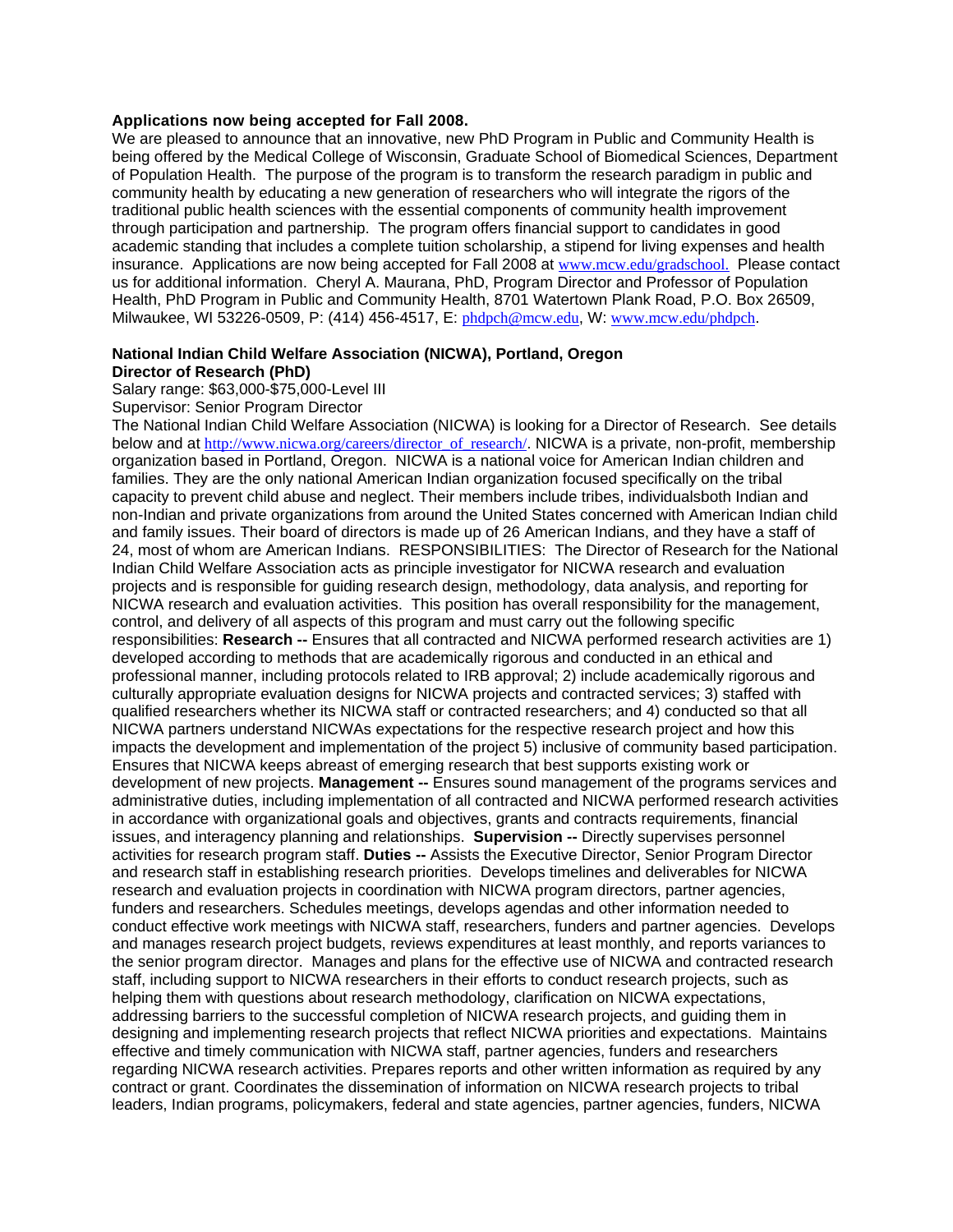staff, NICWA Board of Directors and other individuals or entities in a timely manner. Identifies key individuals and entities that can assist NICWA research activities and coordinates their involvement when appropriate. Maintains professional working relationships with NICWA researchers, partner agencies, consultants, funders and other groups, such as professionals in the child welfare field and tribal leadership and program staff. Assists in the tracking of national trends in research related to NICWA research priorities and funding opportunities to be continuously apprised of the most current and relevant information on research that impacts Indian children and families. Works with the Executive Director, Senior Program Director, Development Manager and research staff to develop funding proposals to support NICWA research activities. Adheres to NICWA policy regarding ownership of data, respect for tribal sovereignty and community participation in research and evaluation activities. Performs other duties as assigned, such as representing NICWA on various external and internal teams and committees, and participates in development activities. QUALIFICATIONS: Has a doctorate degree in social work or related human services field; Has demonstrated skills and knowledge of advanced research methodologies, both qualitative and quantitative; Has extensive experience in conducting research in American Indian human services settings; Has extensive knowledge of Indian culture, social service systems, including child welfare, mental health and juvenile justice; Has ability to meet with, solicit cooperation of and deal effectively with people at various levels, e.g., tribal representatives, funders, program directors, state and federal officials, consultants, etc.; Has demonstrated skills in performing technical writing, including funding proposals and reports on research findings; Has advanced knowledge and experience with research software; Has demonstrated use of analytical, planning and project management skills; Has ability to work in a team environment, both in leadership and peer relationships; Have strong organizational skills; Has demonstrated ability to communicate both orally and in writing in an effective, professional and timely manner; Can capably operate a variety of office equipment, such as computer, photocopier, printer, etc.; Able to travel up to 25% of work year.

# **National Institutes of Health Loan Repayment Programs Deadline: December 1, 2007**

NIH is inviting health professionals engaged in biomedical and behavioral research to apply online for a loan repayment award. The loan repayment programs (LRPs) are a vital component of our nation's efforts to recruit and retain highly qualified professionals to careers in research. NIH annually awards loan repayment contracts to approximately 1,600 health professionals with an average award of \$52,000. More than 50% of the awards are made to individuals less than 5 years out of school. Approximately 40% of all new applicants are funded and 70% of renewals are funded. The LRP application cycle is open through December 1. NIH will repay up to \$35,000 annually of qualified educational debt for health professionals pursuing careers in one of the five Loan Repayment Programs (LRPs). The programs also provide coverage for Federal and state tax liabilities. To qualify, applicants must possess a doctoral-level degree, devote an average of 20 hours per week or more to research funded by a non-profit organization, university, or government entity (NIH grant support is not required). Applicants must also have outstanding educational loan debt equal to at least 20% of their institutional base salary and be U.S. citizen or permanent resident. All applications for 2008 awards must be submitted online by 8:00 p.m. EST, December 1, 2007. To access the online application or for program information, please visit the LRP Web site at www.lrp.nih.gov. For assistance call the Helpline at 866.849.4047 or send email inquiries to lrp@nih.gov.

#### **New York University, Department of Nutrition, Food Studies and Public Health Assistant/Associate Professor (Tenure-track) New Position for September 2008**

# **Review of applications begins November 1, 2007 and continues until the position is filled.**

The Department of Nutrition, Food Studies and Public Health at New York University invites applications from candidates with an advanced degree in Public Health for a new tenure-track faculty appointment at the rank of Assistant/Associate professor to start Fall 2008. The position requires an active and productive research program, student advising, service to the university and the community, and teaching of undergraduate and graduate courses in Public Health. We particularly seek candidates with teaching and research experience with Public Health methodology such as informatics and geographic information systems. Such skills could serve as valuable research resources, as well as great assets in building our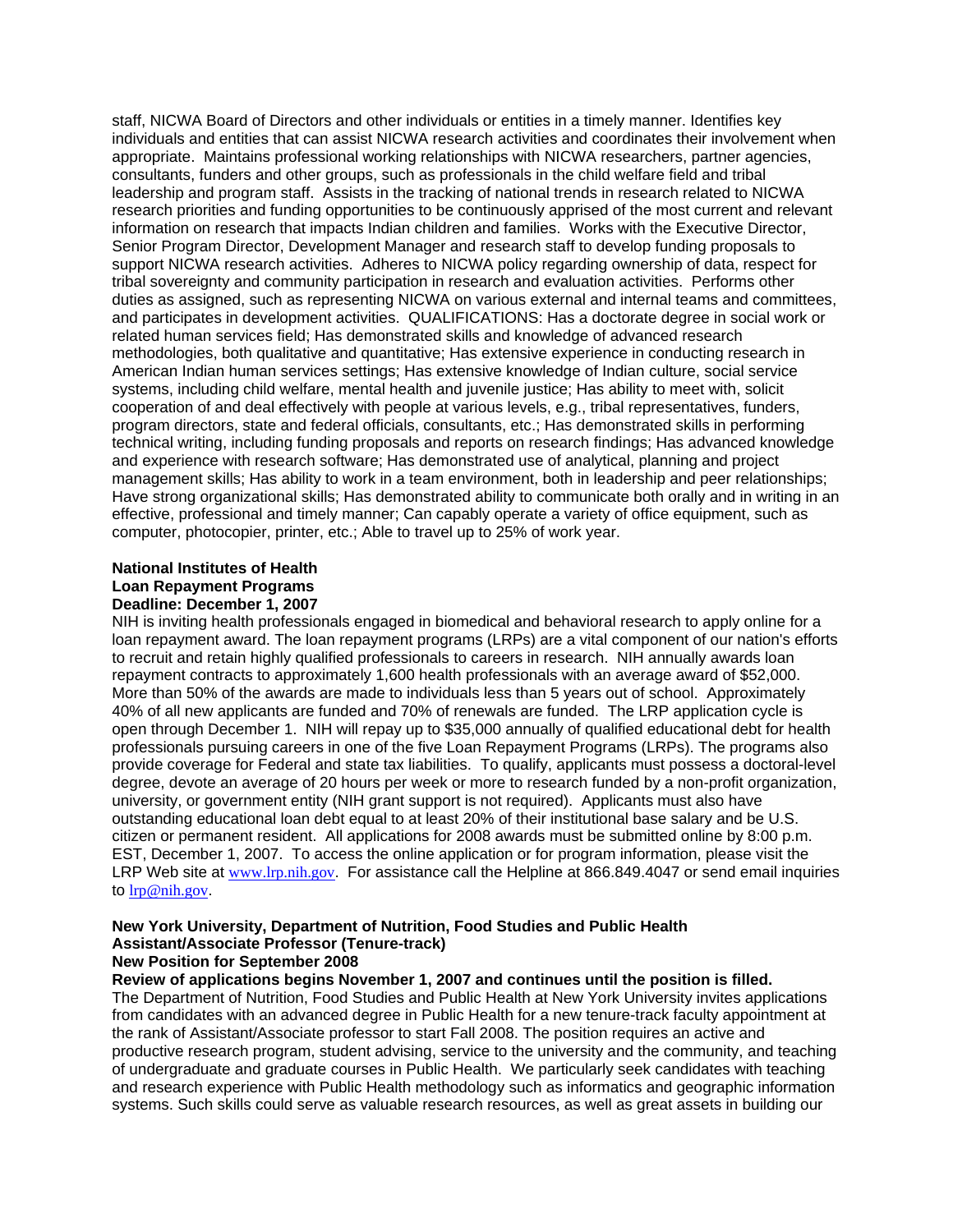graduate programs. Research experience with international or community-based/disease prevention programs in an urban setting is also desirable. QUALIFICATIONS: Earned doctoral degree in public health or doctoral degree in a related discipline with a master's degree in public health. Have a strong record of publication, research, and external funding; experience in conducting community-based public health research studies; strong interest in teaching, advising and mentoring students. Candidates should send a cover letter discussing qualifications, a curriculum vitae, and the names and telephone numbers of five references to: Professor Sally Guttmacher, 35 West 4th Street, 10th Floor, New York, NY 10012- 1172. Tel: (212) 998-5580. Fax: (212) 995-4194. Email: nutrition@nyu.edu (subject: faculty search). For further information, visit http://steinhardt.nyu.edu/nutrition.

# **Northeastern University (Boston, MA), Bouvé College of Health Sciences, Department of Health Sciences**

# **Tenured Associate/Full Professor and Chair, Department of Health Sciences Deadline: January 15, 2008**

Come join our new interdisciplinary graduate program focused on urban public health! The Department of Health Sciences is seeking a senior faculty member committed to urban, community, and public health, to provide leadership for the department and to Bouvé College's initiatives in urban health and interdisciplinary education. Bouvé College is one of six colleges at Northeastern University and is housed in the new Behrakis Health Sciences Center. The College, comprised of three schools, Nursing, Pharmacy and Health Professions, prepares students for health science careers in nine undergraduate and 29 graduate majors. The comprehensive array of skills, expertise and professions present in the Bouvé College of Health Sciences are found at few institutions. The Department of Health Sciences consists of an undergraduate program in Health Sciences, an MPH program in urban health and a Masters program in Exercise Sciences. The Health Sciences program is designed to prepare undergraduate students for post graduate education in medicine, public health, and the health professions by giving them a strong foundation in the basic sciences, liberal arts, and urban/public health. A new MPH program in urban health has just been approved and will be accepting the first class of students in September 2008. The Department is enhanced by the presence of the Institute on Urban Health Research and the Center for Community Health Education Research and Service (CCHERS)--a network of 15 academic health centers in Boston. The Chair will have demonstrated academic and leadership experience; a strong record of funded research and publications in urban and/or community health; and experience with undergraduate and graduate teaching. Areas of expertise are open and include epidemiology, biostatistics, health education, health administration, health policy, health behavior, and/or health disparities. The Chair will play a leadership role in enhancing Bouvé's standing in community and public health and further strengthening a strong research oriented faculty. Qualifications for this position: (1) An earned doctorate in public health, health professions, medical sciences or social sciences is required and an MPH is desirable, (2) an excellent record of college teaching in areas of public and/or community health, (3) an excellent record of accomplishment including scholarly publications and external research funding, (4) demonstrated leadership in administering an academic/research program and community engagement, and (5) demonstrated experience and commitment to supporting a diverse faculty, staff and student environment. Salary is competitive and rank is commensurate with experience and qualifications. Application materials are due January 15th, 2008 and include: 1) CV, 2) letter of intent, 3) names and contact information of references, and 4) 2-3 published research articles that exemplify the applicant's most recent work. Northeastern University values diversity and particularly welcomes applications from members of historically underrepresented groups including women and persons with disabilities. Application Procedure: Please send application materials electronically to: Dr. Hortensia Amaro, Search Committee Chair, Distinguished Professor, Department of Health Sciences and Director, Institute on Urban Health Research, h.amaro@neu.edu.

# **PolicyLink, Oakland, CA Senior Associate - Health Policy 100% FTE**

#### **Salary Commensurate with experience**

This professional level position, available immediately, is an exciting opportunity to join the staff at PolicyLink. PolicyLink is a national research and action institute that works collaboratively to develop and implement local, state, and federal policies to achieve economic and social equity. Please visit our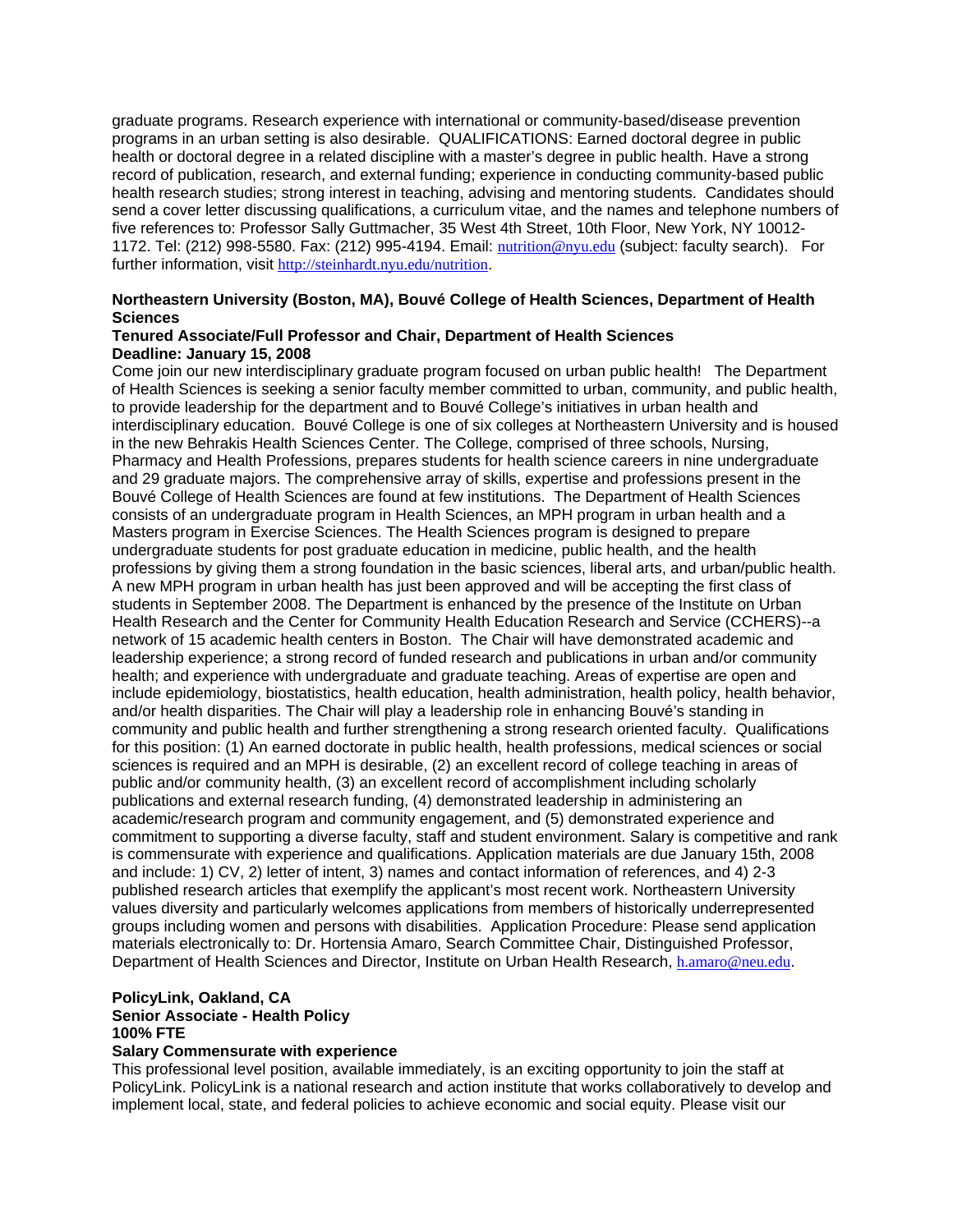website at www.policylink.org. Essential Responsibilities: The successful candidate will be a key staff member of the new PolicyLink Center for Health and Place. They will develop, in collaboration with executive and senior level colleagues, an understanding of the field of health and place, and will investigate strategic opportunities for research, capacity building, policy development and advocacy across the country. As appropriate, the Senior Associate will supervise staff and work collaboratively with project partners. They will build relationships with staff at key foundations, practitioners, business leaders, organizations, and other stakeholders. As needed, the Senior Associate will make presentations and develop written reports. Qualifications/skills: • Experience in public health and/or public policy. Minimum of 7 years of professional experience. • Advanced degree, such as MPP, MPA, MPH, or MSW. • Strong written and verbal communication skills and analytical skills. • Experience with qualitative and quantitative research, outreach and coalition building, and writing reports and articles. • Experience building relationships with, and providing technical support to, partner organizations and stakeholders. • Commitment to economic and social equity issues. • demonstrated ability to work as a self-starting member of a team. To Apply: Send Resume, Cover Letter, and three professional references to: PolicyLink – Senior Associate Search Committee, 1438 Webster Street, Suite 303 , Oakland, CA 94612 or: Fax to 510-587-1113 or e-mail to jobs@policylink.org (include subject line: "[your name]" Senior Associate). Position open until filled. Excellent benefits including paid vacation, health, vision, and dental insurance and 401(k) retirement plan.

# **Population Reference Bureau, Washington, DC**

# **Technical Director, Population, Health, and the Environment**

The post holder will manage the existing Public, Health and Environment (PHE) programme and be responsible for developing a sustainable programme of PHE activities for the future. S/he should have an outstanding understanding of the links between population, health, and the environment. Announcement details at http://www.comminit.com/en/node/264303.

# **Self-Help Network: Center for Community Support and Research, Wichita State University Senior Researcher**

# **Applications will be reviewed beginning November 1, 2007.**

Senior Researcher position available with the Self-Help Network: Center for Community Support and Research at Wichita State University which requires a PhD or a Masters degree with 3 years immediately recent experience doing research. Excellent benefits and salary commensurate with experience and qualifications. Application Process: For complete position description, required qualifications, and for full consideration, applicants must complete the on-line application at

https://www.hrepartners.com/jobs/wsu\_jobs.htm. The consideration of applications will continue until position is filled. WSU is an EEO/AA employer.

# **University of California, Berkeley**

# **Faculty Position (Tenure-track or tenure level)**

# **Deadline: November 30, 2007**

BACKGROUND: The University of California, Berkeley invites applications for a faculty position (tenuretrack or tenure level) in either of the following two areas: (1) Neighborhoods and the Social Ecology of Health Disparities; and (2) Community Based Interventions and Health Disparities. The professorial rank is open, but preference will be given to candidates who have received their doctoral degree within the last 12 years. The anticipated starting date is July 1, 2008. The search is part of the newly approved interdisciplinary Berkeley Diversity Research Initiative and will be conducted under the auspices of the Diversity and Health Disparities cluster of this initiative. Applicants may read about the Berkeley Diversity Research Initiative and the Health Disparities cluster at the website: http://bdri.berkeley.edu. The search will be conducted with the participation of the Schools of Public Health and Social Welfare. The successful candidate will hold a faculty appointment in a department to be determined by the candidate's preferences, disciplinary training, and departmental fit. QUALIFICATIONS: Candidates are expected to have a doctoral degree by July 1, 2008 in Public Health, Social Welfare, Sociology, Psychology, Anthropology, Economics, or in interdisciplinary fields with substantial preparation in social sciences and health research and teaching**.** DUTIES: Their work should focus on how neighborhoods and community characteristics impact health disparities in multi-ethnic and diverse racial groups. Specifically candidates are expected to work in either of the following areas: (1) analyzing the impact of place or neighborhood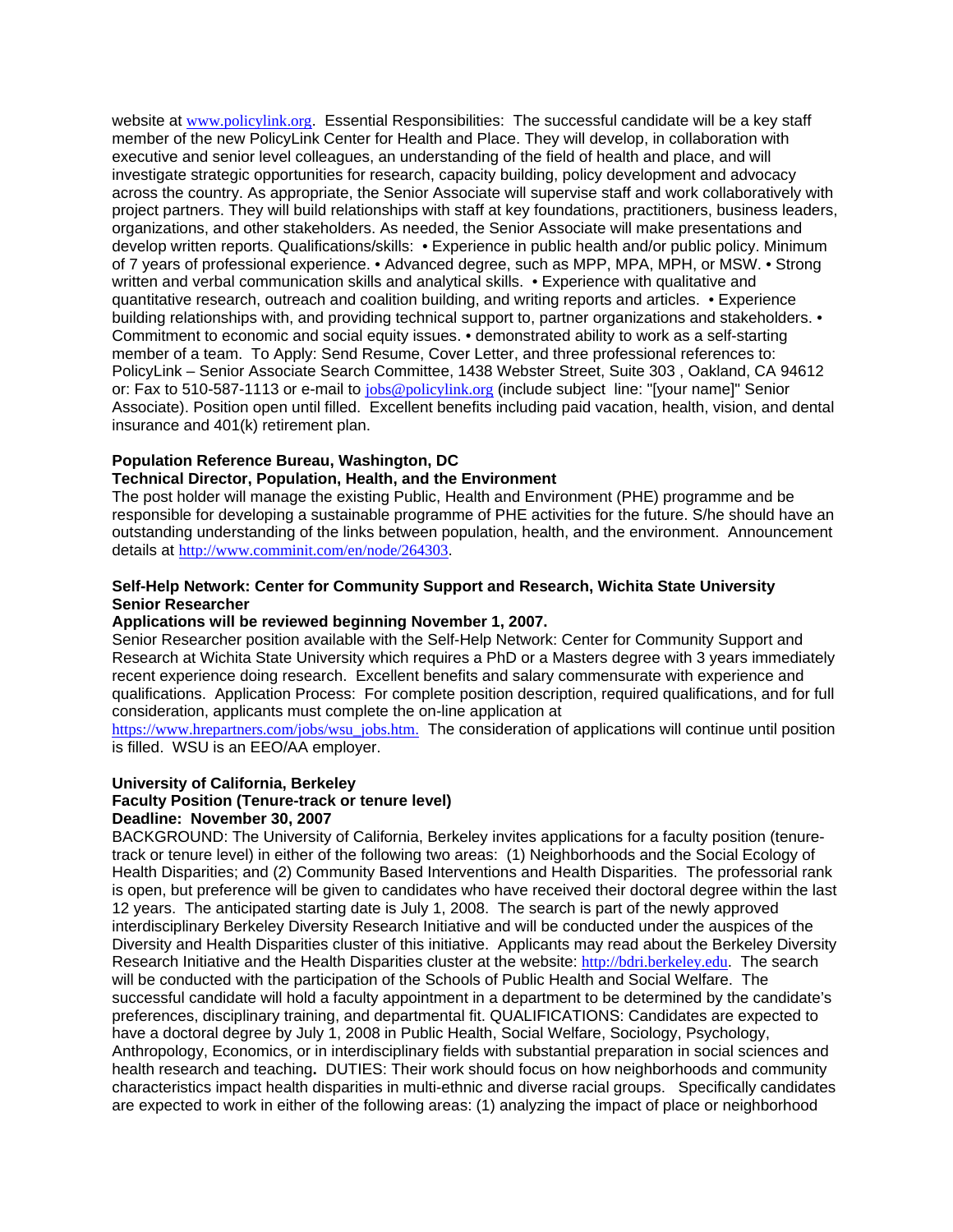characteristics such as physical environment, social inequality, racism, and segregation, on health status and behavior or on other relevant variables such as social capital, and neighborhood perceptions of risk or trust; (2) developing and testing models of neighborhood or community level interventions that impact the social determinants of health and reduce heath inequities or related variables among multi-ethnic or multiracial population groups. The university is particularly interested in candidates who have experience working with students from diverse backgrounds and a demonstrated commitment to improving access to higher education for disadvantaged students. SALARY: Dependent upon individual qualifications. APPLY: Please self-register and upload or email PDFs, or submit: a letter of interest, a CV, three letters of reference, and up to three significant writing samples. Please direct referees to the University's statement on confidentiality, found at www.chance.berkeley.edu/apo/evallotr.html. Qualified women and members of underrepresented minority groups are strongly urged to apply: The self-registration URL (preferred): http://esph.berkeley.edu:80/candidate/selRegister.php?i=41**.** After you self-register and upload your material, you should see a URL you may provide to your letters of reference writers where they may upload PDFs of those letters. Email address: **gfleitas@berkeley.edu** You may also mail the requested materials to: Diversity and Health Disparties Search Committee, c/o Gladys Fleitas, School of Public Health, University of California, Berkeley, 50 University Hall, Berkeley, California 94720-7360.

# **University of California Irvine**

# **Director, Program in Public Health**

#### **Applications received by November 1, 2007 will receive priority review. Position will remain open until filled.**

The University of California, Irvine, is recruiting a founding Director for the Program in Public Health in the College of Health Sciences. The Director will provide academic and administrative eadership for a rapidly growing program that is committed to building outstanding research and teaching programs. The Director will be expected to prepare the program as soon as possible for accreditation by CEPH as a formal Program in Public Health and to build the program to School status within five to seven years. (A complete description of the College can be found at <http://www.cohs.uci.edu/>.) The Position of Director requires a nationally-recognized scientist in academic public health to (1) consolidate the significant existing strengths in public health research across the campus, identify priority areas for future research activity, and establish an

international reputation in public health research and training at UCI; (2) develop a fully interdisciplinary, high-quality CEPH accredited graduate program; and (3) support the continued development of an existing, well-subscribed undergraduate program. The successful applicant must have a nationallyrecognized research record, diverse administrative and leadership skills and experience, and a distinguished academic stature sufficient to be appointed at the level of Professor with tenure. The successful candidate will join a dynamic community at UCI and provide leadership in advancing the diversity of the college's faculty, staff, students and programs. A cover letter, complete curriculum vitae, 1-page summary of research activities, and list of 5 references should be submitted via electronic copy to the chair of the search committee, Vice Provost, Michael P. Clark, at Email: dphsrch@uci.edu, Subject Line: Search for Public Health Director. For questions or further information about the position contact the committee chair by e-mail via that address or at Vice Provost Michael P. Clark, Chair, Search Committee for Director of Public Health, Office of the Executive Vice Chancellor and Provost, 535 Aldrich Hall, University of California, Irvine 92697, Phone: (949) 824-8923 or (949) 824-4501.

#### **University of California, Los Angeles, School of Public Health Assistant/Associate Professor – Health Policy Department of Community Health Sciences and Department of Health Services School of Public Health**

DESCRIPTION: The UCLA School of Public Health seeks to fill a tenure-track faculty position in health policy, with an emphasis on domestic or global public health or health care policy. Appointment will most likely be at the assistant or associate professor level, although candidates at all levels will be considered. The successful candidate may be appointed in the Department of Health Services or the Department of Community Health Sciences. Our multidisciplinary faculty has a strong record of ongoing research and graduate education (M.P.H., M.S., Ph.D., and Dr.P.H. programs). Faculty have many opportunities for collaborative research within the School of Public Health and with other academic units and research centers, as well as with many organizations and with agencies at all levels of government. Departmental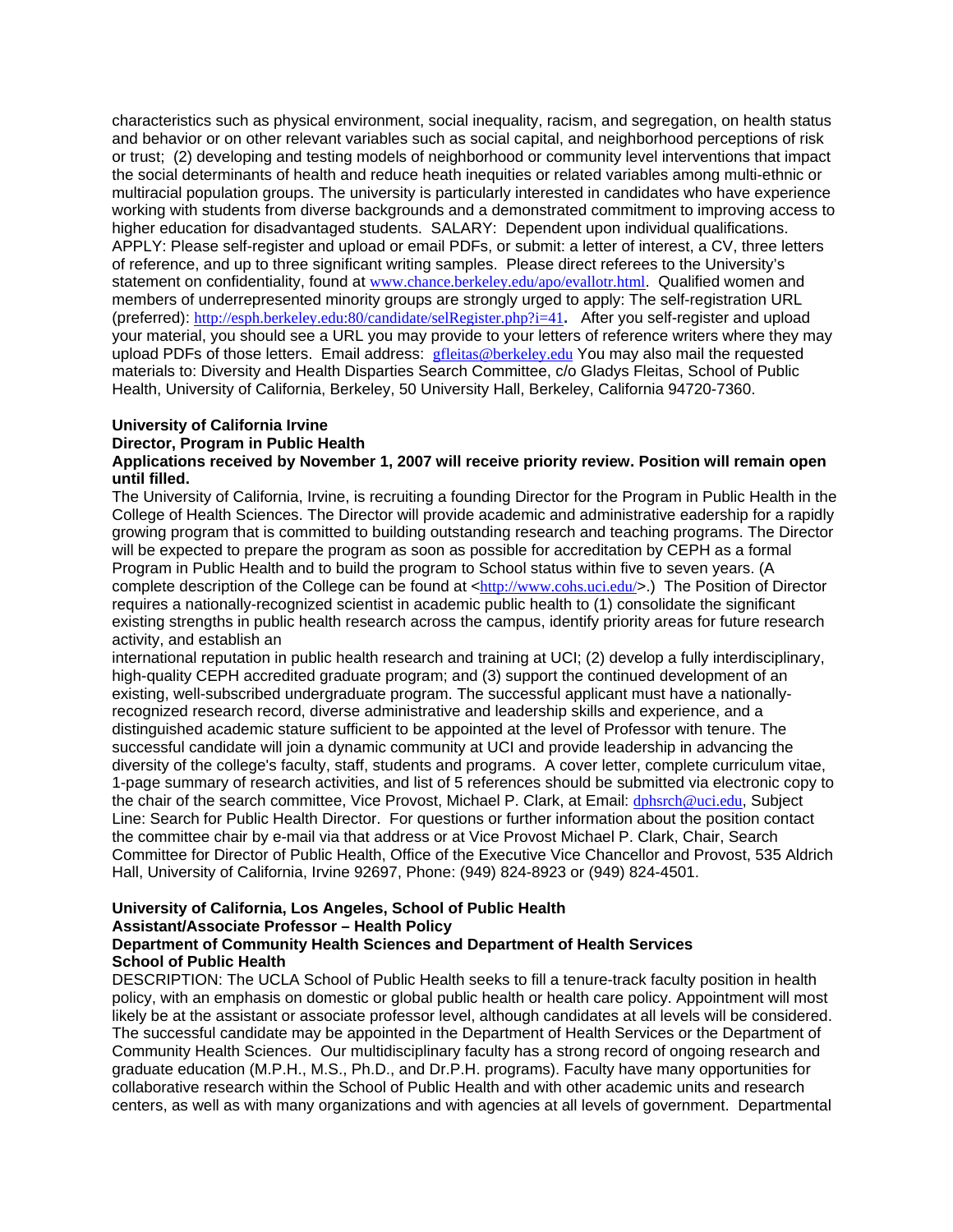websites: www.ph.ucla.edu/chs and www.ph.ucla.edu/hs. QUALIFICATION: Candidates must have a doctoral degree and demonstrate: substantial independent research in the social, political, policy, economic, and/or psychological dimensions of health policy. They must also demonstrate prior success in scholarly publications, strong potential for funded research, and interdisciplinary collaborations, as well as excellence in teaching. TO APPLY: Send curriculum vitae, statement of research interests, and contact information for at least three references to the address below. Review of applications will commence immediately and continue until the position is filled. E. Richard Brown, Ph.D. Chair, Health Policy Search Committee, Director, UCLA Center for Health Policy Research, 10960 Wilshire Blvd., Suite 1550, Los Angeles, California 90024, Email: erbrown@ucla.edu.

#### **University of Maryland College Park, Department of Epidemiology and Biostatics Tenure-Track Position in Epidemiology, School of Public Health Applications will be reviewed beginning November 30, 2007.**

The Department of Epidemiology and Biostatistics is seeking a tenure-track position in Epidemiology in our new School of Public Health. The Department's mission is to improve health and reduce health disparities in local communities, the state of Maryland, and the nation. We accomplish this by using established epidemiological and quantitative methods, as well as developing new scientifically grounded approaches, that are applied predominately to identifying determinants of health and discovering and evaluating primary and secondary prevention strategies for chronic diseases. We offer the MPH degree in the concentrations of Epidemiology and Biostatistics and also a PhD in Epidemiology. The position represents a unique opportunity to join a growing department and make important contributions to an exciting research agenda and graduate student training program. QUALIFICATIONS: Candidates must possess a doctorate in Epidemiology from an accredited School of Public Health. A record of professional publications and activities in epidemiology-related work that supports a tenure-track position at the Assistant Professor rank is required. Candidates must also demonstrate potential for developing a strong program of externally funded research. Research interests and expertise should align with those of the department and focus on population-based studies. Research areas of particular interest to the department include, but are not limited to, social and behavioral factors in health and epidemiology of cardiovascular disease, cancer, diabetes, and obesity. Special emphasis on health disparities, disease prevention, nutrition and health promotion is desirable. Previous teaching experience, along with interests and ability to teach intermediate or advanced graduate level epidemiologic methods courses, is preferred. Demonstration of collaborative work is highly desirable. RESPONSIBILITIES: Successful candidates are expected to be actively involved in extramural-funded, multidisciplinary research (or demonstrate the potential for such activity), teach intermediate or advanced graduate level epidemiology courses, mentor graduate students, and engage in service. Effective interpersonal, communication, and collaborative skills are essential. SALARY and APPOINTMENT DATE: This is a 12-month tenure-track appointment with guaranteed salary in the mid-\$60,000 for Assistant Professor with options for increased salary with extramural funding. The appointments are scheduled to begin August 17, 2008.

APPLICATION: For full consideration, applicants should submit a letter of application clearly indicating how they meet the qualifications described above, current research interests and future research plans, a current curriculum vitae, and contact information for three references. Review of applications will begin November 30, 2007 and continue until the position is filled. Application materials should be sent electronically to: Tina Madison at vigil@umd.edu.

# **University of Maryland-College Park School of Public Health's Department of Epidemiology and Biostatics**

#### **Associate Professor (Tenure-track) in Biostatistics Associate Professor (Tenured) in Biostatistics**

**Assistant Professor (Tenure-track) in Epidemiology** 

# **Electronic applications received by December 1, 2007 will receive best consideration.**

Our Department examines and applies established epidemiological and quantitative methods, and new scientifically grounded approaches, to address health determinants. We offer an MPH degree with concentrations in Epidemiology and Biostatistics, and a PhD in Epidemiology. These positions represent a unique opportunity to join a growing department and contribute to an exciting research agenda and graduate student training program. Successful candidates should demonstrate the potential to establish and maintain external funding for a multidisciplinary research agenda. They will have a commitment to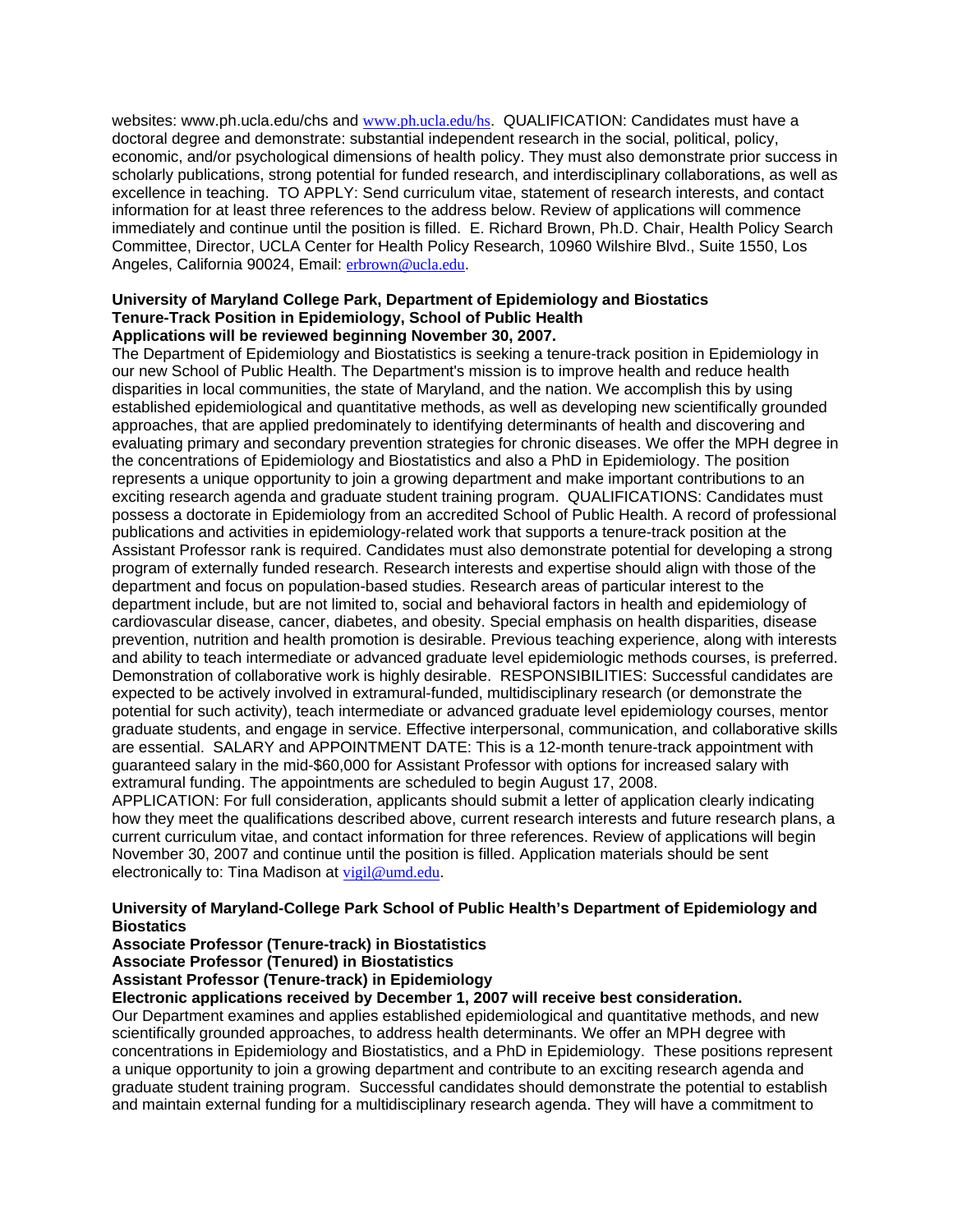excellence in teaching and advising graduate students, teach graduate level courses, recruit and mentor graduate students, and engage in university and professional service. Effective interpersonal, communication, and collaborative skills are essential. These are 12-month tenure-track appointments with guaranteed salaries in the mid-\$60,000 for Assistant Professor with options for increased salary with extramural funding. The appointments are scheduled to begin August 17, 2008. For application information, please visit http://www.sph.umd.edu/home/jobs.cfm.

# **The University of Texas M. D. Anderson Cancer Center, Department of Health Disparities Full, Associate, and Assistant Professors**

The University of Texas M. D. Anderson Cancer Center, Department of Health Disparities Research, is accepting applications for several open-rank tenured/tenure-track faculty in any area of health disparities research. Candidates must have a strong record or promise of scholarly achievement and extramural funding. We are particularly interested in individuals with expertise in population-based social, environmental, or geographic science; anthropological/qualitative science; community-based participatory research; or implementation and dissemination science. However, applications from all areas of expertise are welcome. Qualifications include a doctoral degree in sociology, epidemiology, public health, psychology, demography, anthropology, geography, communications, or related field. These positions are fully funded, with an obligation for only 30% extramural support following the third year of appointment. Salary is extremely competitive and commensurate with experience. M. D. Anderson offers very generous start-up packages and excellent benefits. Successful candidates will be expected to conduct research with the ultimate goal of eliminating cancer-related disparities with a particular focus on minority and underserved populations. The Department of Health Disparities Research

(www.mdanderson.org/healthdisparities) provides unusually rich opportunities for disparities research and an exceptional infrastructure. Multidisciplinary opportunities in both community-based and clinical research are readily available. The Department of Health Disparities Research is undergoing rapid growth and currently comprises 8 faculty and 2 joint faculty. The Department includes the Center for Research on Minority Health, one of the country's leading centers addressing cancer-related disparities. The M. D. Anderson Cancer Center is located within the Texas Medical Center, the largest medical center in the world. Houston is a dynamic, multicultural city with a very affordable cost of living. Applications will be accepted and reviewed until the positions are filled. To apply, please email a cover letter, curriculum vita and the names and contact information for at least three academic references to: David W. Wetter, Ph.D., Professor and Chairdwetter@mdanderson.org.

# **Virginia Commonwealth University, Department of Social and Behavioral Health Two Associate/Full Professors (tenure-track)**

Virginia Commonwealth University invites applications for two full-time Associate/Full Professors in its new Department of Social and Behavioral Health. This is a 12-month tenure track faculty position for candidates with academic credentials consistent with appointment as an associate or full professor. The Department's mission is to bring a multidisciplinary faculty together to promote research and scholarship that addresses how social, behavioral and cultural factors affect health and healthcare outcomes at the individual and population levels. The department is one of five departments in the developing school of public health located on the campus of the Medical College of Virginia, (which includes the Schools of Medicine, Dentistry, Pharmacy, Nursing, and Allied Health). We seek applications from creative, innovative individuals who want to share in creating a department with an innovative vision of public health and a commitment to excellence in research and scholarship. Candidates should have a doctoral degree in public health or a social or behavioral science (e.g., sociology, anthropology, psychology) with a focus on health. The successful applicant will have current national-level, external grant funding and demonstrated, sustained success as a principal investigator. Successful candidates must also have a strong record of peer-reviewed publications. Applicants are specifically sought who have expertise in behavioral and structural interventions and individuals whose research targets health disparities and incorporates a community-based participatory approach. Individuals who study the translation and dissemination of health-related innovations and/or employ multi-level or network approaches are also encouraged to apply. Applicants with a research focus in AIDS, diabetes and cardiovascular disease are of particular interest. The successful candidate will be expected to bring and continue development of their research program and to teach in the department's graduate programs. The position will provide opportunities for diverse research experiences in a highly supportive collegial environment with potential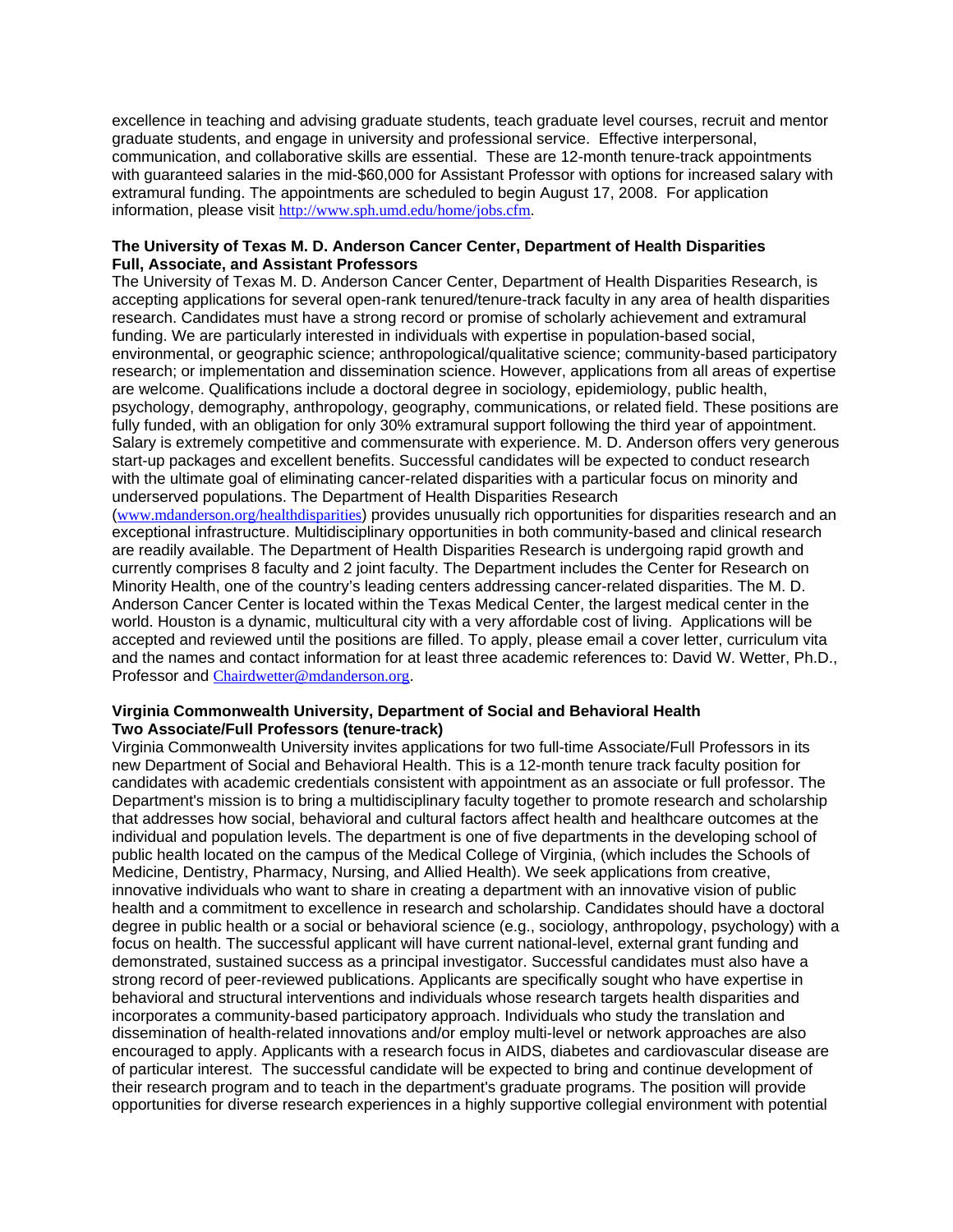for growth. The positions offer a competitive salary, excellent benefits and a generous start-up package. Interested candidates should submit a cover letter describing their research program and graduate teaching experience, a curriculum vitae, and a list of three referees to: Laura A. Siminoff, Ph.D., Professor and Chair, Department of Social and Behavioral Health, School of Medicine, Virginia Commonwealth University, P. O. Box 980149, Richmond, VA 23298. Applicants are encouraged to send their applications electronically to: lasiminoff@vcu.edu. The position will remain open until filled.

#### **<> <> <> <> <> <> <> <> <> <>**

# **C O N F E R E N C E S A N D E V E N T S**

**National Committee for Quality Assurance Breakthroughs in Reducing Health Disparities Capital Hilton 1001 16th Street, NW, Washington, DC November 12-13, 2007, Capital Hilton For more information and to register: www.ncqa.org**

**The Grant Training Center Professional Grant Development Workshop Master the techniques of writing superior and winning proposals: Proposal Writing I George Washington University Mt Vernon Campus Washington, DC November 28 - 30, 2007** 

# http://www.granttrainingcenter.com/

This intensive three-day grant proposal workshop is geared for: 1) those who wish to strengthen their grant writing skills and 2) beginners who wish to acquire and master the techniques of preparing, writing and winning proposals from various funding agencies. The center of attention will be on how to effectively tell the story that leads to funding, be it for the researcher in the sciences and social sciences, educator and non-profit professional. Participants Will Learn How To: \*Comprehend the diversity of the grant funding community; \* Research and identify potential funding sources; \*Create the right fit wi Research and identify potential funding sources; \*Create the right fit with the funding agency; \*Address the guidelines of proposals; \*Identify and effectively write the key elements of a proposal; \*Integrate each component of the grant into the final product; \*Develop focused and realistic budgets; \*Package professional grants submissions. REGISTRATION: Space is limited, and since this class fills-up quickly, it is on a first-come-first serve basis. Workshop fee: \$595.00, including tuition, materials, certificate of completion, and continental breakfast. Rebate of \$50.00 per person is given for two or more registrants from the same organization. Click here to register: http:/www.granttrainingcenter.com.

**NYU Master's Program in Global Public Health Presents: Dr. Helen Epstein on "The Invisible Cure: Africa, the West, & the Fight Against AIDS" King Juan Carlos I Center, Auditorium 53 Washington Square South** 

**7:00 PM - 9:00 PM** 

# **December 3, 2007**

Free and open to the public

RSVP online at www.nyu.edu/mph/events

In her recent book "The Invisible Cure: Africa, the West, and the Fight Against AIDS", noted author and public health specialist Dr. Helen Epstein overturned many of our received notions about why AIDS is rampant in Africa and what to do about it. Join us for a special evening featuring a presentation from Dr. Epstein and a discussion with the author of what is likely one of the most significant books on AIDS published in recent times. Hosted and moderated by Professor John Gershman, Clinical Associate Professor of Public Service & Director of Undergraduate Programs at NYU Wagner Graduate School of Public Service; Associate Director, NYU Master's Program in Global Public Health. In 1993, Helen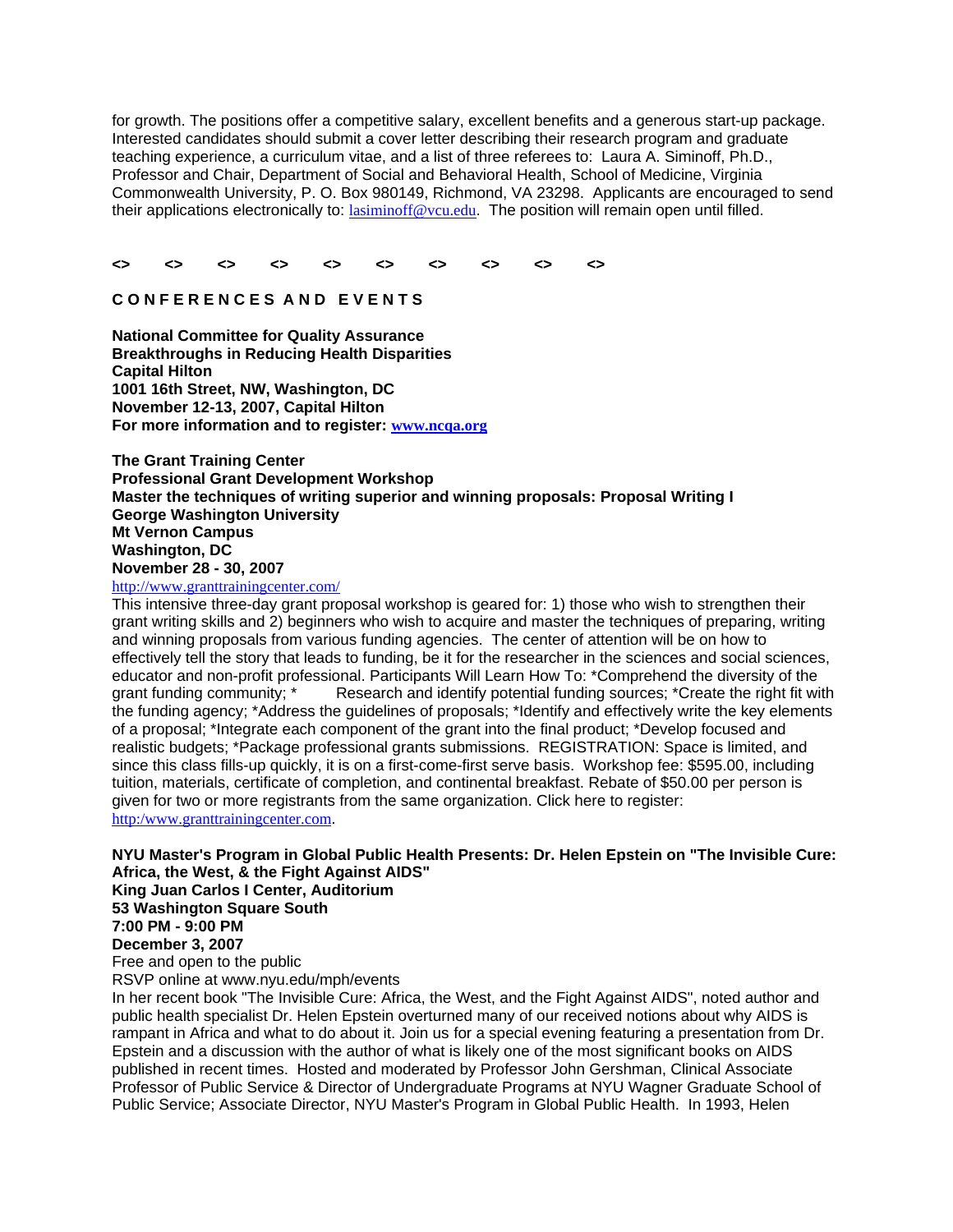Epstein, a scientist working with a biotechnology company searching for an AIDS vaccine, moved to Uganda, where she witnessed firsthand the suffering caused by the epidemic. In her unsparing and illuminating account of this global disease, she describes how international health experts, governments, and ordinary Africans have struggled to understand the rapid and devastating spread of the disease in Africa, and traces the changes wrought by new medical developments and emerging political realities. It is an account of scientific discovery and intrigue with implications far beyond the fight against one tragic disease. The AIDS epidemic is partly a consequence of the rapid transition of African societies from an agrarian past to an impoverished present. Millions of African people have yet to find a place in an increasingly globalized world, and their poverty and social dislocation have generated an earthquake in gender relations that deeply affects the spread of HIV. But Epstein argues that there are solutions to this crisis, and some of the most effective ones may be simpler than many people assume. "Provocative, passionate and incisive, this may be the most important book on AIDS published... indeed, it may even save lives." (Publishers Weekly).

#### **Swan Interprofessional Institute, UK BioSocial Society and Wellcome Trust-funded REG Project "Unhealthy Professional Boundaries: Working Together in Health and Social Care: Goodenough College London, UK**

# **December 4-5, 2007**

Interdisciplinary research is a radical departure from the more traditional, uni-disciplinary approach to health and social care research which the US National Institutes of Health recently described as "a series of cottage industries, lumping researchers into broad areas of scientific interest and then grouping them into distinct, departmentally based specialities". Moreover, they concluded that these "traditional divisions… impede the pace of scientific discovery", particularly given the widespread recognition that "the study of human biology and behaviour is a wonderfully dynamic process". To lower these artificial institutional barriers and advance health and social care research, health researchers have sought to promote and support interdisciplinarity – an approach which draws on the expertise and perspectives of different physical, natural and social science disciplines to generate innovative insights into the aetiology of disease and the effective organisation of health and social care services. At the same time that health and social care researchers were recognising the importance of adopting an interdisciplinary approach to bring together complementary perspectives from a wider range of scientific disciplines, there have been growing calls from service providers and policy-makers for health and social care professionals to work more closely together. The aim of what has become known as an "interprofessional approach" to health and social care delivery is to provide a service that has greater coherence and continuity for service users whose needs are often complex and require input from more than one practitioner. However, there are a number of challenges facing health and social care researchers and professionals when working together, and there is much to be learnt about how these challenges might be overcome. With this in mind, the Interprofessional Institute at the South West Academic Network (a tripartite strategic alliance between Kingston University, St George's and Royal Holloway at the University of London) has organised this conference in collaboration with the Goodenough College, the UK BioSocial Society and the Wellcome Trust- funded REG Project. The Conference includes plenary presentations from 8 international speakers working at the forefront of interdisciplinary research into health and social care, and 24 parallel sessions of proffered papers and related workshops on specific areas of health and social care practice to discuss how challenges to interprofessional practice might be overcome. The conference will appeal to: health and social care practitioners, managers and policy makers; Researchers; academics; and students interested in interdisciplinary research. For further information please go to: http://www.goodenough.ac.uk/conferences.html.

#### **PolicyLink**

**Regional Equity '08: The Third National Summit on Equitable Development, Social Justice, and Smart Growth New Orleans, LA March 5-7, 2008** 

The nation's premiere gathering of equity advocates is just four short months away. Online registration is now open for **"**Regional Equity '08: The Third National Summit on Equitable Development, Social Justice, and Smart Growth" from March 5-7, 2008, in New Orleans. Save 25 percent if you sign up early !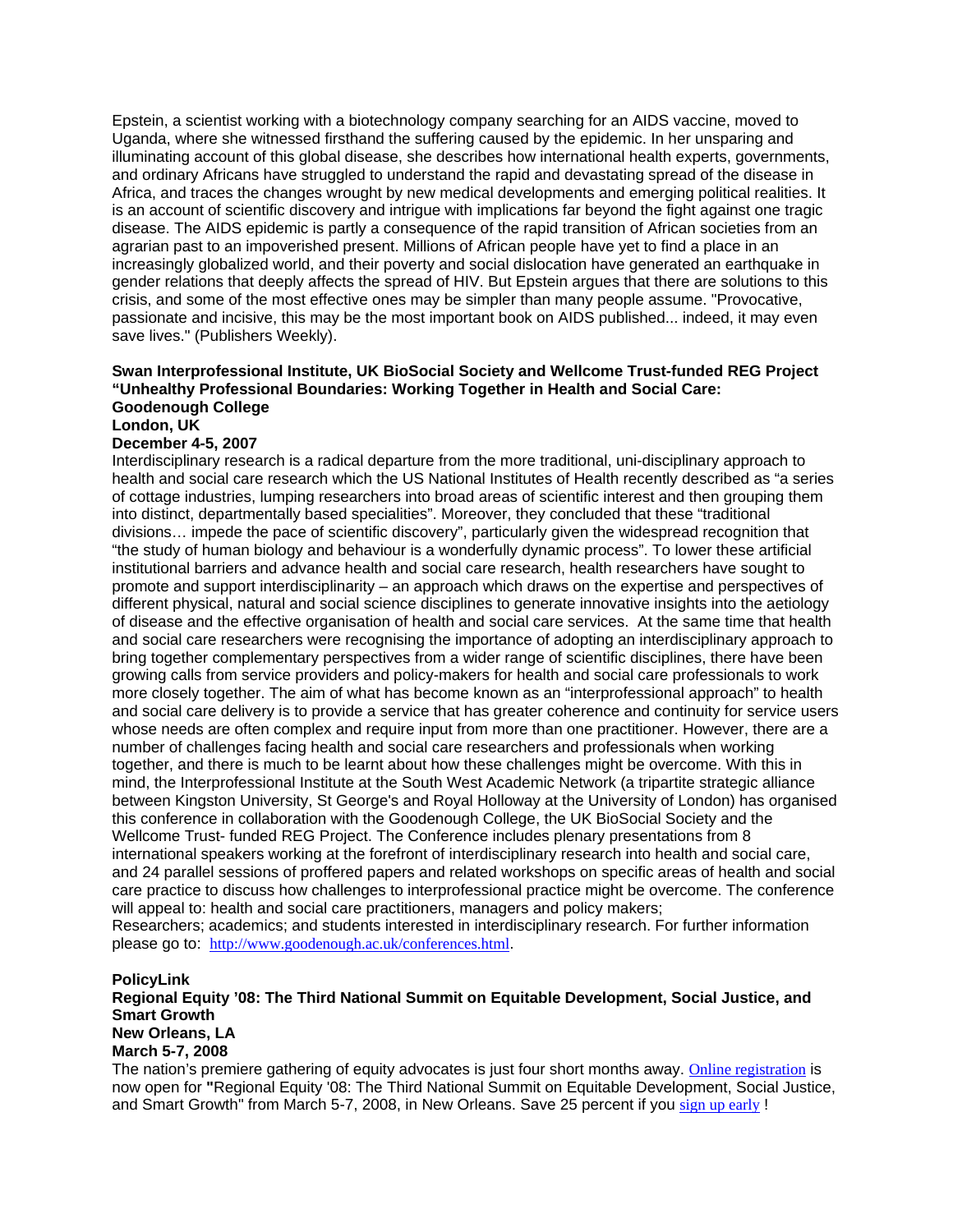**Save the Date! Xavier University of Louisiana College of Pharmacy, Center for Minority Health & Health Disparities Research and Education** 

**2nd Annual Health Disparities Conference** 

**Improving Medical Effectiveness and Health Outcomes to Eliminate Health Disparities through Multidisciplinary Collaborations** 

**Westin at Canal Place (formerly the Wyndham)** 

# **New Orleans, Louisiana**

# **April 10-12, 2008**

There is no fee to attend. Restration is required for planning purposes.

Education Credits: CE, CEU, and CME credit will be available at no cost to attendees.

Information: http://xula08.the1joshuagroup.com

Invited Keynotes: John O. Agwunobi, MD, MBA, MPH (invited), Snior Vice

President and President for Professional Services Division, Wal-Mart; Ronald A. Williams, MS (invited), President and Chief Executive Officer, Aetna Healthcare; Reed V. Tuckson, MD (invited), Executive VP and Chief of Medical Affairs, United HealthCare Group. This conference is expected to attract participants from clinical, research, and community audiences whose work incorporates the use of midlevel providers in an interdisciplinary manner to eliminate health disparities. Participants will include clinicians (pharmacists, nurses, physician assistants, other allied health professionals, and physicians), social workers, health policy makers, health educators, researchers, and public and community health leaders. Special Event: A Friday Community Health Forum will be presented by conference attendees and health care providers in the Greater New Orleans area to address health disparities related issues, and will prepare those in attendance on how to become better self health advocates. Presentations: This conference will present, examine and create replicable cross-disciplinary collaborative models, networks, and strategies that integrate all levels of providers to improve health outcomes, increase medical effectiveness, and eliminate health disparities. Secretariat: The 1Joshua Group, LLC, 1513 East Cleveland Avenue, Bldg 100-B, Suite 110, Atlanta, GA 30344-6947, 404.559.6191, 404.559.6198 – fax, http://xula08.the1joshuagroup.com, http://www.the1joshuagroup.com.

# **2008 Community Voices Freedoms Voice Conference & Soledad O'brien Freedom's Voice Awards Gala**

**Atlanta, GA** 

# **April 9-11, 2008**

The Community Voices Freedoms Voice Conference is an unprecedented assembly of national leaders in health care disparities and civil rights. Participants will present the latest research on these issues and disparities and best practices for reaching those living in poor urban and rural areas or re-entering life after prison, immigrants, and the homeless. The three-day conference will conclude with a gala event at the High Museum of Art on April 11, 2008, where Dr. John E. Maupin, Jr., President of Morehouse School of Medicine, and Dr. Henrie M. Treadwell, director of Community Voices, will honor one of our nation's leading voices, CNN anchor and special correspondent Soledad O'Brien, with the Soledad O'Brien Freedoms Voice Award. The award was created to recognize her accomplishments and willingness to be a voice for the voiceless in our society, and her determination to cover stories that might otherwise go untold. It will be given annually to mid-career professionals who serve as catalysts for social change in their given fields. In years to come, Ms. O'Brien will guide an advisory committee in naming future recipients for the award who, like her, have worked tirelessly and effectively to expose problems our society has not wanted to face. This spectacular black-tie event will be hosted by an esteemed advisory board led by Ms. O'Brien, and co-chaired by philanthropist and actor Jane Fonda; Joseph Stewart, Trustee of the W.K. Kellogg Foundation and former Vice-President of Corporate Affairs for the Kellogg Company; and CNN Worldwide President Jim Walton. Invited guests will include local, state, and national officials, business leaders, media and entertainment industry leaders, performing artists, renowned policy experts from the Freedom's Voice conference, and other opinion and thought leaders. During the gala, Community Voices and the Morehouse School of Medicine will also announce their progress towards securing a \$5 million endowment for an Endowed Program in Health Policy. The money, to be raised over the next three years through donor sponsorships of Freedoms Voice events, will fund a Health Policy Program Chair, two Post-Graduate Fellowships, and future Freedoms Voice conferences. For more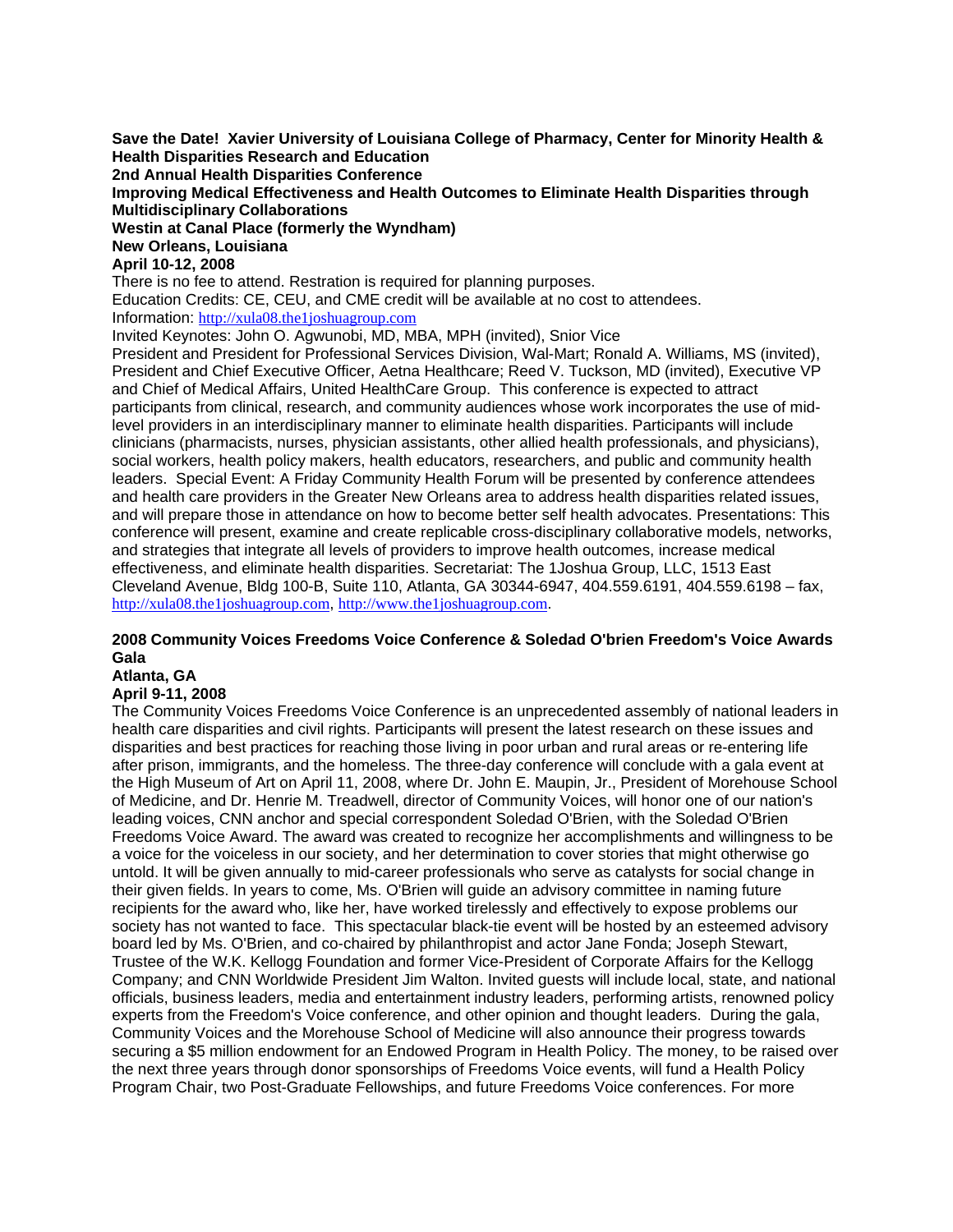information, visit www.communityvoices.org or http://guest.cvent.com/EVENTS/Info/Summary.aspx?i=00954c86-0d43-491c-b2ba-9f304560cd3f.

#### **<> <> <> <> <> <> <> <> <> <>**

# **R E S O U R C E S**

# **Publications**

**"A Community Coalition Board Creates a Set of Values for Community-based Research." Dr. Daniel Blumenthal,** *Preventing Chronic Disease***, Volume 3, Issue 1, January 2006 http://www.cdc.gov/pcd/issues/2006/jan/05\_0068.htm**

This article is an example of a community case study in which the community truly is responsible for setting the research agenda.

#### **Black AIDS Institute**

**We're the Ones We've Been Waiting For: The State of AIDS in Black America ... and What We're Doing About It** 

**http://www.blackaids.org/image\_uploads/article\_381/.pdf**

This study assesses the impact of AIDS on the African-American community. The report offers statistical data on HIV and AIDS prevalence in the U.S., describes the current state of AIDS mobilization, and issues a call to action.

# **Centers for Disease Control and Prevention**

**HIV/AIDS Among Hispanics—United States, 2001-2005**

**http://www.cdc.gov/mmwr/preview/mmwrhtml/mm5640a4.htm**

This publication shows that HIV-positive Hispanics living in the U.S. contract the virus through various transmission routes that are dependent on where they were born. It also demonstrates that HIV diagnoses declined by 4.7 percent in Hispanic men and 13 percent in Hispanic women from 2001-2004.

# **Future Health Consequences of the Current Decline in US Household Income Steven H. Woolf. JAMA. 2007;298:1931-1933.**

# **http://jama.ama-assn.org/cgi/content/full/298/16/1931**

Today's clinicians and health care leaders are perhaps unaware of the decline in household income and the widening of income disparities that are occurring in the United States. The effects of these trends may not become apparent in hospitals or examination rooms until late in the careers of today's physicians or in their children's generation, but the potentially harmful influence on the health care system and, ultimately, on patients deserves attention now. Income is a significant determinant of health. The connections between poverty and disease have been well documented, but even modest reductions in income among more affluent persons can also influence health…For full text, http://jama.amaassn.org/cgi/content/full/298/16/1931.

**Resources for black-white differentials in wealth and asset ownerships:** 

# **U.S. Census Bureau**

# **"Net worth and asset ownership of households: 1998 and 2000" http://www.census.gov/prod/2003pubs/p70-88.pdf**.

Tables are available at: http://www.census.gov/hhes/www/wealth/1998\_2000\_tables.html. Other Census publications on wealth: http://www.census.gov/hhes/www/wealth/publications.html.

# **Levy Economics Institute of Bard College**

# **http://www.levy.org/diw.aspx**

They have a research program focusing on the distribution of income and wealth. They have a variety of papers posted at their site (many by Edward Wolff), e.g., Recent trends in household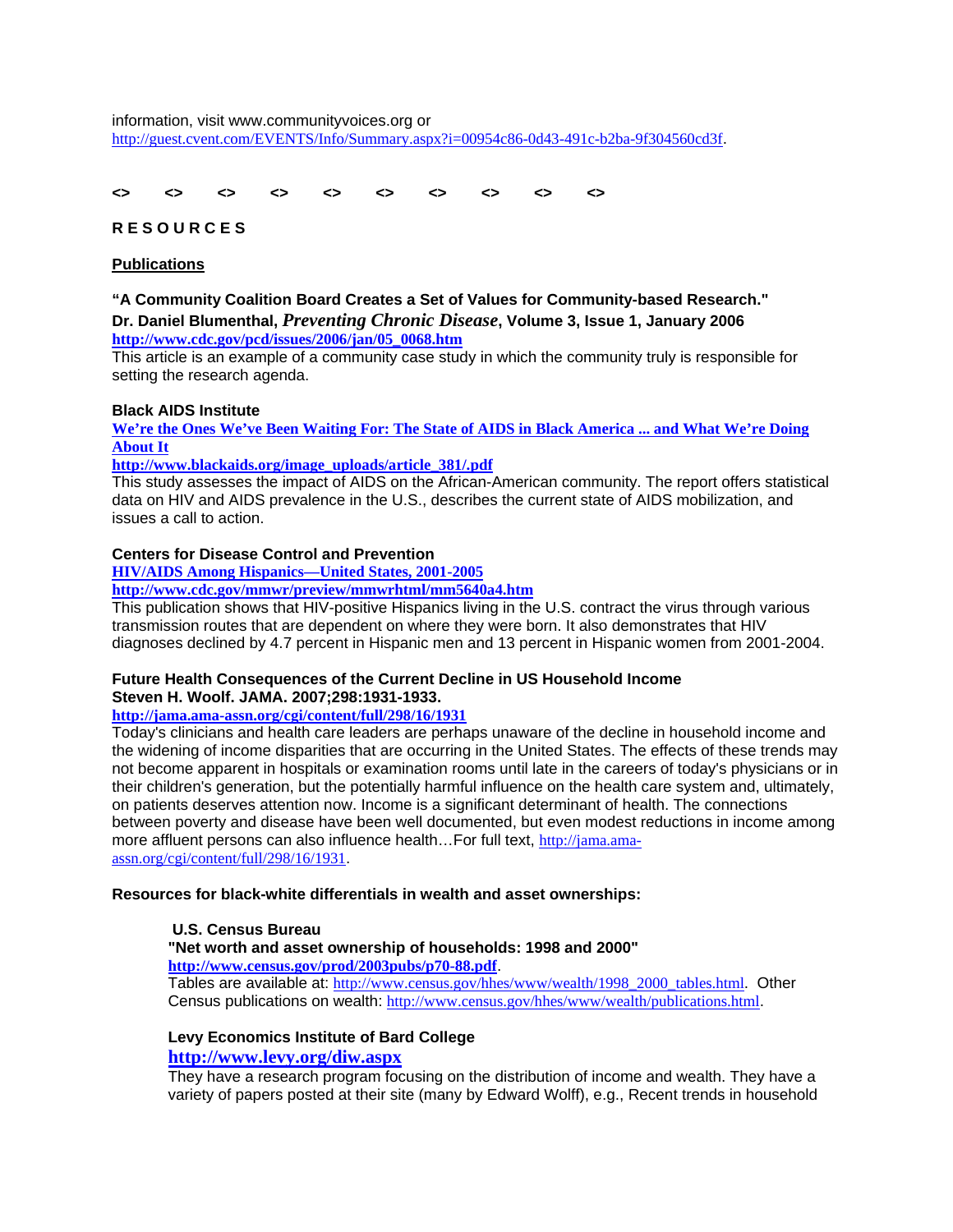wealth in the United States: Rising debt and the middle-class squeeze by Edward N. Wolff.

# **Panel Study of Income Dynamics (PSID)**

http://psidonline.isr.umich.edu/Publications/Papers/

The Panel Study of Income Dynamics (PSID) also releases periodic reports summarizing wealth and asset ownership by race. However, be aware that the PSID undersamples households at the top of the income/wealth distribution. Two recent reports that are available at their website: http://psidonline.isr.umich.edu/Publications/Papers/. PSID Trends in household wealth dynamics, 2001-2003. (July 2005) Elena Gouskova and Frank Stafford. PSID Trends in household wealth dynamics, 1999-2001. (September, 2002) Elena Gouskova and Frank Stafford.

# **Inequalities in health in Scotland: what are they and what can we do about them Sally Macintyre, Occasional Paper Number 17- October 2007 MRC Social and Public Health Sciences Unit**

**Available online PDF [19p.] at:** 

# **http://www.sphsu.mrc.ac.uk/files/File/reports/OP017.pdf**

 In this paper she outlines key facts about socio-economic inequalities in health in Scotland. She recommends key principles for effective policies to reduce inequalities in health. These include: \* Maintaining and extending equity in health and welfare systems; \* Levelling up, not down; \*Reducing inequalities in life circumstances, especially education, employment, and income; \*Prioritising early years interventions, and families with children. Summarising lessons learnt from research on how best to reduce inequalities in health, the paper recommends putting a high priority on changes in the physical and social environment (for example, building and planning regulations, fiscal policies, and reducing price barriers to health-promoting goods and services), rather than information-based campaigns or interventions which require people to opt in.

# TABLE OF CONTENTS

Inequalities in health in Scotland: what are they and what can we do about them?

What are inequalities in health, and what causes them?

Social gradients in health and health risks

Policy issues and principles

What do we know about what works to reduce inequalities in health?

What do we know about what is likely to reduce inequalities in health?

Possibly competing goals

Appendix 1: Chronology of selected reports and actions on inequalities in health in the UK References

# **"Intergenerational Neighborhood-Type Mobility: Examining Differences Between Blacks and Whites." Thomas P. Vartanian, Page Walker Buck, and Philip Gleason,** *Housing Studies***, September 2007.**

**http://www.informaworld.com/smpp/title~content=g781535511~db=all**

Using sibling data from the Panel Study of Income Dynamics linked with U.S. Census data, the authors examine whether the quality of a person's childhood neighborhood influences where one resides as an adult. Descriptively, the study finds that childhood neighborhood conditions of black and white children are vastly different. Few whites live in the most disadvantaged neighborhoods, and few blacks live in the most advantaged neighborhoods. Using a sibling fixed effects regression model, the authors find that living in a disadvantaged neighborhood as a child negatively influences the quality of the neighborhood one lives in as an adult. These neighborhood effects are particularly strong among children who grow up in the most disadvantaged neighborhoods.

**Joint Center for Political and Economic Studies publications: Race, Stress, and Social Support: Addressing the Crisis in Black Infant Mortality Maternal Nutrition and Infant Mortality in the Context of Ralationality Inequality Matters: Infrant Mortality in the Global Village http://www.jointcenter.org/publications\_recent\_publications/health**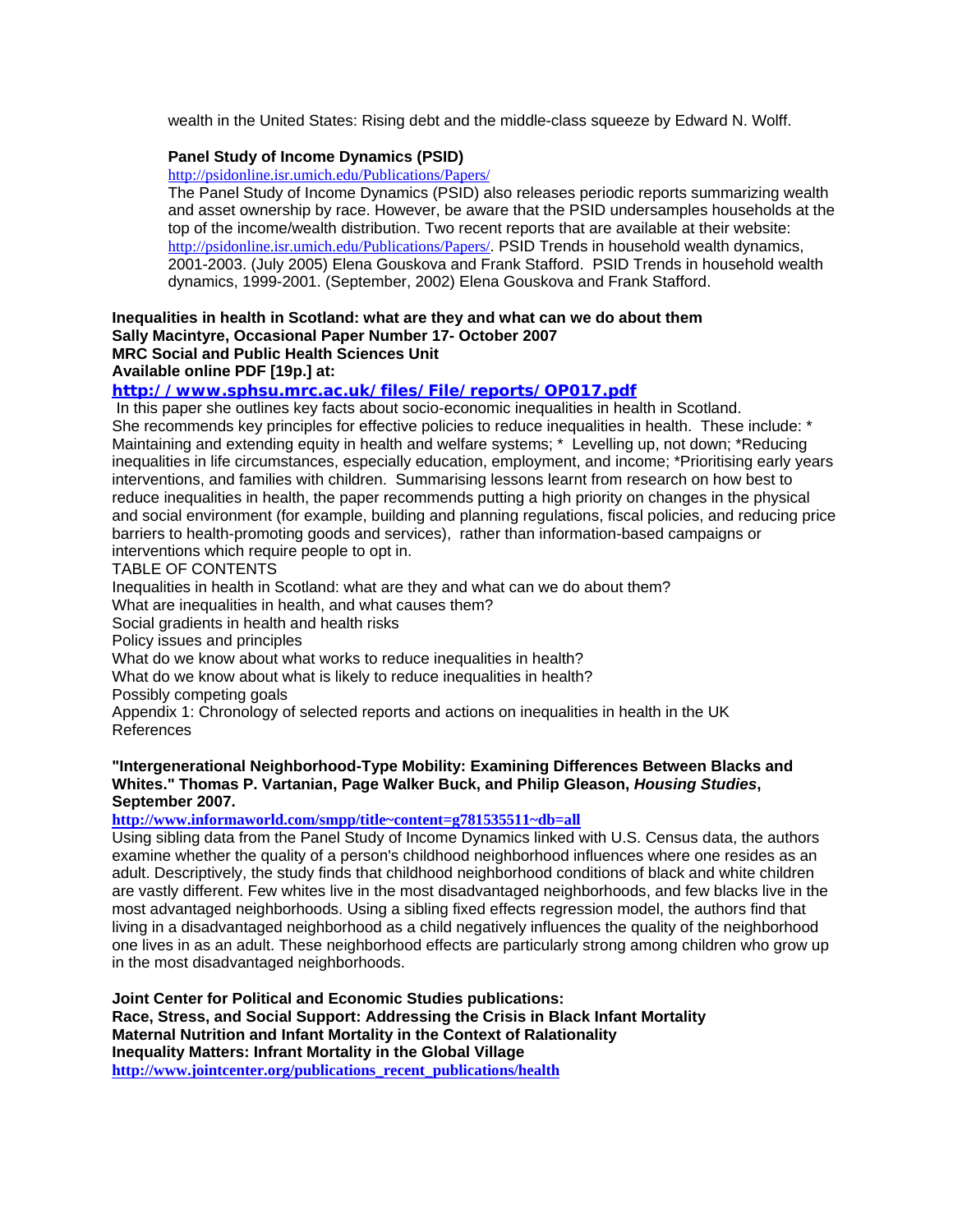These publications offer background statistics and analysis of the racial disparities associated with the high infant mortality rate in black women. The reports also offer recommendations for changes in public policy that can positively affect maternal and child health.

# **Scientifically correct racism: health studies' unintended effects against minority groups Daniel La Parra and Miguel Angel Mateo, University of Alicante, Spain, Language and Intercultural Communication. Vol. 7, No. 2, 2007. ISSN 1470-8477, pp. 152-162**

**Full text: http://hdl.handle.net/10045/1957**

**PDF [11p.] at: http://rua.ua.es:8080/dspace/bitstream/10045/1957/1/laic0070152.pdf**

Abstract: The present paper analyses press releases, news reports and health plans to show how health communication functions in perpetuating dominant racist structures. The paper is mainly concerned with how normal science and health practices can become an instrument for justifying racism and reproducing it in our societies. The examples demonstrate that even when all forms of explicit racism are avoided, health communication can have identifiable racist consequences in people's lives.

# **Social Medicine's latest issue at**

#### **http://journals.sfu.ca/socialmedicine/index.php/socialmedicine.**

You are invited to review the Table of Contents here and then visit their web site to review articles and items of interest. This issue is published as part of an international initiative of over 200 journals organized by the Council of Science Editors (www.councilscienceeditors.org) to publish articles on Poverty and Human Development.

# **The Robert Wood Johnson Foundation, The Synthesis Project**

**Racial and Ethnic Disparities in Access to and Quality of Health Care**

**http://www.rwjf.org/pr/synthesis/reports\_and\_briefs/pdf/no12\_researchreport.pdf**

This report, authored by Dr. José Escarce, identifies the causes behind racial and ethnic disparities in health care access and quality. One of the key findings shows that Spanish-speaking Hispanics are most likely to lack access to health care when compared to other ethnic groups.

#### **The social determinants of health: Developing an evidence base for political action Final Report from Measurement and Evidence Knowledge Network Michael P. Kelly (Co-chair) - Josiane Bonnefoy (Co-chair)**

# **World Health Organization - Commission on the Social Determinants of Health, 2007 Available online as PDf file [165p.] at:**

**http://www.who.int/social\_determinants/resources/mekn\_report\_10oct07.pdf** 

"……This report begins by identifying six problems which make developing the evidence base on the social determinants of health potentially difficult. These are: - lack of precision in specifying causal pathways; - merging the causes of health improvement with the causes of health inequities; - lack of clarity about health gradients and health gaps; - inadequacies in the descriptions of the axes of social differentiation in populations; - the impact of context on interpreting evidence and on the concepts used to gather evidence; and - the problems of getting knowledge into action. In order to overcome these difficulties a number of principles are described which help move the measurement of the social determinants forward. These relate to defining equity as a value; taking an evidence based approach; being methodologically diverse; differentiating between health differences, health gaps and health gradients; clarifying the causal pathways; taking both a structural and a dynamic approach to understanding social systems; and explicating potential bias. The report proceeds by describing in detail what the evidence based approach entails including reference to equity proofing. The implications of methodological diversity are also explored. A framework for developing, implementing, monitoring and evaluating policy is outlined. At the centre of the framework is the policy-making process which is described beginning with a consideration of the challenges of policies relating to the social determinants. These include the multi-causal nature of the social determinants themselves, the fact that social determinants operate over the whole of the life course which is a considerably longer time frame than most political initiatives, the need to work intersectorally, and the removal of the nation state as the major locus of policy-making in many parts of the world. The ways to make the case for policies are described and appropriate entry points and communications strategies are identified. The next four elements of the framework are outlined in turn: (a) evidence generation, (b) evidence synthesis and guidance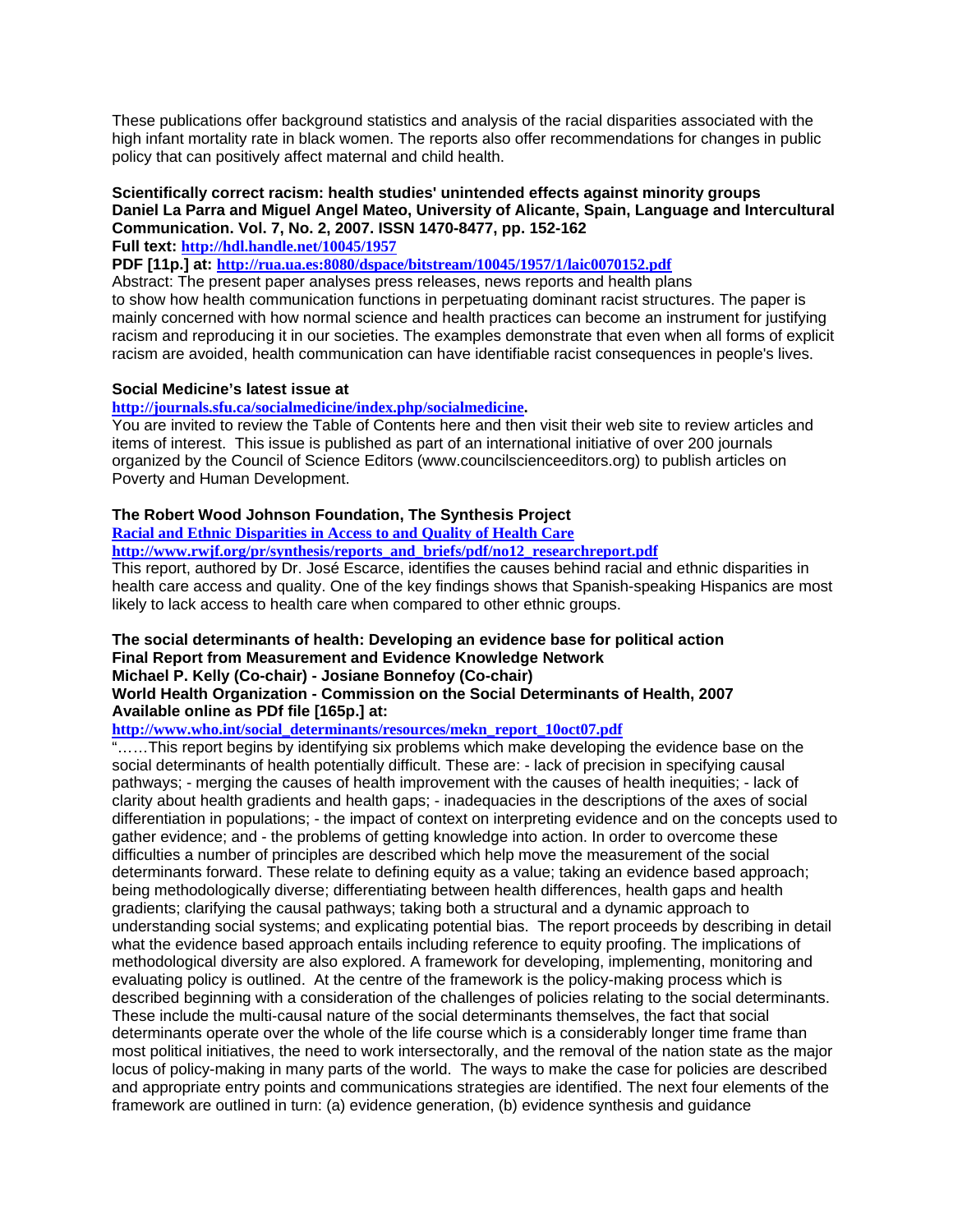development, (c) implementation and evaluation, and

(d) learning from practice. Finally the report describes the principal ways in which policies relating to the social determinants may be monitored…."

# **CONTENTS**

# **1 The challenge of measurement and evidence about the social determinants of health**

*1.1 Conceptual and theoretical issues* 

- 1.1.1 Causal pathways
- 1.1.2 The difference between the causes of health and the causes of health inequities
- 1.1.3 Accuracy of descriptions of the social structure
- 1.1.4 Context
- 1.1.5 Nature of health inequity gradients
- 1.1.6 Translation of knowledge into action
- *1.2 Eight principles for developing the evidence base*

# **2 Taking an evidence based approach**

# *2.1 The evidence based approach*

*2.2 'Equity proofing'*

# **3 Gaps and gradients**

*3.1 Health gaps*

*3.2 Health gradients*

*3.3 Shape of health gradients...25*

**4 Framework for policy development, implementation, monitoring and evaluation** 

# **5 Getting social determinants on the policy agenda – making the case**

*5.1 SDH and the policy-making process*

*5.2 Conceptual models to inform policy-making*

5.2.1 'Policy streams' model

5.2.2 Network models

5.2.3 Policy failure model

5.2.4 Stages of policy development

*5.3 Making the case*

# **6 Generating evidence for policy and practice**

# **7 Evidence synthesis and action**

*7.1 Synthesizing complex and diverse data*

- 7.1.1 Systematic reviews of effectiveness
- 7.1.2 Evidence synthesis
- 7.1.3 Quantitative approaches to evidence synthesis
- 7.1.4 Qualitative approaches to evidence synthesis

7.1.5 Mixed approaches to evidence synthesis

7.1.6 Combining separate syntheses: the EPPI approach

*7.2 Producing guidance for action* 

# **8 Effective implementation and evaluation**

*8.1 Health equity auditing, needs assessment and impact assessment* 

8.1.1 Health equity auditing

8.1.2 Health impact assessment

*8.2 Organizational development and change management* 

*8.3 Readiness for intersectoral action*

*8.4 Effective ways of involving local communities* 

*8.5 Evaluation* 

# **9 Learning from practice**

*9.1 Why do we need to collect knowledge from practice?* 

*9.2 What do we know about the features of an effective system for learning from practice?* 

*9.3 What sorts of information should be collected?* 

# **10 Monitoring**

*10.1 Use of data to monitor health inequities*

10.1.1 Measuring the magnitude of health inequities

*10.2 Sources of health data* 

10.2.1 Vital statistics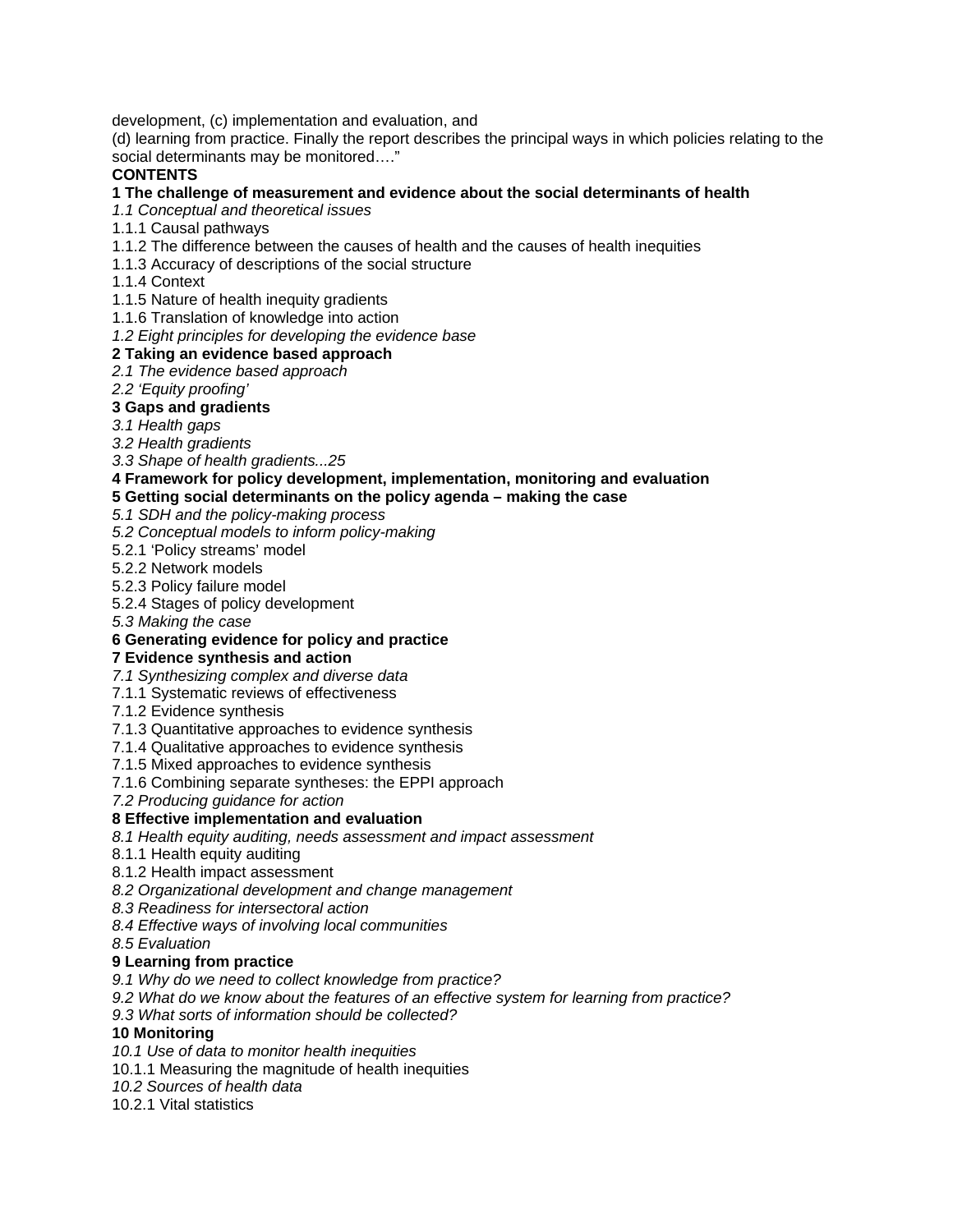10.2.2 Censuses

10.2.3 Population-based surveys

10.2.4 Health records

*10.3 Issues in interpreting key equity stratifiers* 

10.3.1 Education

10.3.2 Occupation

10.3.3 Income

10.3.4 Gender

10.3.5 Ethnicity/ race/ caste/ tribe/ religion

10.3.6 Place of residence

*10.4 Special issues in low and middle income countries*

10.4.1 Measuring socioeconomic position and other social constructs

10.4.2 Sources of data on social inequalities in health

10.4.3 Interpreting data on social inequalities in health

*10.5 Improvements in monitoring systems* 

# **11 Further issues for consideration**

*11.1 Attribution of effects and outcomes*

11.1.1 General theories

11.1.2 Theories of change

11.1.3 Micro theories or programme theories

11.1.4 Tacit knowledge theories

11.1.5 Priorities for action

*11.2 The challenge of policy* 

*11.3 Hierarchies of evidence* 

*11.4 Equity: relative or absolute?*

*11.5 Where further research and development is required*

**12 Conclusion**

# **13 Recommendations for policy makers and practitioners**

**14 References**

# **APPENDICES**

#### **I Measurement and Evidence Knowledge Network (MEKN) and its methods 113 II Illustrative case studies**

Lead authors of final report:

Michael P. Kelly, Antony Morgan, Josiane Bonnefoy, Jennifer Butt, Vivian Bergman With Johan Mackenbach, Mark Exworthy, Jennie Popay, Peter Tugwell, Vivian Robinson, Sarah Simpson, Thelma Narayan, Landon Myer, Tanja Houweling, Liliana Jadue, Francisca Florenzano

# **The Tobacco Research Network on Disparities (TReND), sponsored by the National Cancer Institute and the American Legacy Foundation**

#### **Conceptual And Methodological Issues For Research On Tobacco-Related Health Disparities http://dccps.nci.nih.gov/tcrb/trend/index.html**

Conceptual And Methodological Issues For Research On Tobacco-Related Health Disparities was initiated to address some of the methodological, conceptual, and practical challenges that impact our ability to reduce tobacco-related health disparities. In these papers, the authors: · critically examine transdisciplinary and integrated models for investigating tobacco-related health disparities; · raise questions about the validity, reliability, and relevance of constructs, measures, and methods for low socioeconomic status and/or minority racial/ethnic groups; and  $\cdot$  challenge our assumptions about the relevance of current policy and other intervention approaches to tobacco control among groups who experience and suffer from tobacco-related health disparities. We invite you to review these papers and encourage you to build on this research. These papers can be accessed at: http://dccps.nci.nih.gov/tcrb/trend/index.html.

# **Why Epidemiologists Cannot Afford to Ignore Poverty.[Editorial] Krieger N. Epidemiology 2007; 18(6):658-663.**

**For further information see item #16 at:** 

**http://www.hsph.harvard.edu/thegeocodingproject/webpage/monograph/publications.htm**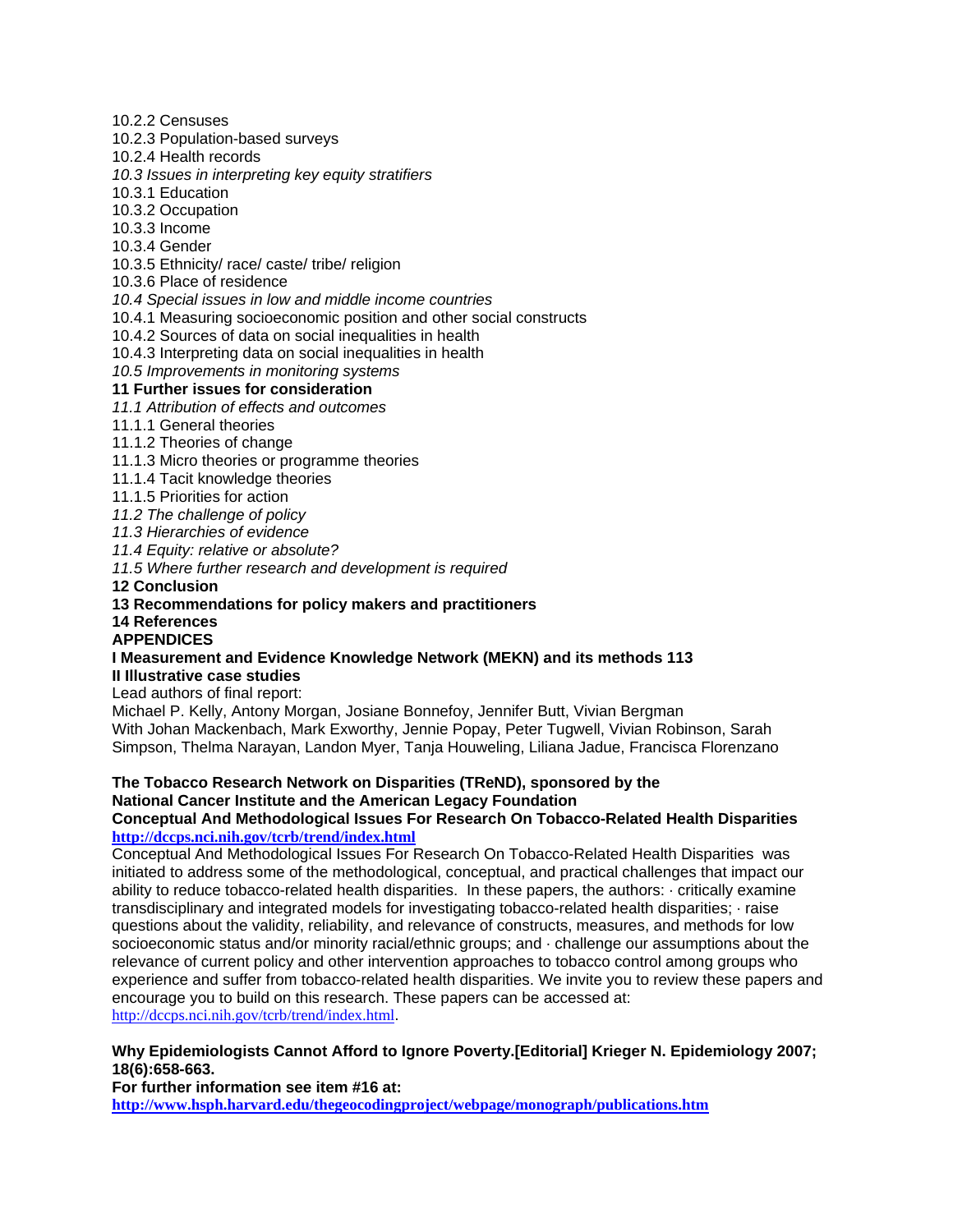Abstract: Epidemiologists cannot afford to ignore poverty. To do so would, first, wrongly obscure the devastating impact of poverty on population health, and, second, undercut our commitment to scientific rigor. At issue is doing correct science, not "politically correct" science. Blot poverty and inequity from view, and not only will we contribute to making suffering invisible but our understanding of disease etiology and distribution will be marred. To make this case, I address current debates about the causal relationships between poverty and health, and provide examples of how failing to consider the impact of socioeconomic position has biased epidemiologic knowledge and harmed the public's health. By definition, the people we study are simultaneously social beings and biologic organisms-and we cannot study the latter without taking into account the former. It is the responsibility of all epidemiologists, and not only social epidemiologists, to keep in mind the connection s between poverty and health.

# **Websites**

# **Tufts Community Research Center**

#### **http://activecitizen.tufts.edu/?pid=344**

The Tufts Community Research Center web site has some new documents posted, including our annual report and the inventory of community-collaborative research.

# **Unnatural Causes: Is Inequality Makings Us Sick?**

**Website: http://www.unnaturalcauses.org/site-description.html** 

Unnatural Causes is a four-hour series that will, for the first time on television, sound the alarm about the extent of our alarming socio-economic and racial disparities in health-and search for their causes. The Unnatural Causes Web site will include multiple entry points and dynamically delivered content tailored to various user interests.

# **Others**

# **Kaisernetwork.org Healthcast**

**Health and Civil Rights Symposium: Strategies for Solutions, 10/5/07** 

**National Center for Health Behavioral Change-Morgan State University, Baltimore, MD http://www.kaisernetwork.org/health\_cast/hcast\_index.cfm?display=detail&hc=2270**

The Second National Forum on Health and Civil Rights, sponsored by National Center for Health Behavioral Change (NCHBC), brings together leadership from the NAACP, civil rights and health coalitions and health policy and 14th Amendment advocates.

# Robert Wood Johnson Foundation

Major Health Care Quality Initiative Announced

**National Effort to Measure and Report on Quality and Cost-Effectiveness of Health Care Unveiled**  Today the Robert Wood Johnson Foundation announced that it will provide nearly \$16 million in grants to develop and test a single, national approach to bring consistency to efforts to measure and report information on the quality and cost of care that patients receive. The project will combine data from many different national health plans to provide a broader picture of physicians' care across their entire practices. It will work with Medicare to aggregate data across the public sector and private sector. The project will use quality measures endorsed by the National Quality Forum, and it will collaborate to develop and implement new measures for comparing the cost of care. Throughout the project, resulting information on quality and cost of care will also be used to help identify and address racial and ethnic disparities in health care. Details at

http://www.rwjf.org/newsroom/newsreleasesdetail.jsp?productid=22371&typeid=160.

**<><><><><><><><><><><><><><><><><><><><><><><><><><><><><><> A B O U T T H I S N E W S L E T T E R**